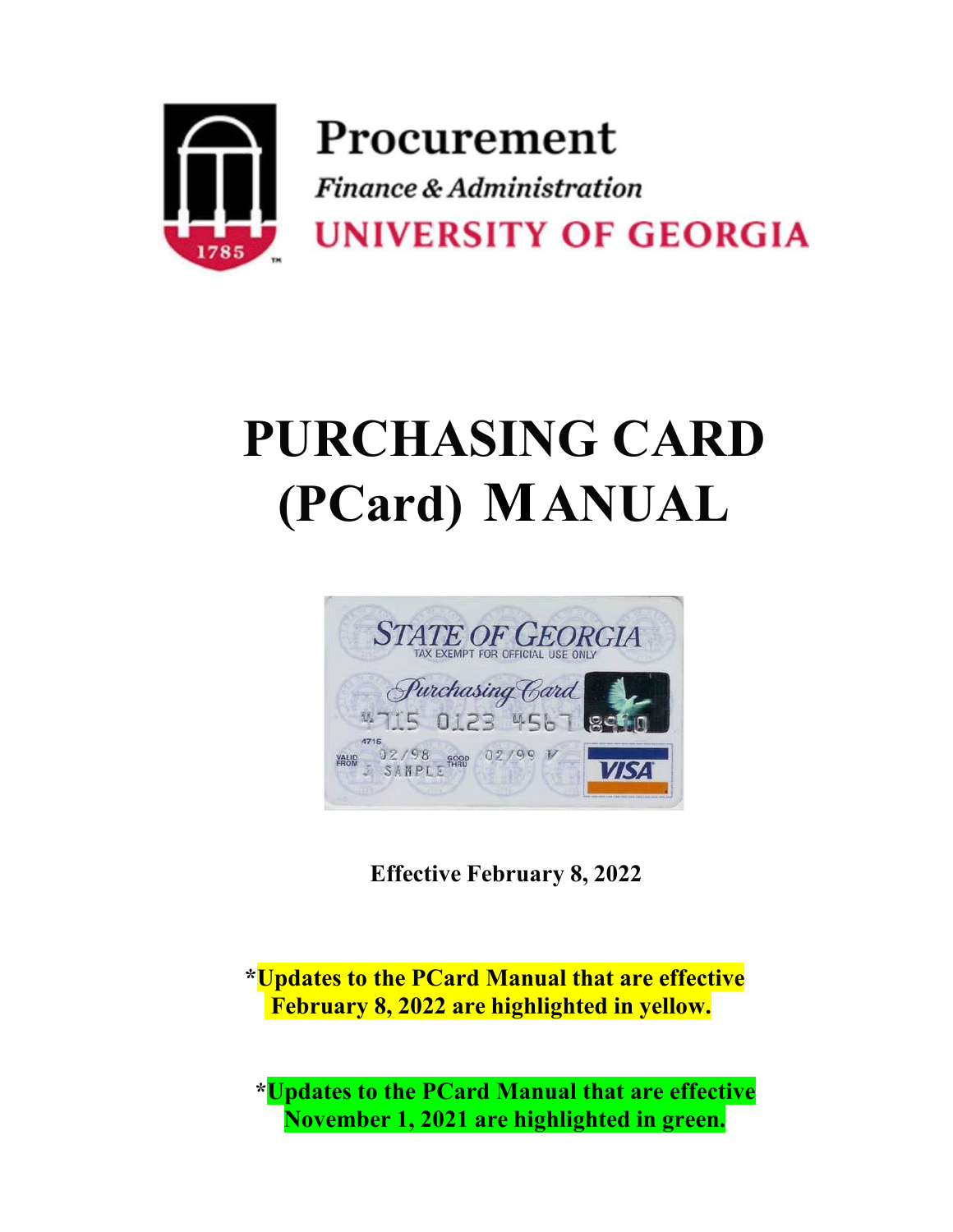\*Note: Effective July 1, 2021, Dean/VP/Department Head approval is no longer required for new PCards and updates. The approval responsibility will now reside with the assigned Approver 1.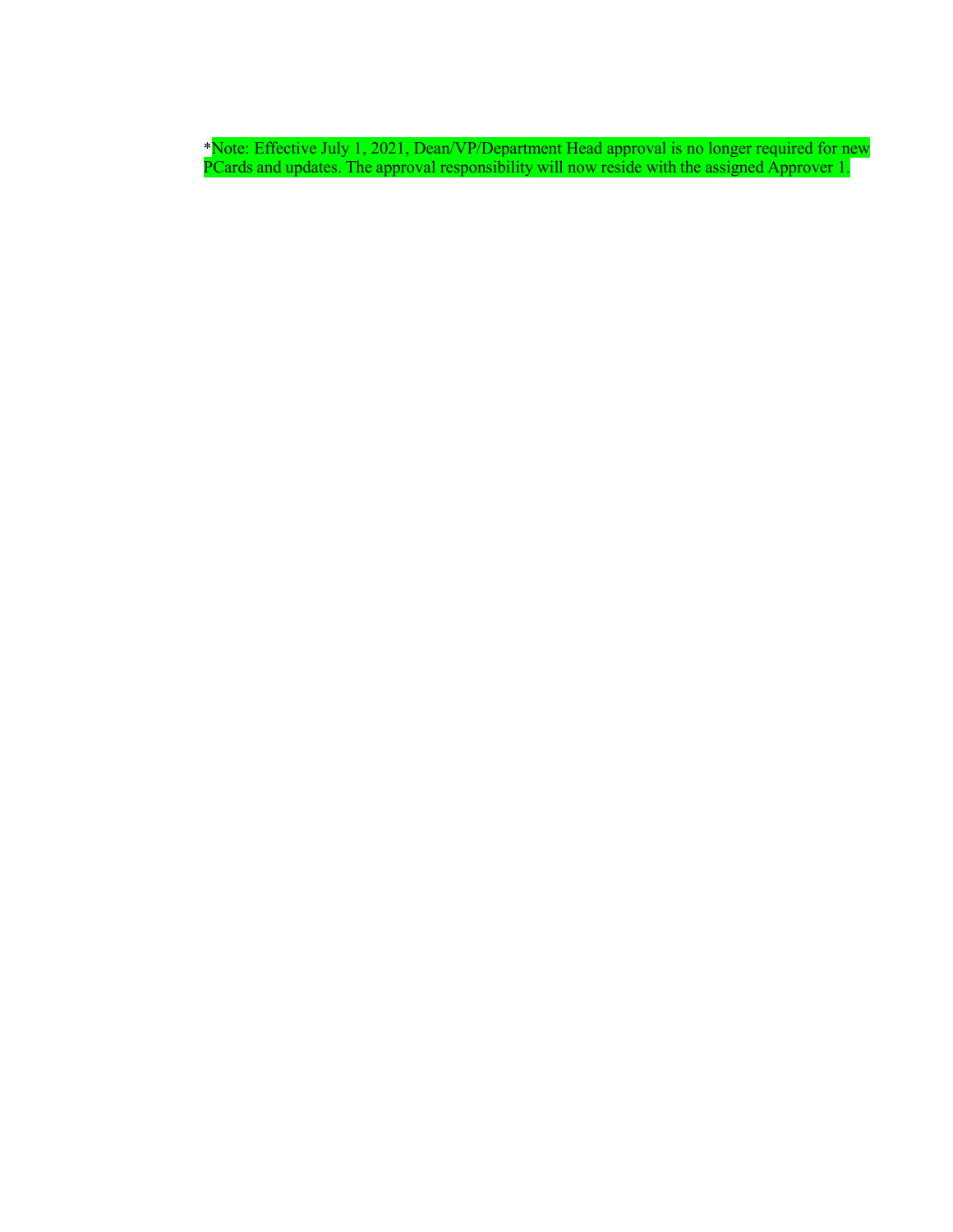# **IMPORTANT CONTACT INFORMATION**

**Procurement Website:** <http://www.busfin.uga.edu/procurement>

**Primary Points of Contact:** PCard Team

Dawn Cowart, 706-542-7067 Carolyn Fairbanks, 706-542-7108

#### **Sales Tax Exemption Certificates:**

University of Georgia sales tax exemption certificates are available online at [http://www.busfin.uga.edu/forms/salestax.pdf.](http://www.busfin.uga.edu/forms/salestax.pdf) The tax exemption policy can be found at [http://policies.uga.edu/FA/nodes/view/1305/Sales-Tax.](http://policies.uga.edu/FA/nodes/view/1305/Sales-Tax) If you have questions about providing a sales tax exemption certificate to an external party, please email  $\text{procedure}(\partial \text{uga.edu})$  for assistance.

#### **UGA's Federal Identification Number:** 58-6001998

**Accounting Website:** <http://www.busfin.uga.edu/accounting/> **Accounting Questions:** Paula Bond, 706-542-6867, [pbond@uga.edu](mailto:pbond@uga.edu)

**Construction Questions:** [procure@uga.edu](mailto:procure@uga.edu) **Post Award Accounting Website:** [https://busfin.uga.edu/post\\_award\\_accounting/](https://busfin.uga.edu/post_award_accounting/) **Post Award Accounting Questions:** Call 706-542-9151 to ascertain the staff member assigned to your department

**Inventoried Equipment Questions:** Craig Mathews, 706-542-6981, [cmathews@uga.edu](mailto:cmathews@uga.edu)

#### **Bank** of America and WORKS Contact Information:

**Bank of America (BOA):** Customer Service, 888-449-2273

**WORKS Website**: [https//payment2.works.com/works](https://payment2.works.com/works/)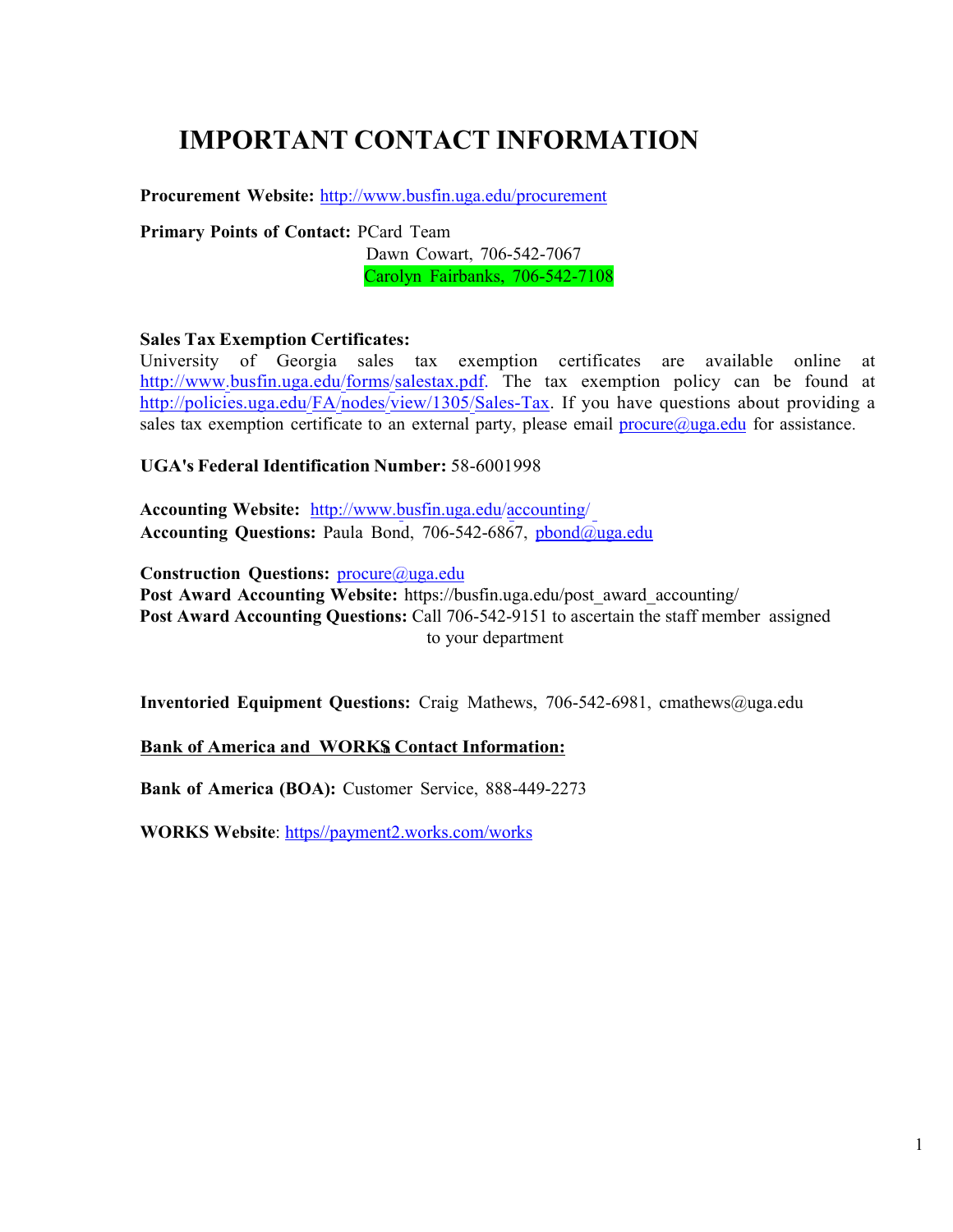#### **To Report Lost, Stolen or fraudulently used PCards:**

- **l** Call Bank of America Fraud Department at 1-866-500-8262, or Customer Service at 1-888-449-2273, within 24 hours of discovering loss, theft, or fraudulent use.
- **2** Contact Cardholder's Approving Officials and the PCard Coordinators immediately in writing. In the e-mail be sure to reference the last four digits of your current card#. Provide a brief summary of what has occurred, listing transaction details for fraudulent charge(s). **After reporting the compromised card to Bank of America, the card should be destroyed if present.**

Any paperwork received from BOA should be forwarded to a PCard Coordinator in Procurement.

| The Corporate Address for UGA is: | University of Georgia |
|-----------------------------------|-----------------------|
|                                   | 424 E Broad Street    |
|                                   | Procurement Office    |
|                                   | Athens, GA 30602-1535 |
|                                   |                       |

**The Corporate Phone Number for UGA is:** 706-542-7066 (ensure you use this number when Activating any new cards)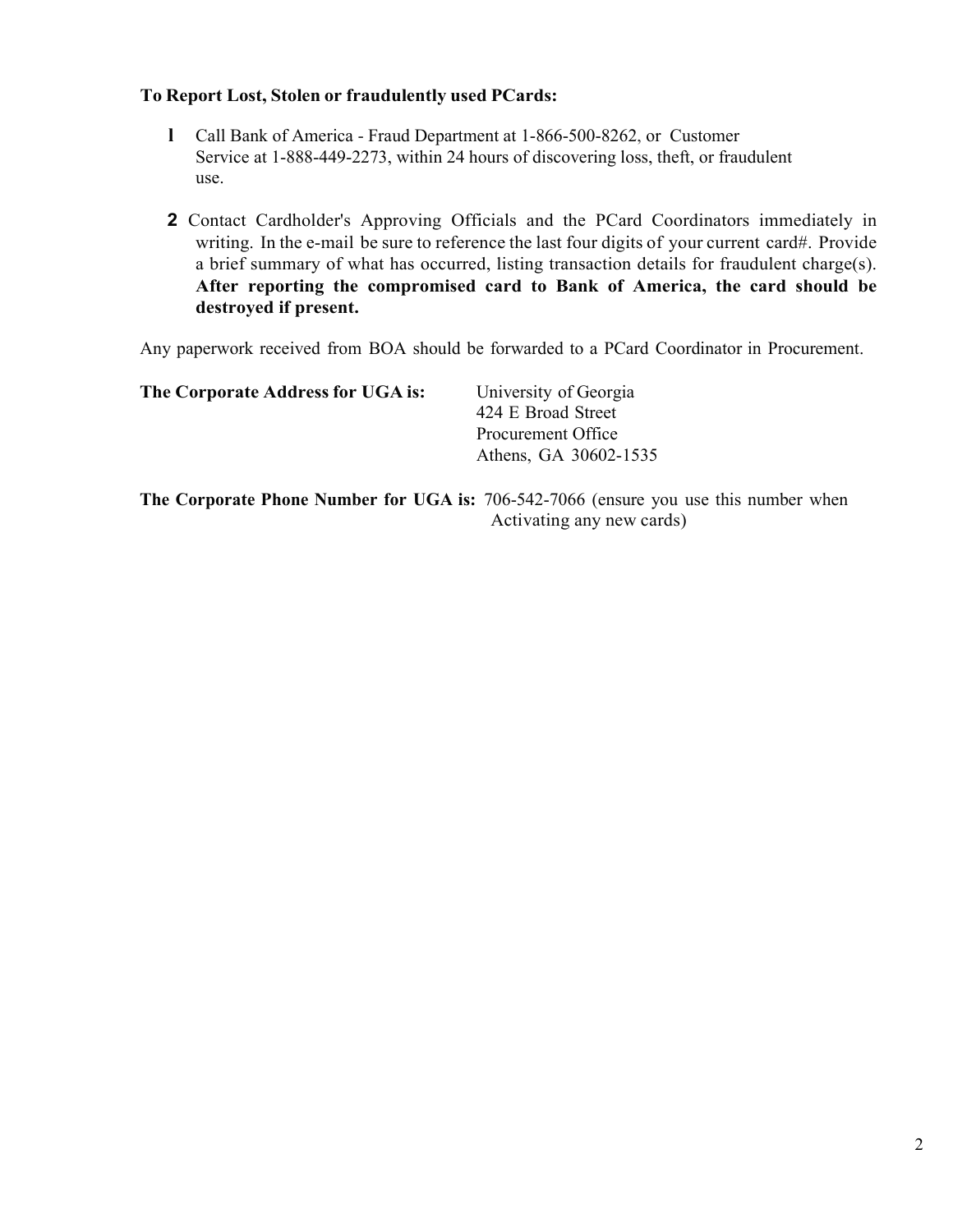# Table of Contents

- 1. Overview
- 2. What is a PurchasingCard?
- 3. Who Can Get a PCard?
- 4. How Do I Get A PCard and Keep It?
- 5. Default Speed Types and PCard Controls
- 6. Allowable Purchases (Things I CAN Buy with a PCard)
- 7. Unallowable PCard Purchases and Practices (Things I CANNOT Buy with my PCard)
- 8. Sponsored (Restricted) Projects
- 9. How to Make Purchases with the PCard
- 10. Resolve Disputes
- 11. Reconciliation of Billing Statements
- 12. Departmental Roles/Duties within the PCard Program
- 13. Compliance Administration, Reviews and Violations
- 14. Violations, Fraud, Waste, and Abuse
- Appendix: A PCard Administrative Roles and Responsibilities

#### Appendix: B - Non-Compliance Charts

- Chart 1 Consequences of Non-Compliance
- Chart 2 Examples ofNon-Compliance

Appendix: C - Definitions

Appendix: D - List of Forms and Reference Materials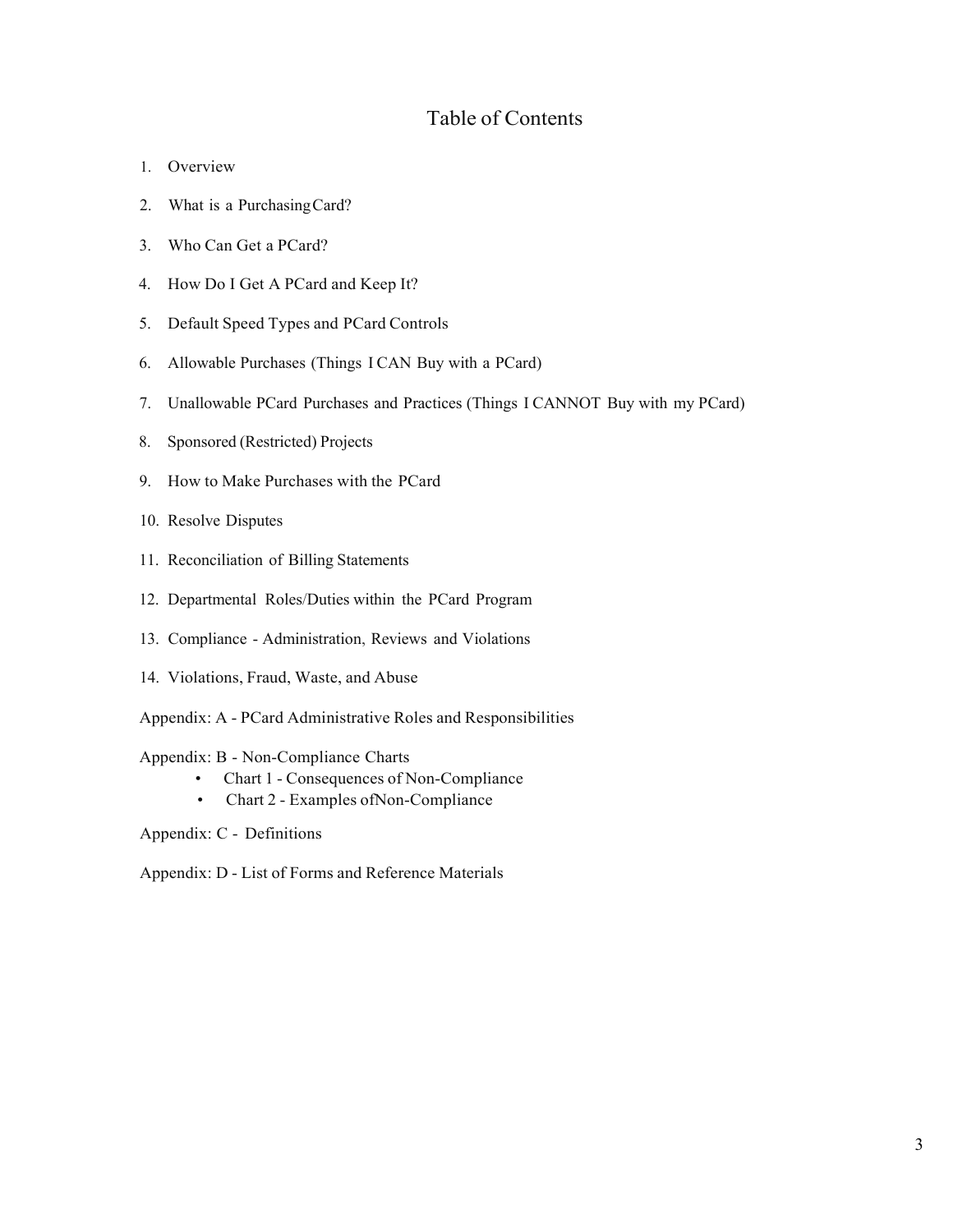#### **1.0 Overview**

In an effort to better serve our customers and ensure a level of accountability appropriate for a public institution, this manual has been compiled to provide guidelines for the issuance and use of the purchasing card (PCard) along with instructions for reconciliation and review of transactions.

#### **2.0 What Is A Purchasing Card?**

The University of Georgia Purchasing Card, here after referred to as the PCard, is a valuable tool for quickly and efficiently purchasing and paying for small dollar items without sacrificing control or cost. The card may be used as the method of payment for unplanned, non-routine, or urgent purchases of goods and services under \$1,000 and for purchases under \$5,000 that are preapproved and go through a requisition pre-approval process prior to making the purchase. The total value of the purchase should be included when considering the purchase limit, and as such the total value includes shipping, handling charges, insurance, etc. Cards can be used in person, over the phone, fax, via the internet, or by mail. The PCard can only be used for University related business for which institutional funds will be disbursed.

# **3.0 Who Can Get a PCard?**

A PCard may be issued only to permanent, part-time or full-time, employees of the University whose job duties require the use of a PCard. Cards are issued to individual employees only rather than to a specific department or division. No more than one (1) card may be issued to an employee.

#### **3.1 Criminal/Credit Background Checks**

Criminal background checks and credit checks will be required on employees hired for positions for which purchasing cards are issued. These checks shall be completed: **1)** prior to issuing the PCard, and 2) prior to the renewal date of the individual's PCard.

Positions identified by the employing department as PCard cardholders will be considered to be "positions of trust". The University shall ensure that the results of a criminal background and/or credit check are provided the privacy protections required by law. Existing employees who either transfer departments or are promoted to a "position of trust" must undergo both a criminal background and credit check as required by State policy.

In accordance with the Statewide Purchasing Card Policy if the checks reveal information that would result in denial of issuance or renewal of a PCard, UGA Human Resources will provide the new or existing cardholder an opportunity to dispute inaccurate data found in the reports. If substantiated, or background check reveals any misdemeanors or felonies related to financial wrong doing, theft or other act or dishonesty the cardholder's privileges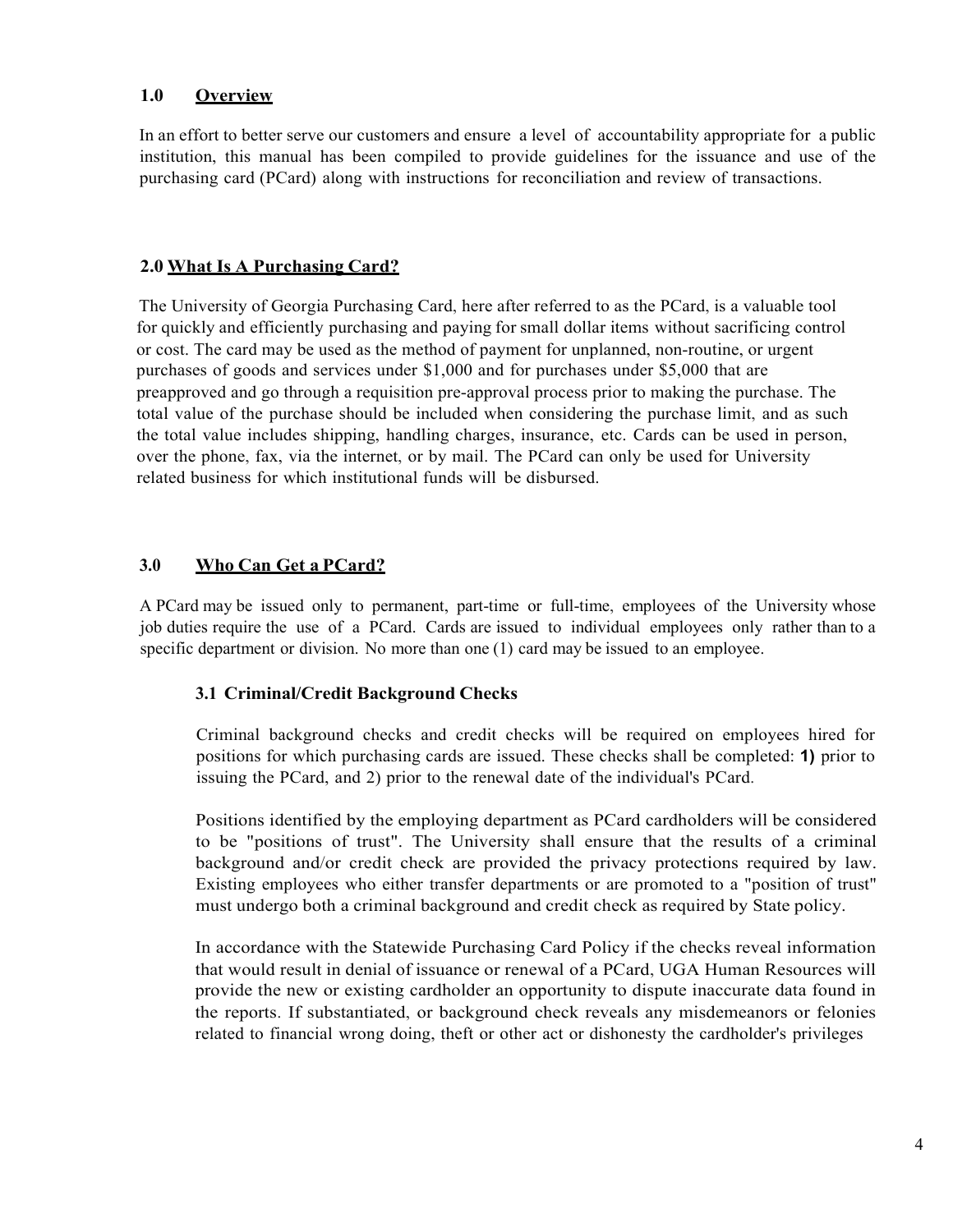will be terminated immediately and the applicable individuals within the State Purchasing Division will be notified. The actual background investigation report will not be provided to DOAS.

# **4.0 How Do** I **Get A PCard and Keep It?**

Only employees who require a PCard to meet the responsibilities of their job should be granted a PCard. The Approver 1is charged with making this determination as the cardholder's supervisor, and documenting their approval by signing the new PCard request form.

**4.1 Obtaining a PCard** - To obtain a card, one must submit to Procurement a package consisting of:

- 1. New PCard Request Form
- 2. Ethical Behavior Agreement Forms for the Cardholder, Approver 1, Approver 2, and Reconciler (if the cardholder is not serving as their own Reconciler).
- 3. HR Clearance/verification of employment (e-mail format)
- 4. Approver Agreement Forms for the Approver 1 and Approver 2 (Note: the above numbered forms 1, 2, and 4 are available at <http://www.fanda.uga.edu/facstaff/forms>

Procurement staff will review the materials for completeness and accuracy and notify the applicant of training dates. When the applicant has completed training, Procurement will order the card. A PCard Coordinator will notify the applicant when the card has been received and ask the applicant to sign a Cardholder Agreement Form.

#### **Step 1 Applicant Completes Background Investigation**

#### **Background Investigations for New Hires**

- 1. The individual will receive an email from Accurate Background at [customer\\_service@accurate.com.](mailto:customer_service@accurate.com)
- 2. Follow instructions from the vendor's email to create a new account or log into your existing account.

3. Sign **BOTH** consent forms in the Accurate Background portal. There are two separate requests forms presented in the Accurate Background portal once logged in. **Both are required for Purchase Card approvals**.

- a. Criminal Background package
- b. Financial Background package
- 4. University Human Resources will update the department, cardholder, and Procurement once the background check is complete. The approval email is sent from  $\frac{\text{emblov}(a)$ uga.edu

**Background Investigations for Current Employees Adding Purchase Card Responsibilities**

- 1. The individual/department will contact their supervisor and/or HR Liaison to update their position in UGAJobs.
- 2. The department will add Purchase Card responsibilities to the position through an Evaluate Position Request in UGAJobs.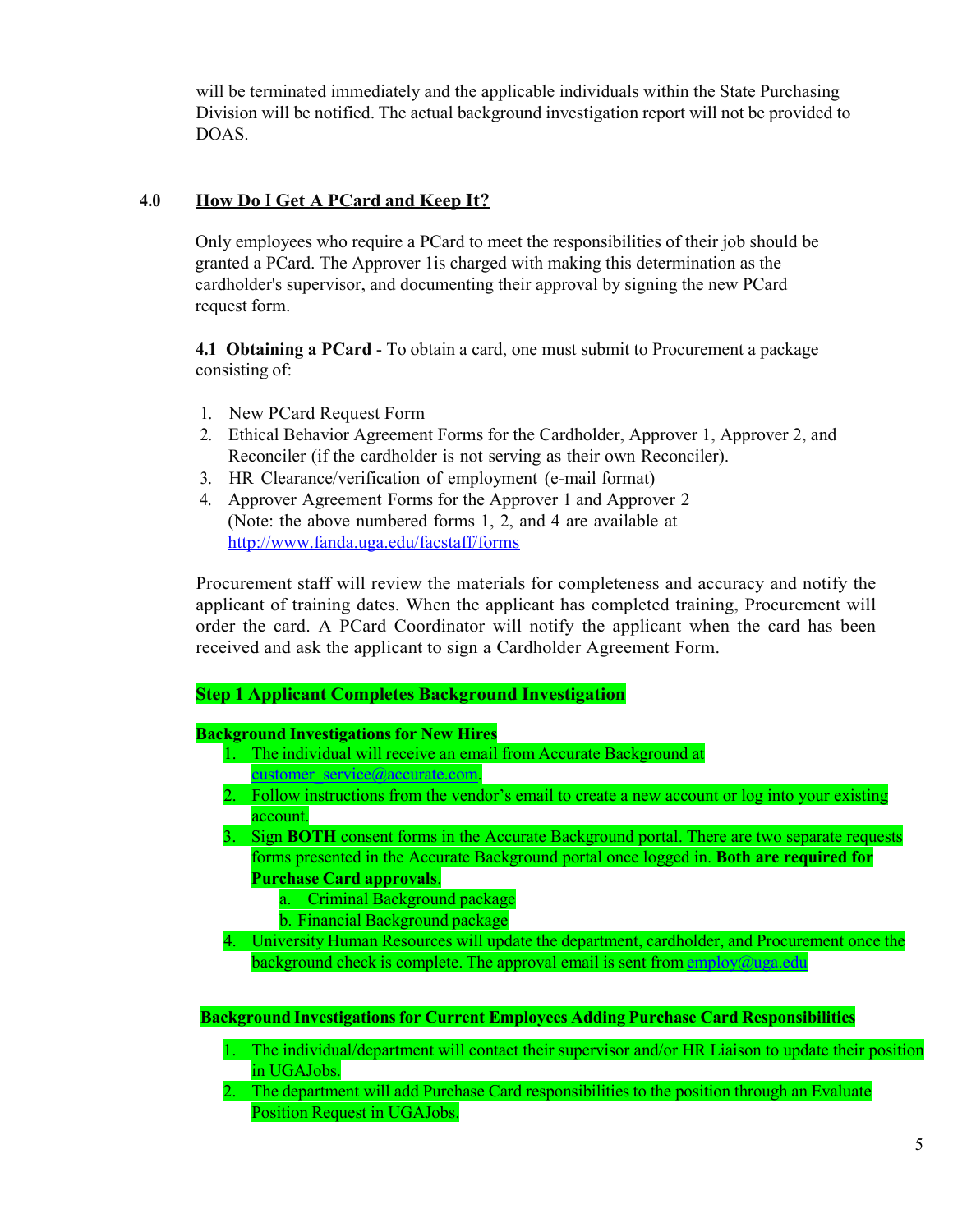- 3. The individual will receive an email from Accurate Background at [customer\\_service@accurate.com.](mailto:customer_service@accurate.com)
- 4. Follow instructions from the vendor's email to create a new account or log into your existing account, if applicable.
- 5. Sign BOTH consent forms in the Accurate Background portal. There are two separate requests forms presented in the Accurate Background portal once logged in. Both are required for Purchase Card approvals.
	- a. Criminal Background package
	- b. Financial Background package
- 6. The position request will stay at the University Human Resources workflow in UGAJobs until the background investigation is complete.

7. University Human Resources will update the department, cardholder, and Procurement once the background check is complete. The approval email is sent from [employ@uga.edu.](mailto:employ@uga.edu)

#### **Contact Information Steps:**

- The vendor, Accurate Background, may directly contact you requesting further information to process the background investigation. **Please continue to monitor your email after the original consent forms are signed.**
	- If you have any questions specific to the UGA Background Investigation Process: o Email [hrweb@uga.edu,](mailto:hrweb@uga.edu) Subject line: UGA Purchase Card Background Investigation OR Call 706-542-2222 and ask to speak with a University HR background investigations representative

Human Resources Background [Investigation](https://policies.uga.edu/Human-Resources/Employment/Employment-processes/Background-investigations/) Policy for more information. The email from HR advising that the employee has cleared the required checks is different than the HR notification email of "all approvals obtained" for the hiring of a position. Do not send the "all approvals obtained" HR email to Procurement as it contains sensitive data. See the

#### **Step 2 Complete the New PCard Request Form**

Upon notification from Human Resources that the background and credit checks have been successfully completed, submit the HR clearance/verification email showing that employee has cleared all required checks along with the completed and signed New **PCard Request Form**, with the appropriate signatures to a PCard Coordinator in Procurement. The request form must indicate role assignments, card single transaction and monthly cycle limits, and cost allocation information.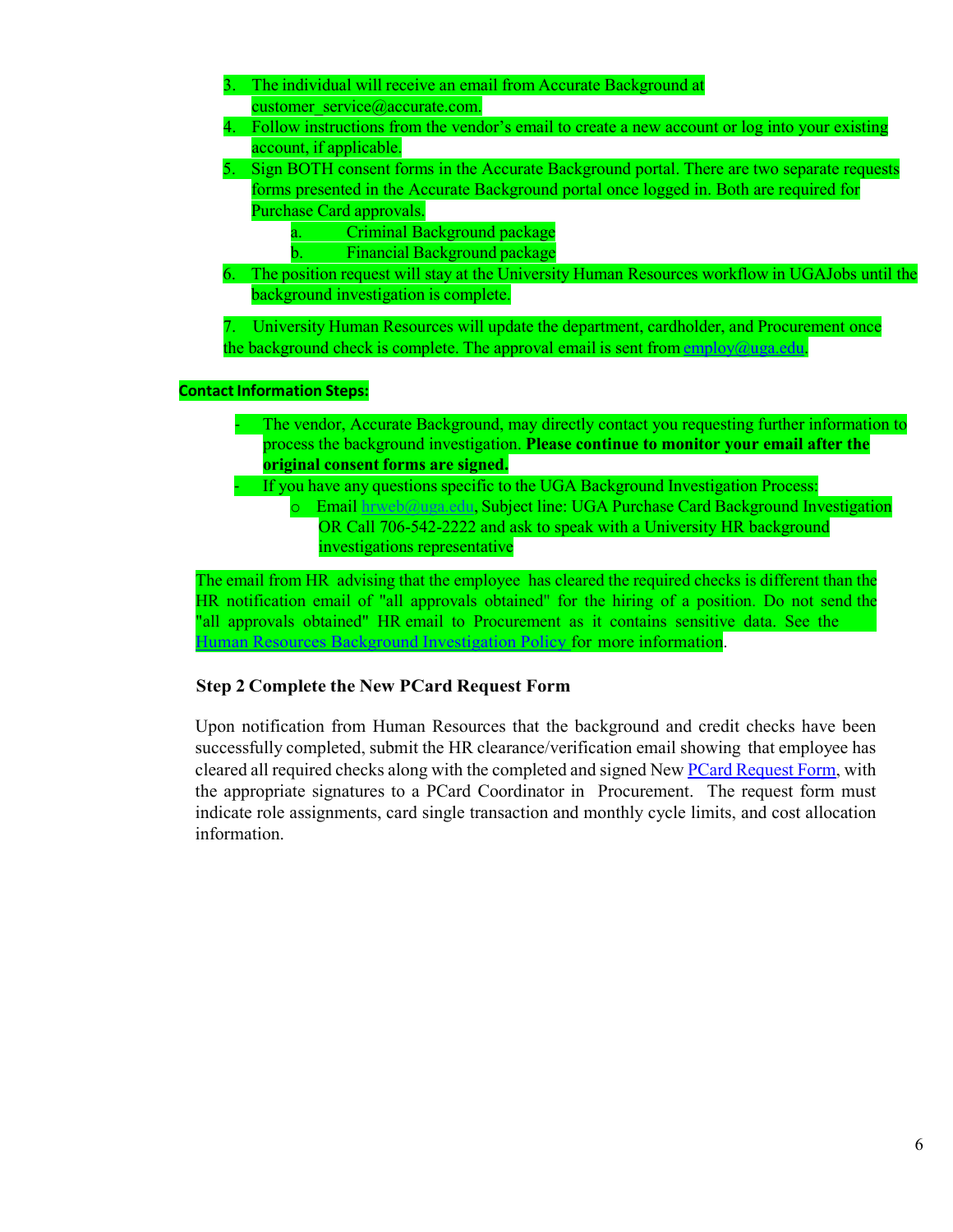*Reminder: No Cardholder (CH) shall be allowed to be his or her own "approving official" (Approver I or Approver 2). The Approver 1 must be a knowledgeable individual in a supervisory capacity to the Cardholder. (See section 12.0 for a decision of Approving Official Roles and Duties). If the cardholder is the only employee of a particular department, the Department Head or next level of authority must be assigned as the Approving official. Note: Signature authority for the PCard approval process may not be delegated.*

#### **Step 3 Sign the PCard Ethical Behavior Agreement and Card Approver Agreement**

Cardholders and Approving Officials (Approver **1** and Approver 2) must sign a [PCard](http://www.busfin.uga.edu/forms/pcard_ethics.pdf) [Ethical](http://www.busfin.uga.edu/forms/pcard_ethics.pdf)  [Behavior Agreement](http://www.busfin.uga.edu/forms/pcard_ethics.pdf) before a PCard will be issued. Additionally, the Approving Officials (Approver 1 and Approver 2) must sign a [Card Approver Agreement.](http://busfin.uga.edu/procurement/pdf/CardCardholderAgreement.pdf) The signed statements for both the Cardholder and Approving Officials are submitted to the PCardCoordinators along with the New PCard Request Form.

# **Step 4 Review/Approval by PCard Program Administrator/Chief Financial Officer (CFO)**

The New PCard [Request](http://www.busfin.uga.edu/forms/pcard_reqform_new.pdf) Form will require review and approval of the following, prior to proceeding with the remaining steps: PCard Program Administrator, CFO. The Assistant PCard Program Administrator may approve in the absence of the PCard Program Administrator.

# **Step 5 Complete PCard Training**

Each person with a role in the PCard process must attend PCard training and successfully complete an online exam. The Approver 1 or Approver 2 who has held a PCard Approving Official role in the past may forego the training class if he/she has completed either initial or refresher training and applicable online exams within the past 12 months. Procurement will not order new cards until: 1) the training and testing requirements have been met, 2) all required paperwork from the Cardholder and associated roles for the cardholder are submitted/on file, and 3) the CFO has approved the "New PCard Request Form".

#### **Step 6 Sign the Cardholder Agreement Form**

When all required approvals are obtained and all roles have completed training, Procurement will order the card. A PCard Coordinator will notify the Applicant when the card has been received and ask the Applicant to sign the Cardholder Agreement Form. Regardless of the physical location of the Cardholder/Applicant, the card will not be provided to the Applicant until the signed Cardholder Agreement Form is provided to the PCard Coordinators.

A PCard Official in Procurement will provide the Cardholder Agreement Form to the Applicant for signature upon receipt of the new card. By signing this form the Cardholder acknowledges:

- 1. Receipt and understanding of the regulations for use and protection of the card;
- 2. Understanding of responsibilities for handling billing disputes and reconciling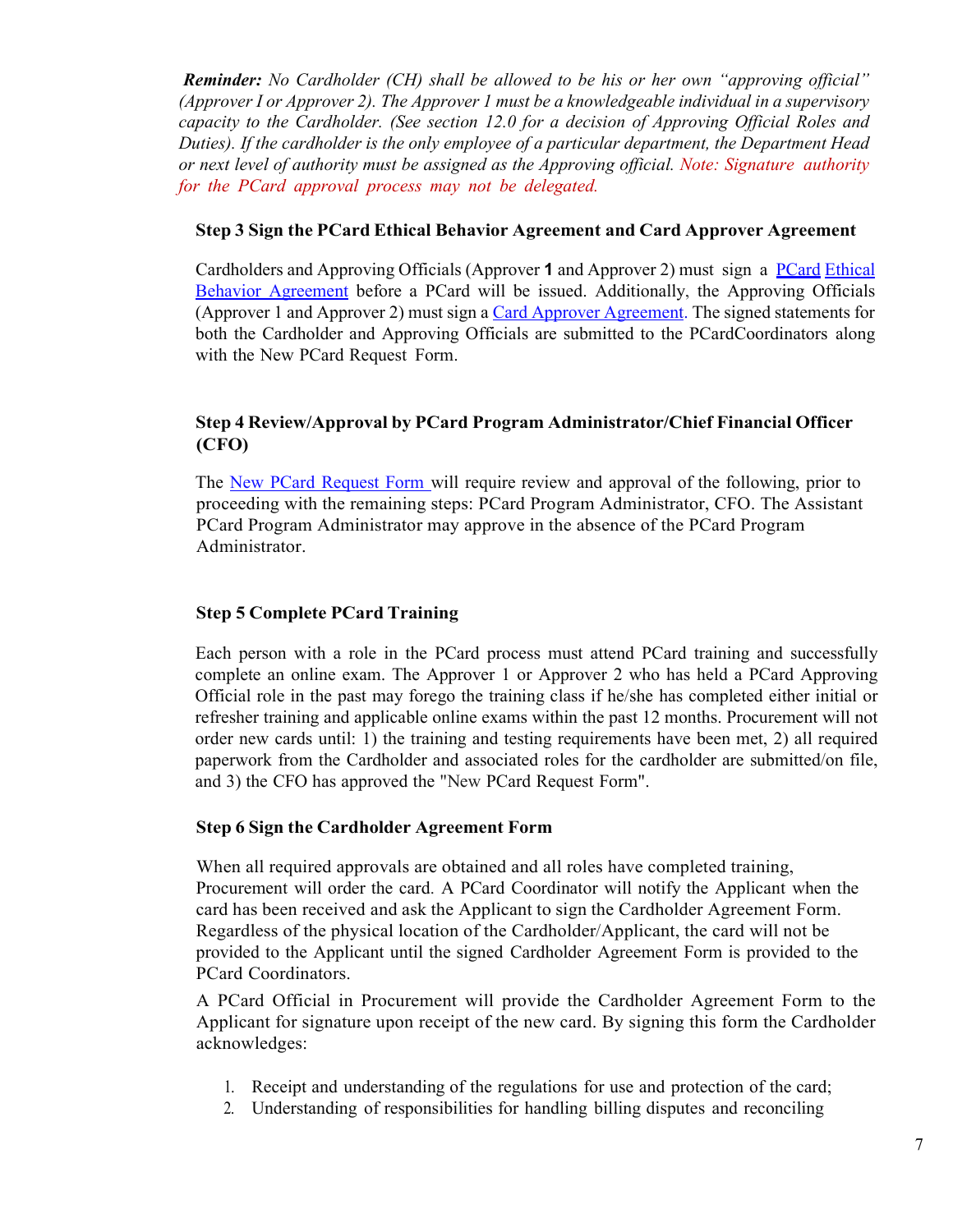statements; and

3. Understanding and acceptance of consequences of PCard violations.

# **4.2 Maintaining a PCard**

#### **Step 1** - **Background and Credit Checks for Existing Cardholders**

- 1. Procurement will notify HR to initiate the required background and credit checks for card renewals.
- 2. The individual will receive an email from Accurate Background at [customer\\_service@accurate.com.](mailto:customer_service@accurate.com)
- 3. Follow instructions from the vendor's email to create a new account or log into your existing account.
- 4. Sign BOTH consent forms in the Accurate Background portal. There are two separate requests forms presented in the Accurate Background portal once logged in. Both are required for Purchase Card approvals.

a. Criminal Background packageb.

- Financial Background package
- 5. University Human Resources will update the department, cardholder, and Procurement once the background check is complete. The approval email is sent from [employ@uga.edu](mailto:employ@uga.edu)
- 6. If the background clearance has not been received from HR prior to the card expiration date, Procurement will suspend the card until such time as a clearance is received. Suspension means bringing the card to an inactive status with a \$0 single transaction limit and a \$0 cycle (credit) limit.
- 7. In accordance with the Statewide Purchasing Card Policy if the checks reveal information that would result in denial of issuance or renewal of a PCard, UGA Human Resources will provide the new or existing cardholder an opportunity to dispute inaccurate data found in the reports. If substantiated, or background check reveals any misdemeanors or felonies related to financial wrongdoing, theft or other actof dishonesty the cardholder's privileges will be terminated immediately and the applicable individuals in the State Purchasing Division will be notified. The actual background investigation report will not be provided to DOAS.

Note: A background check conducted on an existing employee as required by DOAS policy could produce a result that has an adverse impact on the current employment of an employee, including potential termination. For example, failure to disclose information relating to conviction of a felony could be grounds for termination.

Please note that Procurement will update the card to an inactive status (\$0 STL and \$0 credit limit) if:

1. clearance of background and criminal checks has not been received from UGA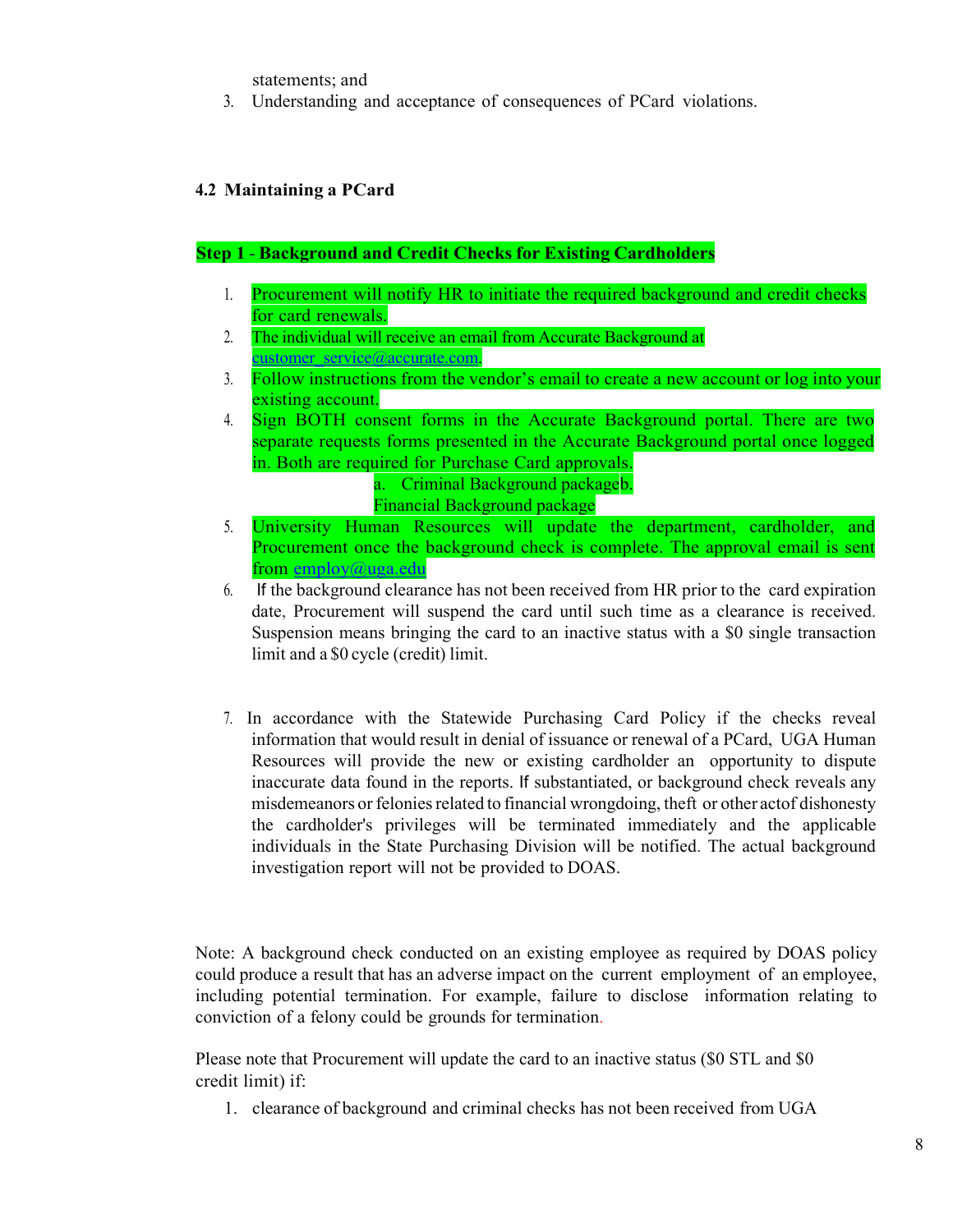Human Resources prior to the card expiration date, or

2. approval of the CFO (UGA's VP for Finance and Administration) has not been received prior to the card expiration date.

The card will remain in a suspended "inactive" status until such time as the above clearance and approval are received.

#### **Step 2** - **Complete Refresher Training**

PCard "refresher" training will be required minimally on an annual basis or more often as required by the Procurement Office. The Cardholder, Approver 1, Approver 2, Reconciler, and any other individual holding a role will be required to complete a refresher training course in order to maintain PCard privileges. Failure to complete training within thirty (30) days of notice will result in suspension of PCard privileges until such time as the training has been successfully completed. Instructions for completion of the refresher training will be provided by the Procurement Office to the individuals holding the various PCard roles. If one of the roles does not complete required training, a Cardholder's privileges may be temporarily suspended (card set to an inactive status) until all training is completed. The PCard Coordinators will notify the cardholder if their card will be temporarily inactivateddue to failure to complete training by one of the roles in their hierarchy.

#### **5.0 Default Speed Types and PCard Controls**

All PCards have default speed types, embedded controls, and spending limits as well as restrictions on merchant category codes. When requesting a new PCard, The Approver 1 should consider the information below regarding default speed types and cardholder spending limits.

# **5.1 Default Speed Types**

All PCard charges must be applied to a speed type that is available in WORKS. No chartstring can be provided for a PCard charge that does not have a speed type set up. Complete speed types are moved over from the UGA Financial Management System into WORKS by a process that runs several times a day. To be "complete" a speed type must contain a minimum of a Fund, Program, Class, and Department Id. Additionally, if a project is involved the speed type must contain all three project related chart fields which are Project Id, PC Business Unit, and Activity. Although speed types are no longer manually added by Accounting, questions regarding speed types may be directed to the Accounting Department.

All cards are assigned a default speed type. As cardholder transactions are posted to WORKS, which is Bank of America's software, these transactions are shown against the default speed type. If a transaction should be applied to a more appropriate speed type, reallocation to the new speed type should occur within WORKS. When determining a default speed type for a new card, consider choosing the speed type that matches to the chart string that applies to the majority of cardholder transactions. The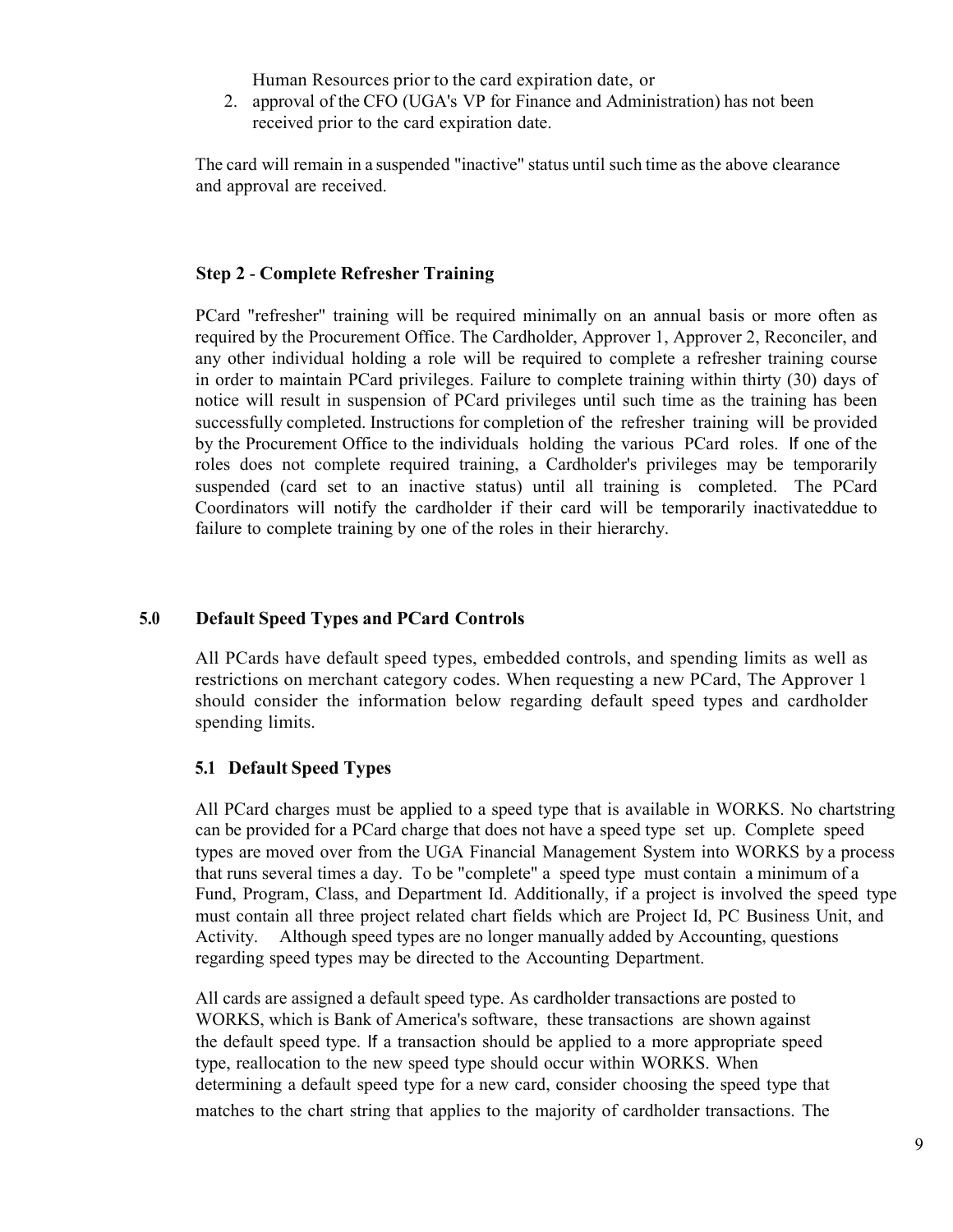account code of an account allocation will display as blank with the exception of reseller units with an account code of 14xxxx. **This field may not be left blank** and an appropriate account code **must** be selected from those account codes listed in WORKS. A list of available PCard account codes will be posted to the Procurement website, under PCard Information at [http://busfin.uga.edu/procurement/p\\_card/](http://busfin.uga.edu/procurement/p_card/)

Associating a sponsored project with a default speed type on a P-Card is strongly discouraged due to the restrictive nature of sponsored projects. Alternative funding options to use as the default P-Card speed type would be general departmental funding, Indirect Cost Recovery or Departmental Sales and Services. If a department does choose to assign a default speedtype that contains a sponsored project, it is imperative the cardholder reviews all transactions in Works carefully before they are posted to the general ledger so that any charges not allocable to the project can be assigned to another funding source. This will insure that no charges are inadvertently posted to the sponsored project that are not allocable. Additionally, a monthly review of the project will need to be conducted by the PI together with the unit administrator to identify any charges posted to the project that were not appropriate. If any non-allocable charges are identified in this review, a GL journal will need to be processed within the same month to transfer the expense to correct funding source.

#### **5.2 PCard Controls**

Cardholders act as purchasing agents for the University of Georgia; therefore, expenditures made with the PCard must be only for those items that are for official University business and furthermore, for those items allowed to be purchased using a PCard as outlined in this manual. Additional controls have been added to each PCard in order to assist in keeping charges within State of Georgia monetary spending limits. These spending limits are embedded in each PCard via the magnetic strip and are imposed at the point of sale when the card is swiped.

#### **5.3 Cardholder Spending Limits**

The available limits on a PCard include:

- Single Transaction Limit (STL)- dollars spent per transaction
- Cycle (Credit) Limit (CL)- the monthly limit on the dollars spent per month

By law, the maximum single transaction limit (STL) on PCard purchases is \$4,999; however, under UGA's program the standard single transaction limit (STL) is \$1,000. Any STL greater than \$1,000 must be justified.

Please note: PCards that have a  $STL > $2,499$  but  $\lt $5,000$  are required to obtain a signed and notarized affidavit from suppliers prior to each purchase that includes services totaling an amount > \$2,499. For more information and forms please visit the Security and [ImmigrationCompliance](http://www.audits.ga.gov/NALGAD/section_3_affidavits.html) Act (E-Verify) website. All purchases for services > \$2,499 require monthly reporting to the PCard Coordinators along with the signed and notarized affidavit.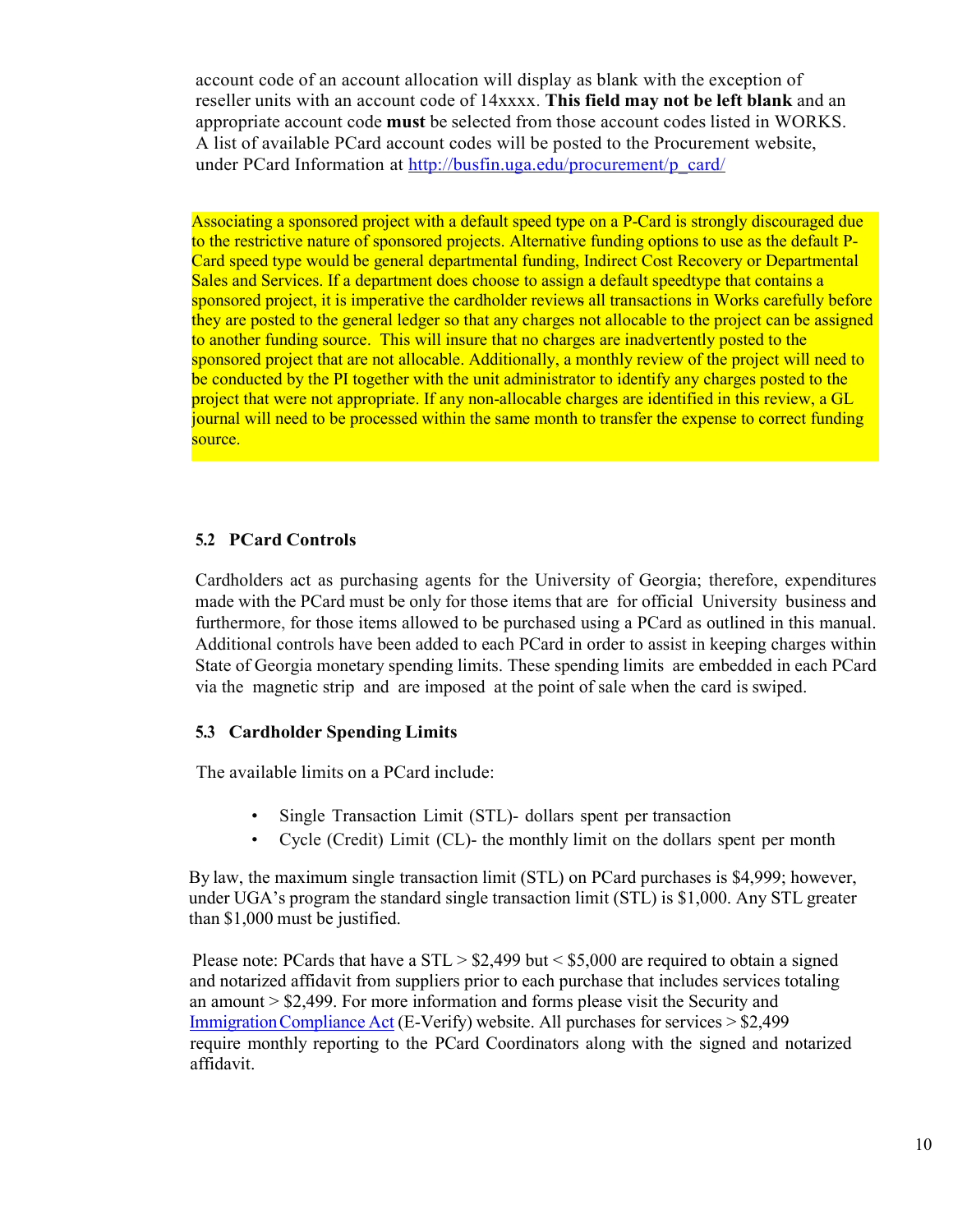The established standard monthly cycle (credit) limit is based on the Cardholder's budgetary responsibility and should not exceed **\$10,000** per month. If a cardholder requires a higher monthly limit, the Procurement Office may request, with appropriate justification, an

exception from the State Purchasing Division (SPD). Monthly limits above \$10,000 will be reviewed on an annual basis to determine if there is still a need for the higher limit. Note that the monthly limit is refreshed at the beginning of the billing cycle (UGA's billing cycle starts the 28th of each month, unless the  $27<sup>th</sup>$  is on a weekend, and then the cycle will end the Friday before the weekend and the new cycle will start on Saturday). Funds are

refreshed only if *BOTH* the first level and second level sign offs occur within WORKS.. If there are transactions that have not been signed off in  $WORKS<sup>1</sup>$  mby both levels of sign off, then the refreshed monthly limit will be reduced by the total amount of these "unsigned" transactions. For example, if the monthly credit limit is \$10,000 and the Cardholder made ten (10) separate \$1,000 PCard transactions during the monthly cycle, and the individuals responsible for the first and second level sign offs have only signed off on nine of the transactions, the monthly credit limit will only be refreshed to \$9,000.

Your judicious review/sign-off of transactions is important to maintain purchasing capacity; however your timely and prudent evaluation of purchases also serves to validate the University's ability to utilize the PCard within the parameters of policy and procedure.

# **5.4 Merchant Activity Type Limits**

Specific types of businesses are identified by a Standard Industrial Classification (SIC) Code, commonly referred to as Merchant Category Code (MCC). MCC is a system of four- digit codes, maintained by VISA, used to identify a merchant's principal trade, profession, or line of business based on the type of goods or services normally provided. Based on the nature ofsome categories, specific MCC codes may be restricted for use on the card. If you havedifficulty using your card with any particular vendor, please contact the PCard Coordinator.

# **5.5 Within Pre-Approved DollarAmount**

As discussed later in this manual, certain types of purchases require pre-approval before the actual PCard transaction/purchase is made. If the total dollar amount of the purchase, exceeds the amount of the dollar value given in the pre-approval, the cardholder should stop andsubmit a pre-approval request for an increased dollar amount that will cover the amount of the purchase. Only upon approval of this new pre-approval form should the purchase be made

# **6.0 Allowable Purchases (Things** I **CAN buy with a PCard)**

All purchases made with the PCard must be for official University of Georgia business and the PCard must *NEVER* be used for personal purchases, regardless of the circumstance. The PCard may be used to purchase supplies and materials, non-inventoried equipment, and various services valued at \$2,499 or less, including shipping or handling charges, insurance, etc. provided there is no requirement to sign a contract or agreement.

#### **Some Allowable Items Include:**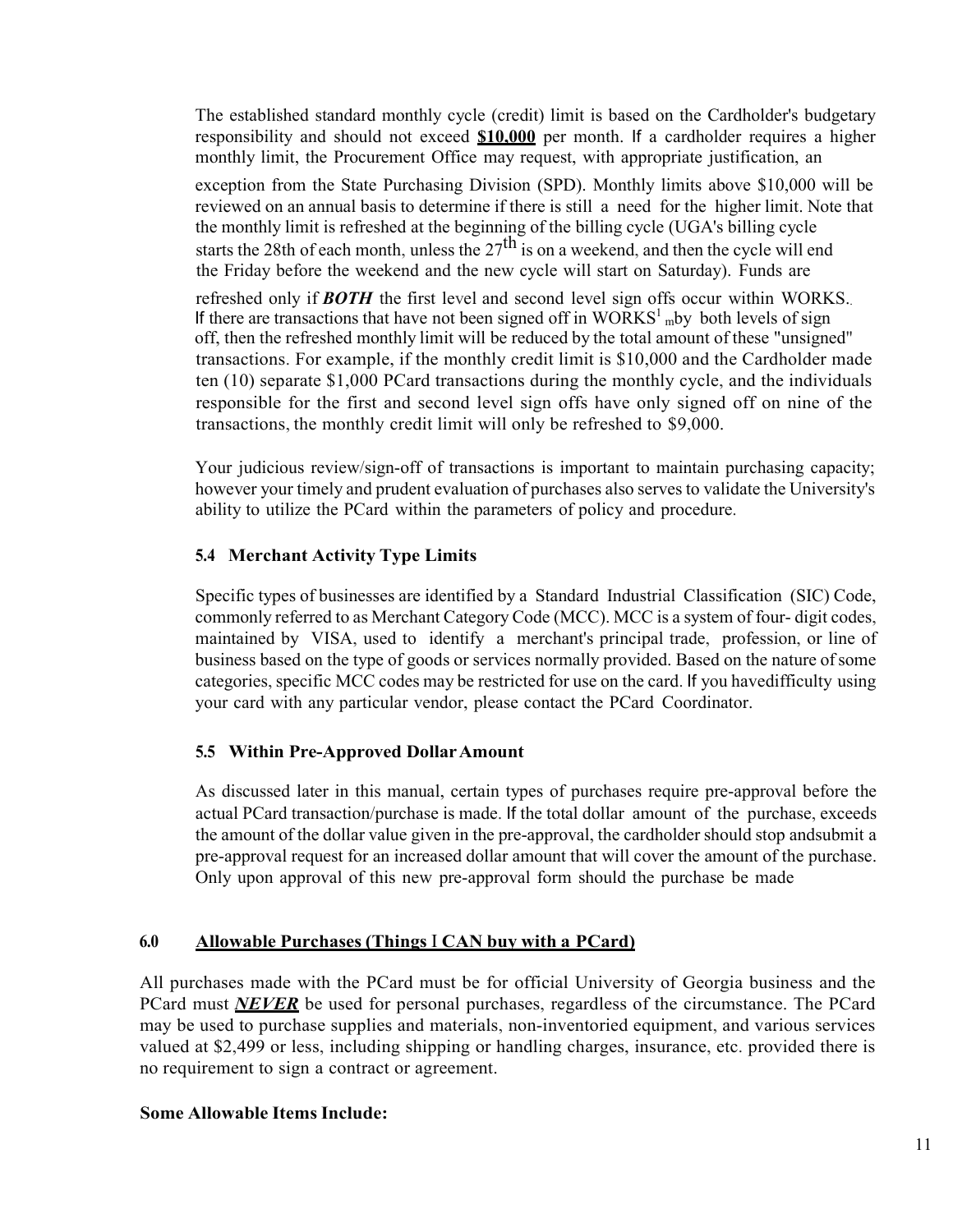• **Advertising** (Includes employee recruitment announcements and any advertising placed in a publication, magazine or newspaper.)

Note: Expenditures to promote the University are not allowable on externally sponsored projects; however, the recruitment of personnel required for the performance of a sponsored project may be treated as a direct cost.

- **Appliances for Laboratory Use** (non-inventoried only)
- **Auto Parts for In-House Use** (no outside labor) For additional guidance, see the **[Process](https://busfin.uga.edu/procurement/pdf/PCard_Vehicle_Clarification.pdf)** & Payment for Mechanical Repairs, [Maintenance](https://busfin.uga.edu/procurement/pdf/PCard_Vehicle_Clarification.pdf) & Parts.
- **Books (including books purchased for the library** if **the pcard has the appropriate designated default account code.)**
- **UGA Bookstore**
- **Car Washes**  includes mechanized or manual washes and detailing to clean the interior. Only allowed for inventoried vehicles. Cardholder/Reconciler must: 1) enter comments on the transaction log or in WORKS stating why inside cleaning/detailing was necessary, 2) provide the vehicle inventory number, and 3) record the wash in the ARI system.
- **Compressed Gases (Limited to only those compressed gases that do not demonstrate any additional hazard, such as toxicity, corrosivity, flammability, or oxidizing properties.** (Includes all related charges for cylinder rentals)
- **Equipment Rental** < **90 Days** (Employee vehicle rental is not allowed)
- **Food/Catering** (See Section 6.1 for further details)
- **Purchases where the original funding source associated with the funds utilized for the purchase were provided by one of the University's foundations through a grant, gift, etc. and are now UGA institutional funds.** (Note: The good or service being purchases must be for institutional purposes and must be otherwise allowable within the pcard manual.)
- **Lab/Research Supplies** (DOES NOT include radioactive materials)
- **Live Animals/Specimens**
- **Non-Inventoried Equipment**
- **Office Filing Cabinets**
- **Office Supplies**
- **Postage** (includes stamps)
- **Printing** (Exception: The PCard cannot be used for any holiday cards or any UGA print and copy services.)
- **Recurring Charges for University Owned Cellular Device Services** (Monthly Cellular Bill)
- **Rentals < 90 Days** (This is for equipment rentals. Vehicle rentals are not allowed.)
- **Registration Fees** (Exception: The PCard cannot be used for UGA registration fees; such as: GA Center/GA CAES.)
	- o Food is unallowable **UNLESS** included as part of the registration fee
	- o Conference registration fees may be paid with a PCard; however, employees must not request reimbursement for meals included with the conference registration fees
	- No memberships or lodging may be paid as part of the registration fee
- **Repairs/Maintenance/Service Agreements for Equipment** (provided no contract is required to be signed)
- **Software** (includes orders from Software Resources & Services (SRS))
- **Study Abroad Program Expenses** (See Section 6.2 for further details)
- **Student Travel** (See Section 6.3 for further details)
- **Subscriptions**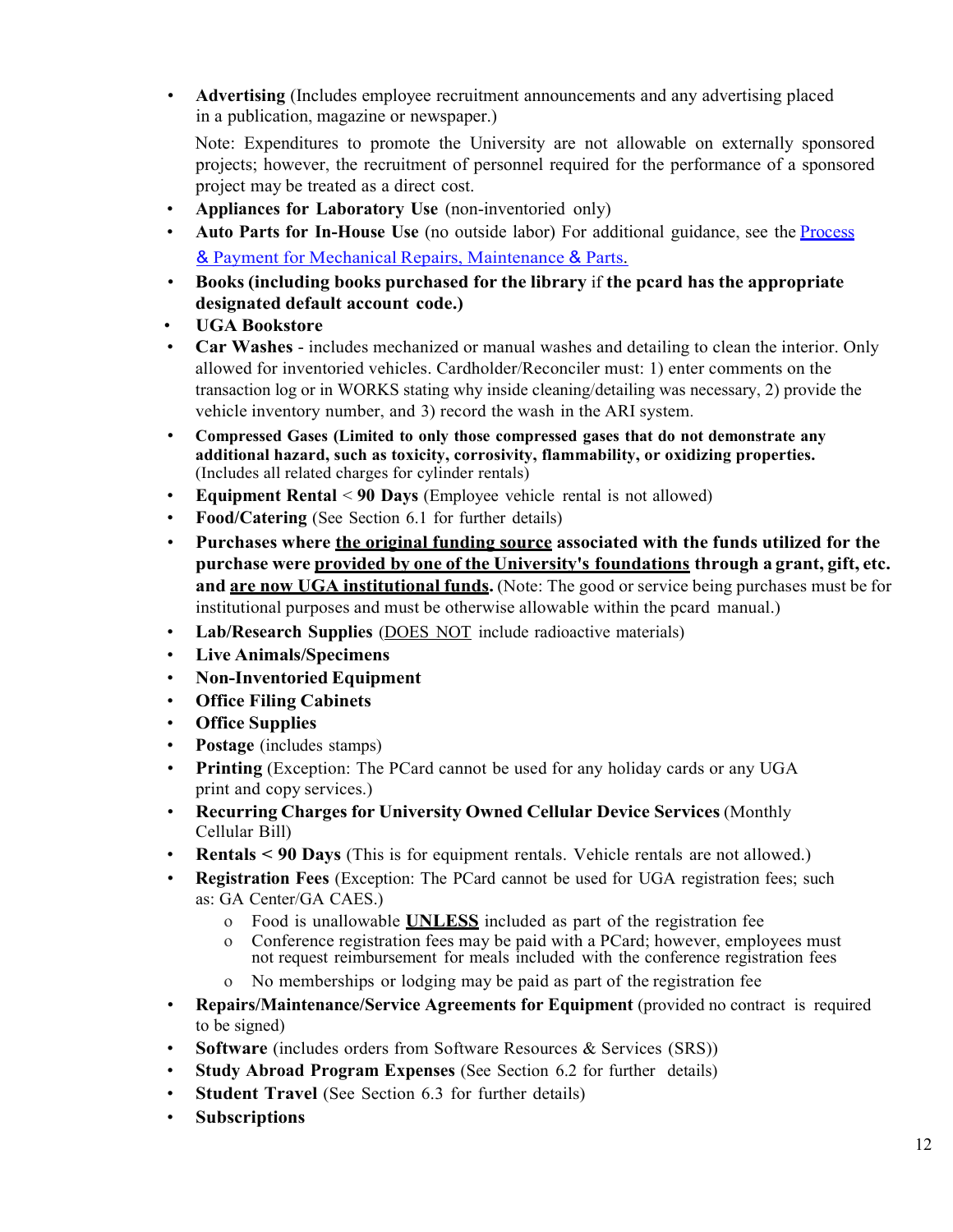• **Statewide Contract Purchases** (NOT to exceed the single transaction limit) o Follow this link to see a list of statewide contracts: *<https://solutions.sciquest.com/apps/Router/Login?OrgName=Georgia>*

At the above site, sign in using **tgmguest for the** user id and password.

- **Temporary Staffing Services** (There is a mandatory statewide contract for Temporary Staffing- Administrative, Industrial, Professional and Healthcare.)
- **Utilities** (Exception: NOT ALLOWED on Sponsored Projects)
- **WCD Monthly Charges** (See 6.4 Wireless Communication Devices Monthly Charges) May be set up as recurring payments. Each month's services/charge must be reviewed separately.
- **WCD Software (ONLY State issued and owned devices** including data plans, software, or applications "apps" for **State issued and owned devices** such as smart phones "iPhone, Android, Blackberry" and tablets "iPads". Note: Purchases cannot bemade for personal devices even ifthe software is used for State business.)

# **6.1 Food/Catering**

The purchase of food with a PCard is governed by the Board of Regents Business Procedure Manual (BOR BPM) which also governs the UGA Policy on "Purchasing Food and Business Related Entertainment". The term "food" includes water and beverages. *The PCard cannot be used for the purchase of alcohol in any circumstance.* The PCard may only be used to purchase food for the purposes stated below.

See the UGA policy regarding Food and Business Related [Entertainment](https://policies.uga.edu/Purchasing-and-Payment-Processing/Unique-Purchasing-and-Payment-Processes-for-Specif/Food-and-Business-Related-Entertainment/) for additional guidance.

#### **Student Food**

Institutional funds may be used to purchase food for students at sanctioned student events. Students include individuals enrolled to take classes at an institution (to include students enrolled in Continuing Education) and individuals being recruited as potential students.

Examples:

- 1. Events and travel sponsored by recognized student groups.
- 2. Other campus events open to the general student body and designed to further the development in education of students.

Note:

- $\Box$  State travel policy per diem limits apply to food purchased for consumption by students participating in sanctioned student events.
- □ Documentation requirements for food purchased for student groups include:
	- 1. A flyer, email, agenda, or other documentation substantiating that the event was an official event.
	- 2. Food purchased at a restaurant or on a per person basis should include a list of participants. Signatures are required by each student only IF the group is not open to the entire campus AND the group is traveling on official school business.
	- 3. Meal limits outlined in the state travel policy must be followed (i.e. per diem limits)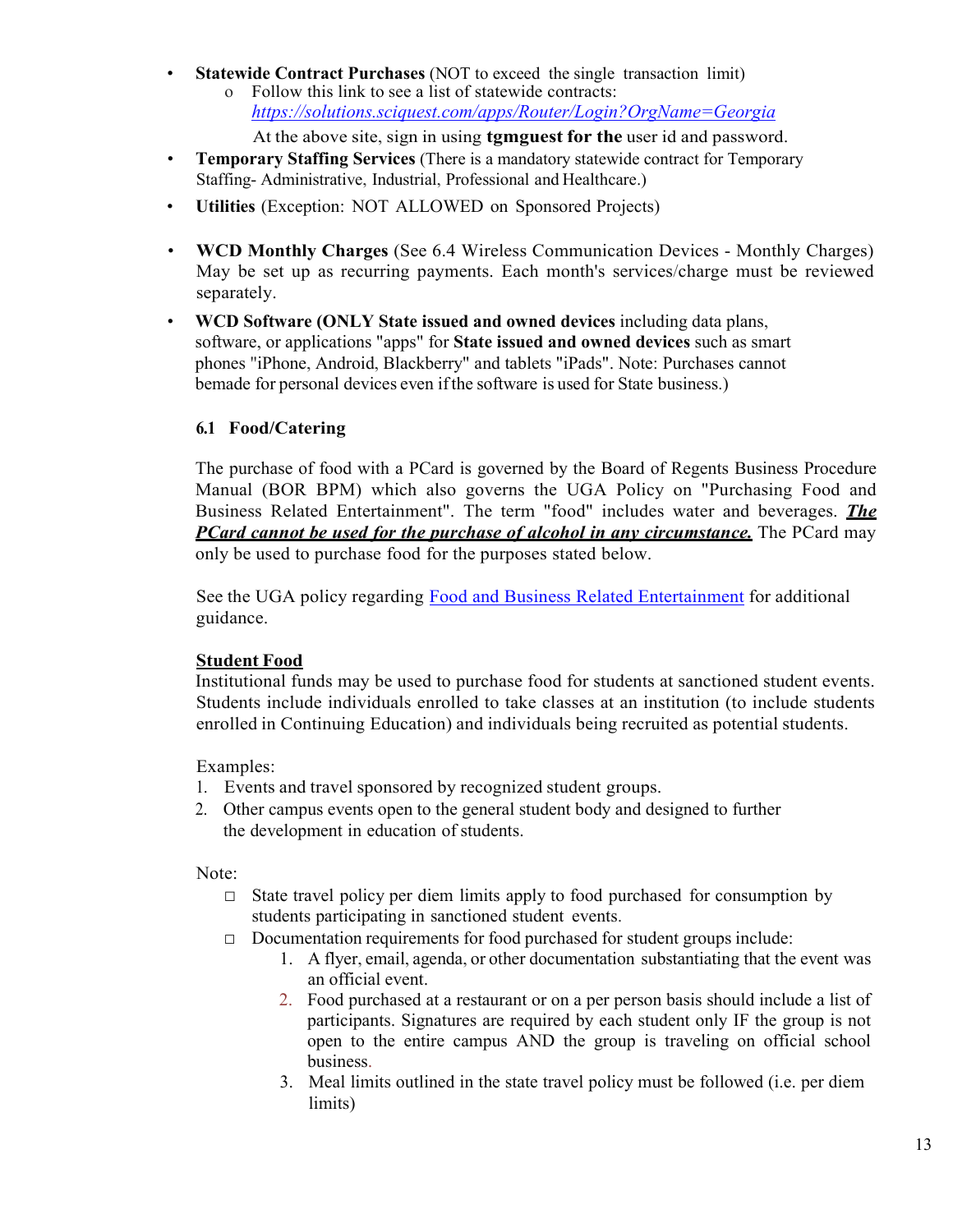# **Food for Instructional Uses**

The BOR BPM states food may be purchased for a class in those instances where food is an integral part of the instructional methodology.

Examples:

- **1.** Food used in a Food and Nutrition Class
- **2.** Food used in a Cooking Class offered by a Continuing Ed Unit

# **Food for Official Research**

The BOR BPM allows PCard purchases of food purchased for official research use as approved by an Institutional Research Board (IRB) or food that is integral to or subject of research.

Examples:

- 1. Food purchased to study decay
- 2. Food purchased to bait traps used in the research field

# **Employee Group Meals**

The BOR BPM states that employee food may be purchased with a PCard only when an employee is participating in a Group Meal as described in the UGA "Purchasing Food and Business Related Entertainment" policy or an on-campus academic program/on-campus sanctioned student event as described above. Employees include: temporary, part-time, and fulltime staff, faculty, administrators, Resident Assistants (RAs), student assistants, graduate assistants, and other student workers. The following standards shall be used whendeciding whether a meal may be purchased:

- 1. Group meals should be held only to facilitate the effective and efficient operations of the departments involved
- 2. Group Meals should only be provided in those instances where the meeting lasts for at least four (4) hours
- 3. Group meals held at the start and/or finish of a meeting are not eligible for payment under this policy
- **4. Purchase of group meals should be approved by the Dean or Vice President prior to the date of the event (for non-emergency situations). The prior approval request should include:**
	- The purpose of the meeting or event;
	- A formal written agenda including session times;
	- A list of attendees with their associated departments/entities, and;
	- The expected cost of the meal per person

The approved [Employee](http://www.busfin.uga.edu/forms/group_meals.pdf) Group Meals Request Form and receipts must be maintained with the reconciled monthly billing statement as adequate documentation.

Requests for approval of group meals should utilize the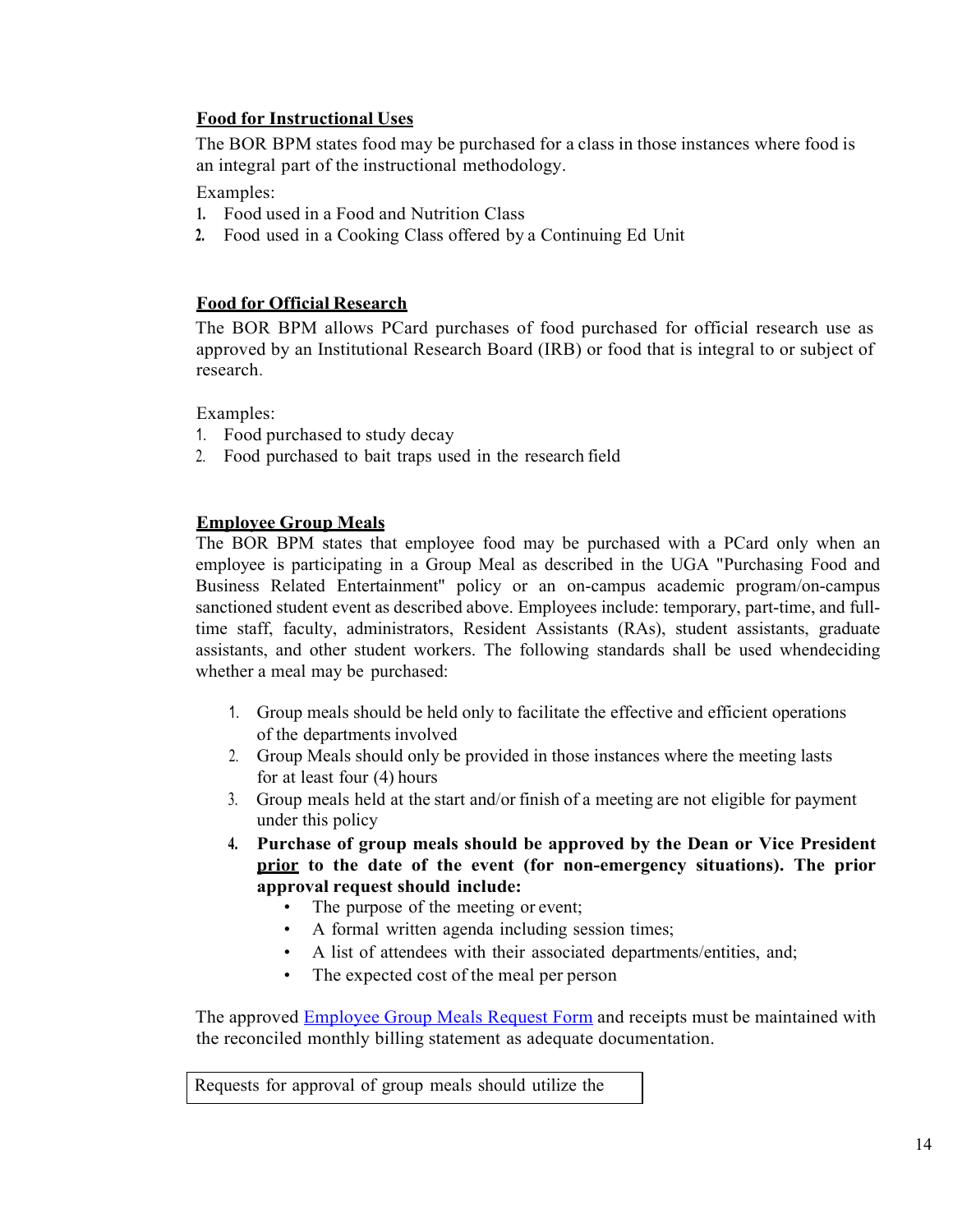- 5. Authorized group meal expenditures are limited to the purchase of meals only and does not include snacks
- 6. Meal limits outlined in the state travel policy must be followed (i.e. per diem limits)
- 7. Group meals for a "lunch meeting", in which the meal and the meeting are one and the same, are prohibited for payment under this policy

#### **Resellers**

Examples:

- 1. UGA Food Services Department
- 2. Georgia Center for Continuing Ed

#### **Food Purchased for Use Based on Organizational Mission**

This category includes circumstances where the purchase of food is integral and necessary to the organization's mission and as such is considered supplies and materials.

Examples:

- 1. Child Development Lab at the McPhaul Center
- 2 4-H Centers
- 3. RIV Savannah ResearchCruises

#### **Food Purchased for Conferences/Workshops**

Food and catering in relation to conferences and workshops funded by either registration fees paid by participants or by support from outside donors is considered supplies and materials for the event and is therefore an allowable use of the PCard. The majority of attendees must be non-UGA participants. In addition, the function requiring food and/or catering must be included on the agenda as an official component of the conference or workshop. A copy of the agenda should be retained with the receipts for payment of food/catering. In general, departments should contract with a caterer to provide the necessary meals and breaks. Non-catered food purchases (e.g. individual items purchased from grocery stores) must be accompanied by a written justification as to why the food was purchased outside of a catering arrangement. This justification is necessary to substantiate that there has not been personal use of food purchased. **Reminder: ALCOHOL cannot be purchased on the PCard.**

Examples:

- 1. Marine Extension Cafeteria and Workshops
- 2 Tifton Conference Center
- 3. Other conferences and workshops held by individual units

If food purchased falls into one of the allowable areas above, AND if funding is from a sponsored account, please remember that these food purchases are allowable only if documented in the awarded budget or approved in writing by the granting agency.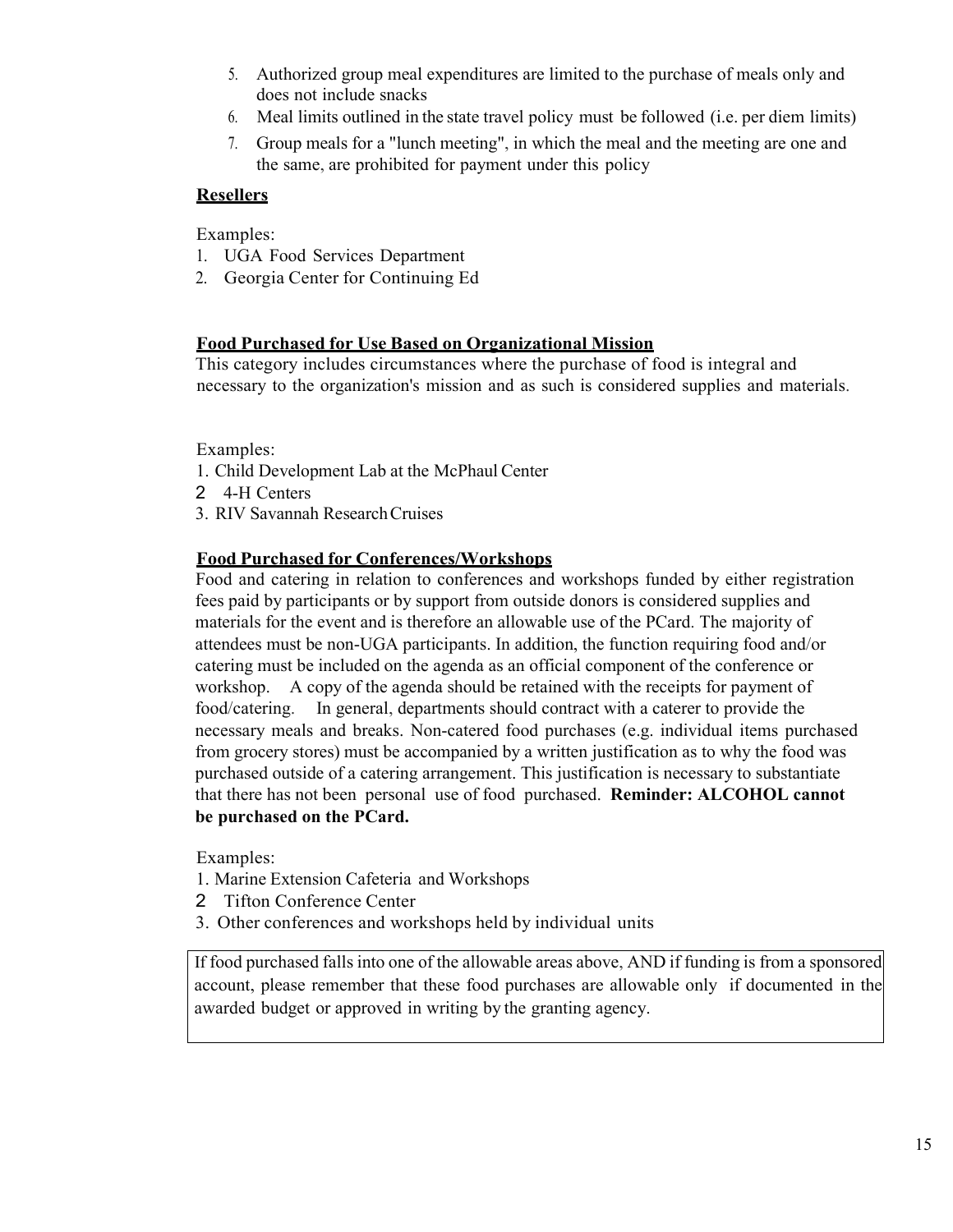#### **6.2 Study Abroad**

While traveling abroad, the PCard may be used for related Study Abroad expenses as follows:

- o Student food, lodging, and travel (air fare charges are not allowable)
- o Entrance fees to educational venues
- o Operating expenses and supplies
- o Emergency situations (air fare allowed)

Note: No employee travel expenses (food, lodging, transportation, etc.) are allowed

PCards authorized for study abroad use are set up differently with the Bank of America; therefore, if a cardholder desires to utilize their PCard for study abroad purposes, the following information must be provided to the UGA PCard Coordinators in the form of a memorandum signed by the cardholder's Approver 1 no less than 30 days prior to the date of travel:

- **1.** The cardholder name
- **2.** The program name and a brief description of the program
- **3.** The purpose of the card (how it will be used)
- **4.** The dates and location of travel
- **5.** Projected expenditures

#### *6.3* **Student Travel**

Student travel PCard purchases are allowable for students authorized to travel for participation in academic programs and sanctioned student events. Besides the normal allowable purchases indicated in Section 6.0 of this manual, the following are also allowable:

- o Student food, lodging, and travel (air fare charges are not allowable)
- o Entrance fees to educational venues
- o Operating Expenses and Supplies
- o Emergency situations (air fare charges allowed)

Note: No employee travel expenses (food, lodging, transportation, etc.) are allowed.

#### **6.4 WirelessCommunication Devices(WCD)- Monthly Charges**

Wireless Communication Devices are defined as devices that receive or send transmission for the purpose of providing business related, personal voice and text messaging communications services. Examples of WCD include, but are not limited to: cellular or PCS phones, Blackberries, Personal Digital Assistants (PDAs) with connectivity, two way radios (traditional and trunked technologies), internet services and pagers. The only monthly charges allowed are for Stateissued and owned devices.

o After departmental approval has been obtained, an UGAmart requisition for WCD/cellular telephone device and/or services should be submitted to the Procurement Office. Most wireless devices and services are available under statewide contracts with carriers as noted on the Georgia Technology Authority website for wireless communication services [\(https://gta.georgia.gov/gta-](https://gta.georgia.gov/gta-services/gta-direct-services/mobility-devices-and-services)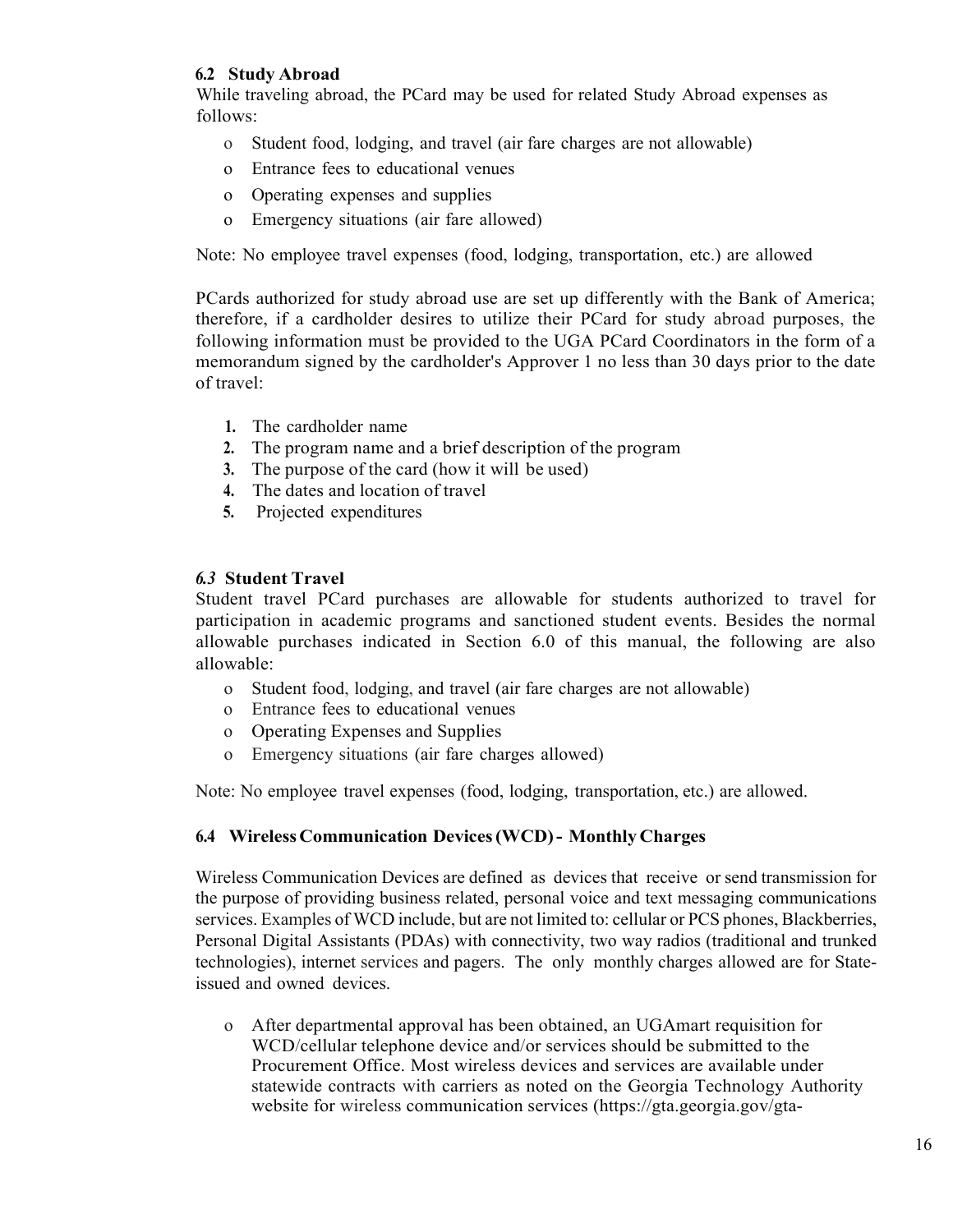[services/gta-direct-services/mobility-devices-and-services.](https://gta.georgia.gov/gta-services/gta-direct-services/mobility-devices-and-services)

- o Name of employee assigned to the WCD device and the assigned cell number must be listed in the WORKS comments and documented with the hard copy monthly bill.
- o Monthly WCD services charges must be posted to the correct account code as follows:

| <b>Category of WCD Device</b>                  | Account<br>Code |
|------------------------------------------------|-----------------|
| Cellular                                       | 771300          |
| PDA (Personal Digital Assistant) or Blackberry | 771800          |
| Two-Way Pager/Radio                            | 771400          |
| Internet Service Provider (ISP)                | 771800          |
| Pager                                          | 771400          |

Note: Please refer to the [UGA Wireless Communication Devices/Telecommunications](https://policies.uga.edu/Purchasing-and-Payment-Processing/Unique-Purchasing-and-Payment-Processes-for-Specif/Wireless-Communication-Devices-Telecommunications/) [Policy](https://policies.uga.edu/Purchasing-and-Payment-Processing/Unique-Purchasing-and-Payment-Processes-for-Specif/Wireless-Communication-Devices-Telecommunications/) for additional details.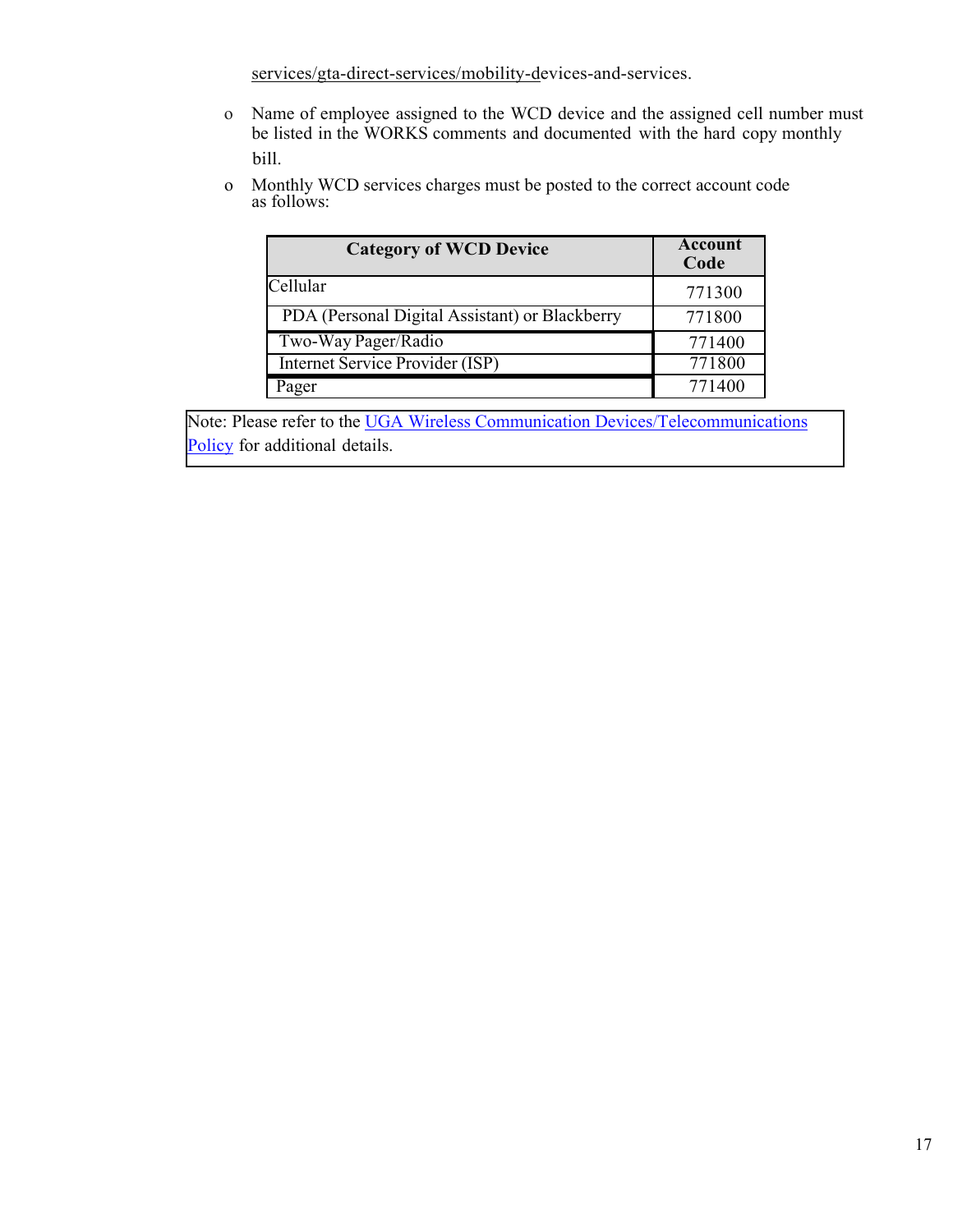# **7.0 Unallowable PCard Purchases and Practices (Things**I **CANNOT BuyWithMy PCard)**

- **7.1 Unallowable Purchases Include:**
	- **Agency Fund Expenditures** (Fund codes 60000, 61000, 62000)

Note: A GL Journal will not be approved to transfer items purchased with the PCard from one University account to an agency fund

- **Alcoholic Beverages and Tobacco**
- **Asbestos Removal**
- **Bulk Fuel (unleaded/diesel storage tank delivery)**
- **Break Room Supplies/Appliances for EmployeeUse**
- **Cash Advances, Cash Refunds, or "Store Credits" held on account with the vendor**
- **Hazardous Chemicals (Athens Campus Only) To see** if **a chemical is hazardous, check Section 2 of the item's Safety Data Sheet or call the Office of Research Safety for assistance (706-542-9088)**
- **Radioactive Isotopes**
- **Compressed Gasesthat demonstrate any additional hazard such astoxicity, corrosivity, flammability, or oxidizing properties are not allowed to be purchased on a P-card. Click HERE for a list.**
- **Construction, Infrastructure Repairs or Renovation** (NO Labor charges are allowed)
- **Decorations or Flowersfor Employee or Office Use**
- **Direct Foundation or other affiliated organization purchases.**
- **Employee Travel Vehicle Rental**
- **Entertainment (see Appendix C -Definitions)**
- **Firearms or Explosives**
- **Fuel/Gasoline,Repairs, and Maintenance ofstate-owned or rental vehicles, including study abroad, study away and student travel.**
	- o **Note: This restriction does not apply to auto parts for in-house use(e.g. Entity-operated repair shops)**
- **Flowers or Gifts to be given away**
- **Food/Catering** (except as authorized under Section 6.1 Allowable Purchases)
- Gift Cards, Gift Certificates, Debit Cards, Calling Cards, Pre-Paid Cards or similar products and other equivalent forms of cash
- **Installment Purchases**
- **Insurance Payments**
- **Intra-University Charges** (includes all UGA campuses) Exception: UGA Bookstore and Board of Regents Software Resources and Services (SRS). These are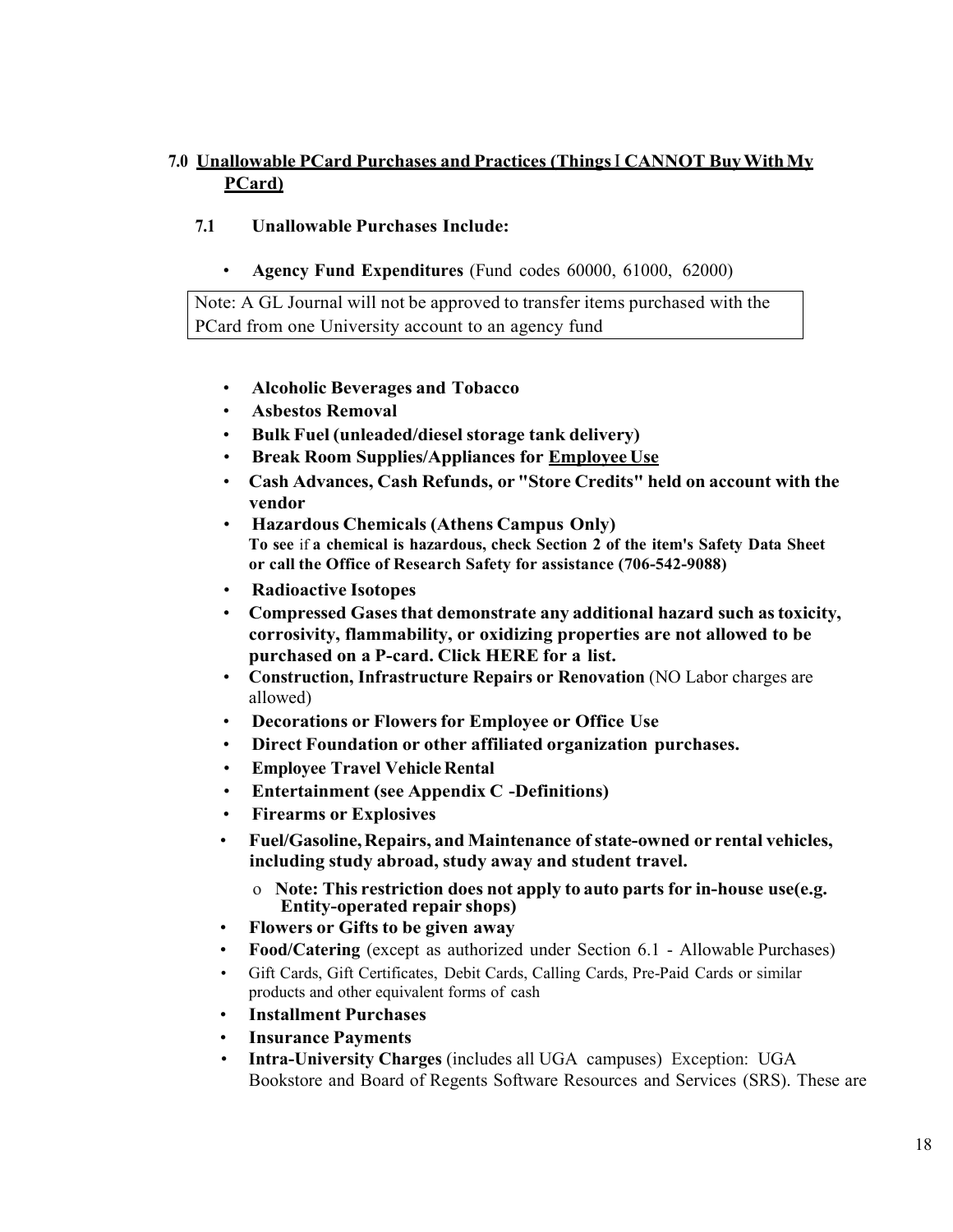not UGA operated units.

- Examples of Unallowable Intra-University Charges:
- 1. CAES Conference Registration Fees
- 2. GA Center Conference Registration Fees
- 3. Food Services Campus Catering
- 4. Purchases from Units within the Office of Research Support Services:
	- a. Central Research Stores(CRS)
	- b. Campus Scientific Store (CSS)
	- c. Glass Blowing Shop
	- d. Instrument Design & Fabrication Shop
	- e. Laboratory Equipment Repair Shop
- 5. Bulldog Bucks Print & Copy Cards
- **Inventoried Equipment** (See Chart Below and Appendix C -Definitions)

| <b>CATEGORY OF ITEM/PRODUCT</b>                                                                                                                                                                | <b>INVENTORIED AT\$ AMOUNT</b>     |
|------------------------------------------------------------------------------------------------------------------------------------------------------------------------------------------------|------------------------------------|
| Antiques                                                                                                                                                                                       | Inventoried regardless of\$ amount |
| Fine Art                                                                                                                                                                                       | Inventoried regardless of\$ amount |
| Firearms                                                                                                                                                                                       | Inventoried regardless of\$ amount |
| Vehicles                                                                                                                                                                                       | Inventoried regardless of\$ amount |
| Appliances for Laboratory Use                                                                                                                                                                  | \$3,000 or greater unit price      |
| All Other Types of Items/Equipment<br>(including, but not limited to: $AN$ equipment,<br>electronic office equipment, photographic<br>equipment, scientific or research equipment,<br>$etc.$ ) | \$3,000 or greater unit price      |

*Components purchased for the construction of an inventoried item may not be purchased with a PCard if the total cost of the components would cause the item to be considered inventorial i.e. purchasing components to assemble a computer that would have a tota cost of \$3,000.00 or more.*

- **Leases**
- **Maintenance/Service Agreements** (are not allowed if they require a signed contract)
- **Meals, Lodging, Transportation and Travel Related Expenses for Employees, Prospective Employees and Guests Performing a Service for UGA** (Includes **passport fees, travel insurance, one-time internet charges, hotel reservations.) The PCard cannot be used to hold rooms. Exceptions are listed in Section 6.1 Group Meals**
- **Memberships/Dues** (Examples include, but are not limited to: Sam's, Costco, Amazon Prime, plus affiliate organizations such as NACAS, SACUBO, etc.)
- **Paymentsto Individuals for Services Rendered**
- **Professional Licenses**
- **Personal Purchases** (even if you intend to reimburse UGA)
	- Personal purchases are defined as purchases of goods or services intended for non- work related use or use other than official State business
- **Prizes and Awards**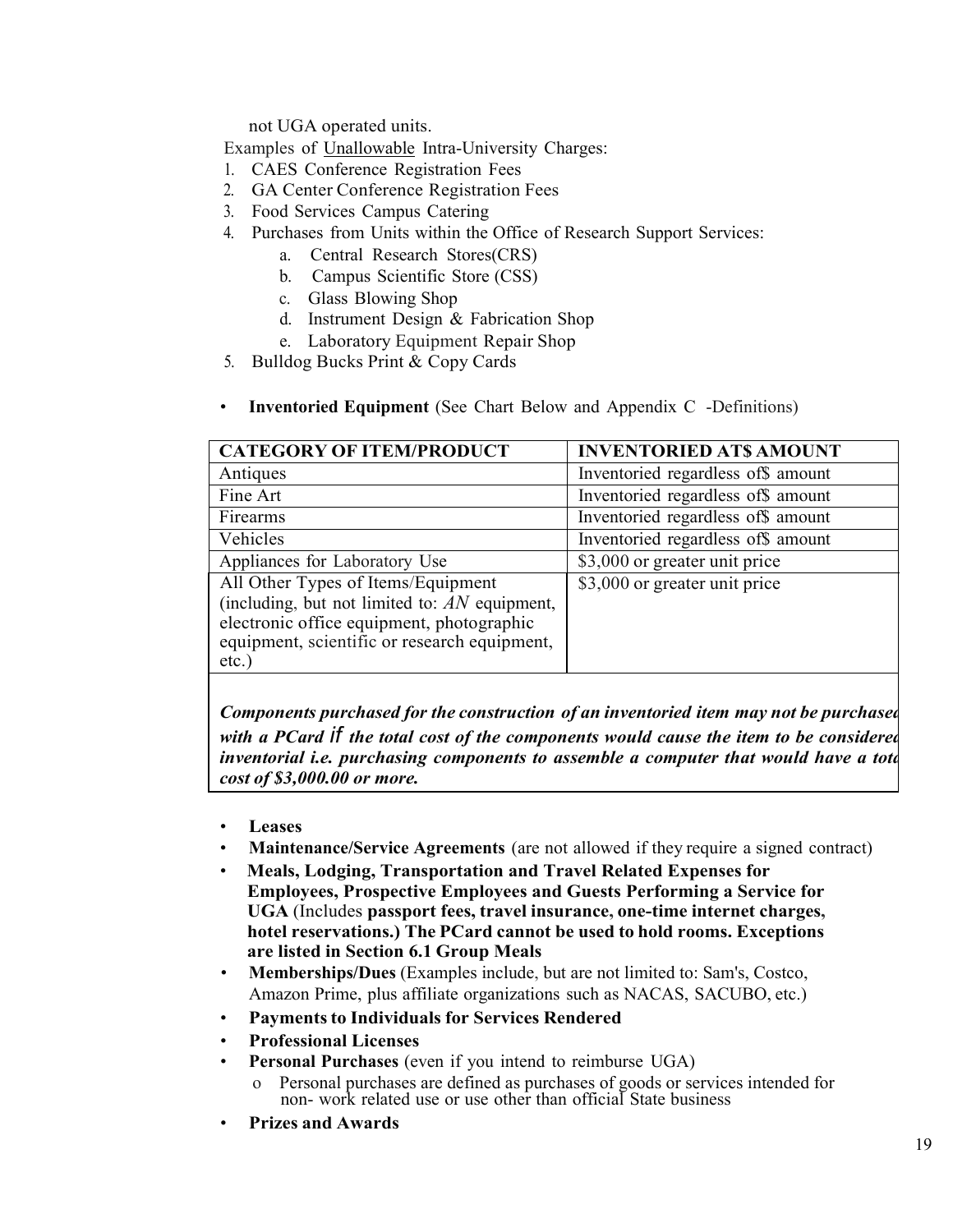#### • **Professional Services,** including the professions of:

Certified public accountancy, architecture, chiropractic, dentistry, professional engineering, land surveying, law, psychology, medicine and surgery, optometry, osteopathy, podiatry, veterinary medicine, registered professional nursing, or harbor piloting. *[As defined by O.C.G.A. 14-7-2]*

- **Recurring Charges for Privately Owned Cellular Devices**
- **Rentals** > **90 Days**
- **Sales Tax from Vendors within the State of Georgia using Institutional Funds** (some exceptions apply to a few UGA locations outside the state of Georgia)
- **Service/Recognition Awards** i.e. plaques or certificates
- **Shuttles, Limo Services, and Metro Cards** (Exception: Study Abroad Funding and Student Travel)
- **Split Orders** (including items on statewide or agency contracts) This includes bulk fuel, which cannot be split.
- **Mandatory Statewide Contract Items Purchased from other than the Mandatory Statewide Contract Vendor**
- **Trade-Ins**
- **Water Service for Departmental Use** (this includes scheduled delivery of bottles and/or maintenance of filters as well as individual bottles of water/hydration products.)
	- o Items of this nature may be purchased via check request if these products are required by OSHA or are necessary to prevent serious harm to an employee.
- **Wireless Communication Devices (WCD)-** i.e. PDA's with connectivity, cell phones, blackberries, iPhones, etc. See [UGA Telecommunications Policy](https://policies.uga.edu/Purchasing-and-Payment-Processing/Unique-Purchasing-and-Payment-Processes-for-Specif/Wireless-Communication-Devices-Telecommunications/) for further details.
- **WCD Software for Non-State-Issued and Owned Devices** including data plans, software, or applications (i.e. "apps") for devices such as smart phones (e.g. iPhone, Android, Blackberry) and tablets (e.g. iPads) ONLY. Purchases CANNOT be made for personal devices even if used for State business.

# **7.2 Unallowable PCard Practices**

# **A. Splitting Orders**

#### **Splitting orders/transactions with the University Purchasing Card is prohibited.**

Ensure that individual transaction limits are never exceeded. Transaction splitting is the practice of committing multiple PCard transactions to circumvent the Cardholder's one-time transaction limit, bypass University competitive bidding requirements, or avoid the card's monthly credit limit. [See Appendix C - Definitions for examples and more information regarding Split Orders].

#### **B. Limitations on Vendors That Can Be Used**

Cardholders must not make PCard purchases from friends or relatives where the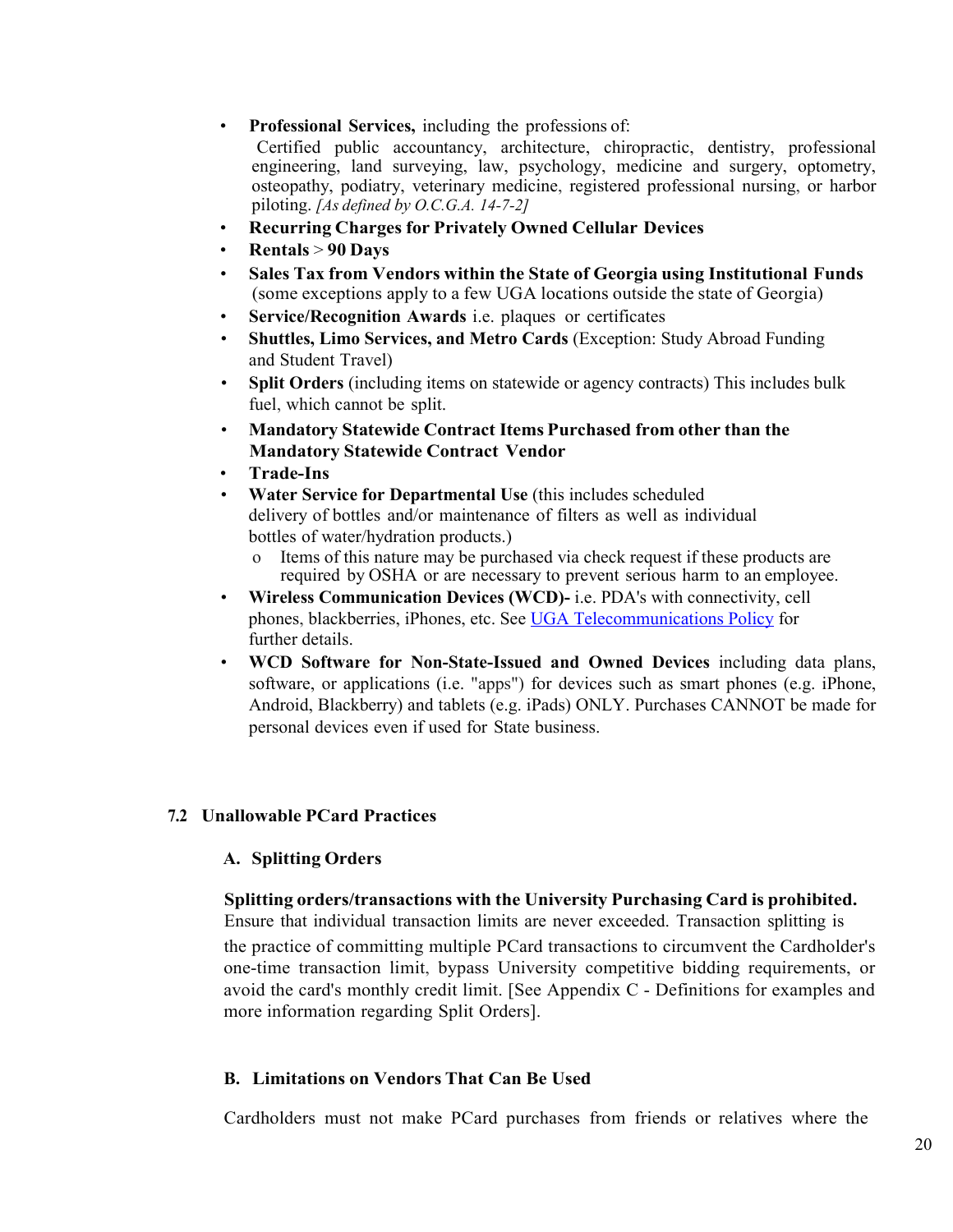Cardholder has a financial interest. Additionally, the Cardholder must not accept any gift or gratuity from any source when it is offered, or appears to be offered, to influence your decision in making a PCard purchase.

The use of coupons, rebates, or rewards programs from vendors, banks, or other institutions that offer free/promotional items for the benefit of the Cardholder are not allowed when purchasing items with the PCard. Any items received as a direct result of using the PCard must be for the benefit of the University and are expected to remain on University premises. For example: An office supply vendor has a rewards program that allows a customer to earn free items based on accumulated points/dollars spent.

*Checks received through vendor rebate programs must be made payable to the University of Georgia and submitted to UGA's Finance Division at 320 Business ServicesBuilding.*

# **C. PCard Sharing**

**Only the person named on the PCard is the authorized user. PCard sharing is prohibited and will result in immediate termination of the PCard and all PCard privileges.** PCard sharing is the practice of allowing an individual other than the cardholder whose name appears on the front of the PCard to have access to the PCard or PCard number to initiate or complete a transaction. PCard sharing increases the risk of fraud and cardholder liability.

NOTE: A written request to reinstate PCard privileges may be made by the Approver 1 after one (1) year. The request, including a justification for reinstatement, will be evaluated and considered based on the facts and circumstances.

Additional requirements to be met:

- **Submit paperwork to include a PCard request form, Ethical Behavior Agreement form and current e-mail from HR stating that criminal background/credit checks have been cleared**
- **Letter from the CH acknowledging past violation, stating that he/she understands any future non-compliance for the same violation will result in immediate cancelation of the card and PCard privileges**
- **New training to be completed**

#### **D. Sharing of login information or passwords**

The Statewide Purchasing Card Policy strictly forbids the sharing of login information or passwords. The sharing of passwords for access to WORKS for reconciliation procedures are prohibited. The delegation of review and approval authority of transactions is also strictly prohibited. Finally, if you are required to set up a business account with related login information for any vendor site, such as Amazon, sharing of that login information is also prohibited.

#### **E. Incorrect Use of Retail Sites for Statewide and Agency Contracts**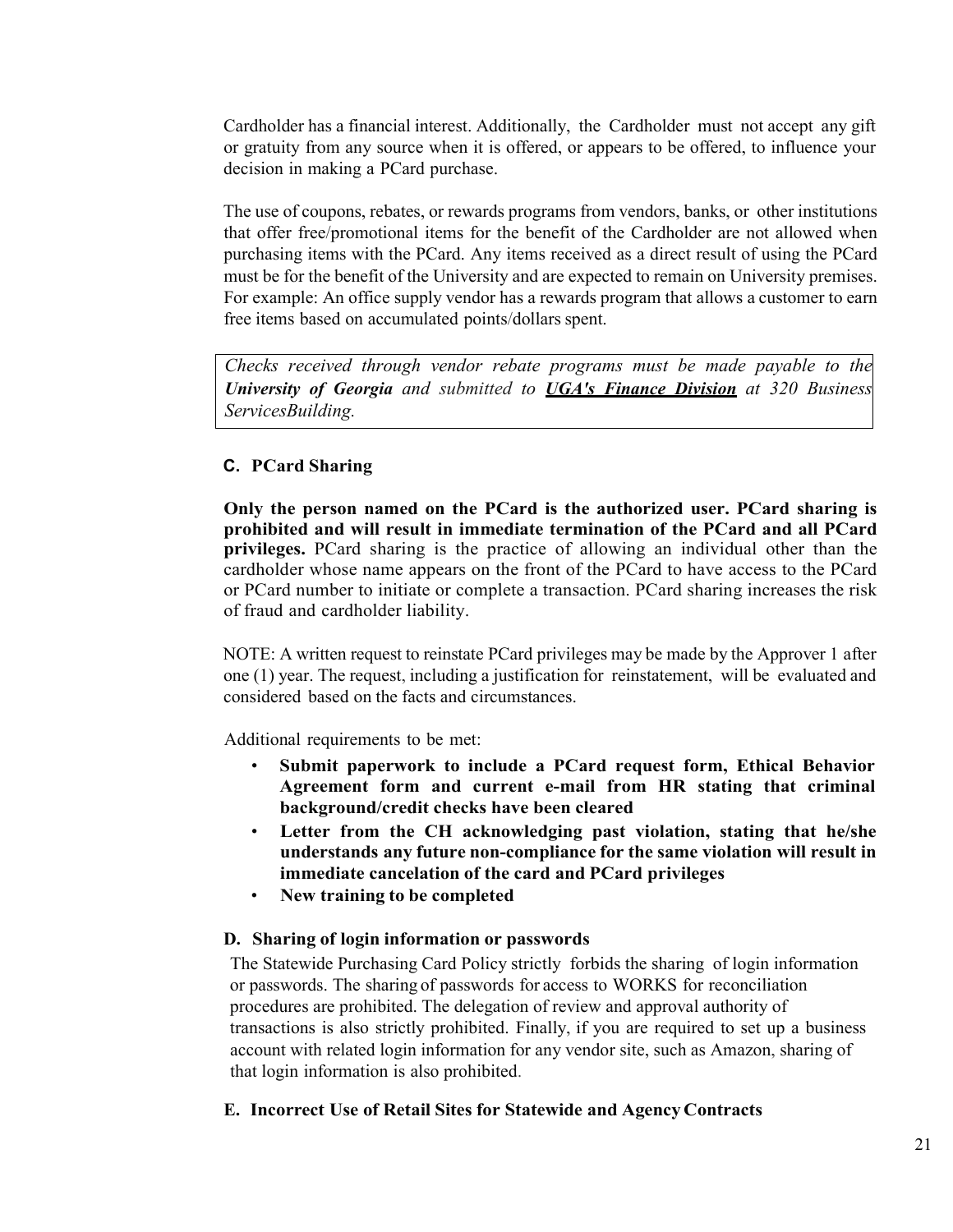If an item must be ordered online from a statewide or agency contract vendor, please do not use the vendor's retail site if a dedicated website has been established by the vendor for special pricing offered to the University. Purchasing items from a vendor's **retail site** may not allow the University to take advantage of negotiated prices and discounts.

#### **F. Using the PCard for Personal Use**

*The use of the PCard for personal expenditures is strictly prohibited.* **Cardholders who** violate this rule must *immediately* report the personal use and reimburse the funds. The University is required to report the misuse, regardless of the cardholder's intent to reimburse the University, to the Board of Regents who will then forward the information to the Attorney General's office. An example would be when a cardholder includes a personal purchase with a departmental order to take advantage of free shipping or pricingdiscounts.

All personal use (intentional or unintentional) of the PCard must be handled by the cardholder as follows:

- *Immediately report the purchase to the Approving Official and UGA's Finance Division by completing the "PCard [Reporting](http://www.busfin.uga.edu/forms/P-CardReporting.pdf) form".*
- *Attach a memo on letterhead explaining the circumstance of what happened (including a timeline of the incident) and include a copy of the receipt and/or other supporting documentation.*
- *Fundsmay be reimbursed either through a vendor credit or in full by personal check made payable to UGA.* Please be sure to reference the applicable PCard transaction#. *The personal charge must be reported even if the vendor credits the charge.*
- *Submit the entire package to UGAFinance Division, 320 BusinessServices.*

#### *Multiple incidents of personal misuse may result in automatic suspension of PCard privileges for a minimum of 3 months.*

#### **G. Exceeding the Single Transaction Limit**

Every PCard has an assigned Single Transaction Limit that has been approved by the Approver 1. Cardholders are cautioned to avoid exceeding this limit. While this limit is embedded in the magnetic strip in the card, vendors who do not swipe the card may exceed the single transaction limit. If the cardholder allows the vendor to exceed thesingle transaction limit, this will be considered a violation of the PCard Manual.

#### **8.0 Sponsored (Restricted) Projects**

Sponsored projects are grants, contracts, or other types of agreements restricted by a budget that is submitted and approved by the granting agency. Although the PCard manual sets forth criteria for allowable and unallowable purchases, Cardholders must also ensure that purchases are allowable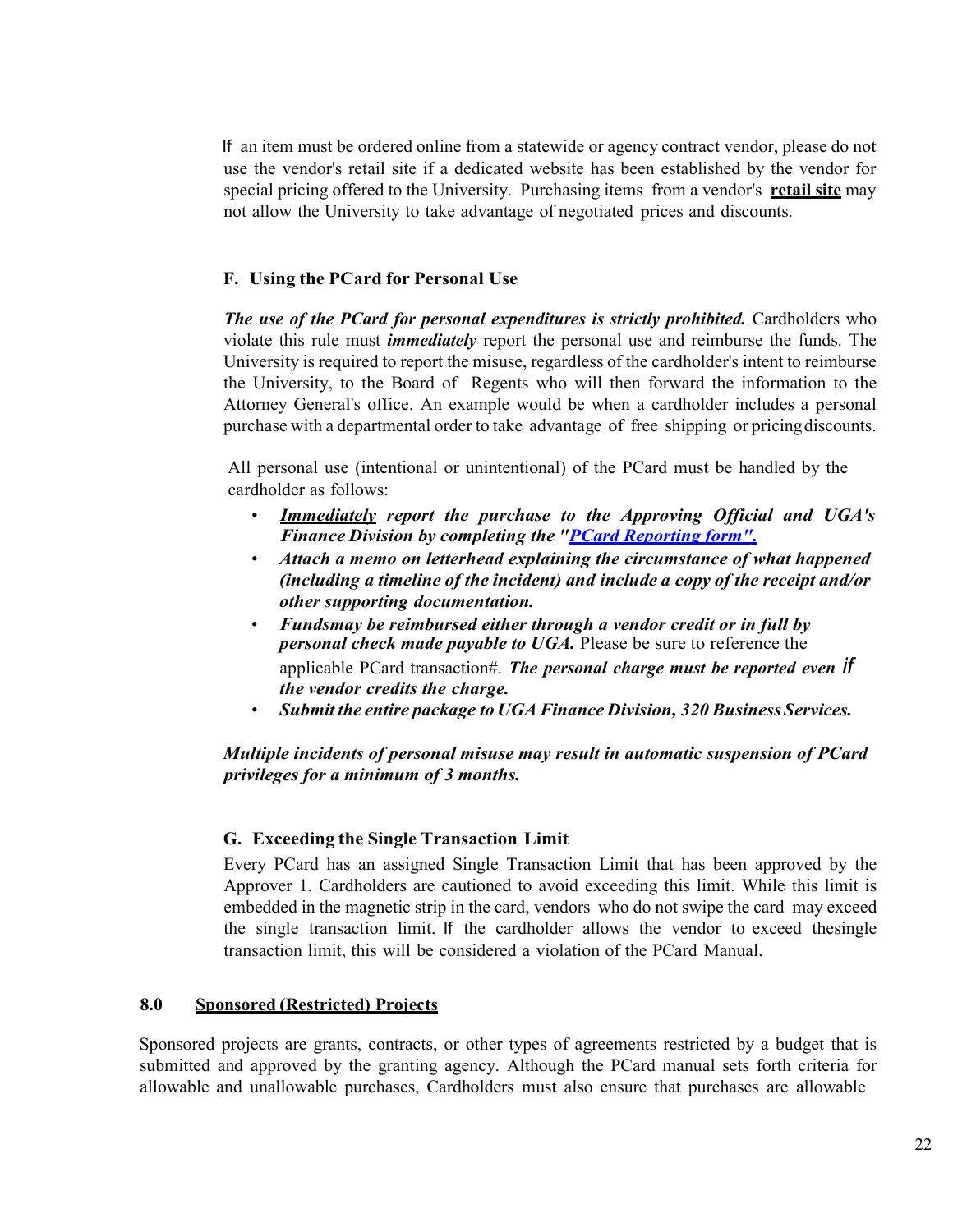per the terms and conditions of the project and the University's Direct Cost policies and procedures. For example, non-inventoried equipment, office furniture, subscriptions, supplies, and books are generally not allowed on Sponsored projects without prior written approval.

Associating a sponsored project with a default speed type on a P-Card is strongly discouraged due to the restrictive nature of sponsored projects. Alternative funding options to use as the default P-Card speed type would be general departmental funding, Indirect Cost Recovery or Departmental Sales and Services. If a department does choose to assign a default speedtype that contains a sponsored project, it is imperative the cardholder reviews all transactions in Works carefully before they are posted to the general ledger so that any charges not allocable to the project can be assigned to another funding source. This will insure that no charges are inadvertently posted to the sponsored project that are not allocable. Additionally, a monthly review of the project will need to be conducted by the PI together with the unit administrator to identify any charges posted to the project that were not appropriate. If any non-allocable charges are identified in this review, a GL journal will need to be processed within the same month to transfer the expense to correct funding source.

When entering comments in WORKS for charges that will be charged to a speed type associated with a sponsored project, please be as specific as possible and state how the purchase directly relates/benefits the sponsored project to which it is being charged. In *addition, food* purchased on a sponsored project must be listed in the awarded budget or approved in writing by the granting agency. Appropriate documentation must be kept on file for audit purposes.

*Note: Comments in* **WORKS** *should include titles of books/periodicals. Books that normally can be found at the University Libraries are generally treated as F&A costs; therefore, a request to purchase books must be justified in order to charge the cost as a direct cost.*

Sponsored projects should be monitored on a monthly basis to ensure all charges are allowable. Proper speed type assignments and account code allocations must be completed in WORKS prior to the date that the Accounting Department downloads the transaction into the Financial Management System. If a PCard charge must be moved onto a sponsored project after the charge has posted to the general ledger, the journal voucher must contain appropriate justification, per the Cost Transfer Policy and include: (1) When the error was discovered, (2) What the charge was for, (3) Why the charge was incorrectly made, and (4) How the charge specifically relates to the restricted project to which it will be transferred.

# **Related Links:**

Post Award Accounting- Financial Management: Direct Cost [Policy](https://policies.uga.edu/Finance/Post-Award-Accounting/Direct-Cost/) Post Award Accounting- Financial Management: Cost [Transfer](https://policies.uga.edu/Finance/Post-Award-Accounting/Cost-Transfer/) Policy

# **9.0 How toMake Purchases with YourPCard**

Only the individual to whom the card has been issued may use the card. When purchasing an item, the following procedures should be followed: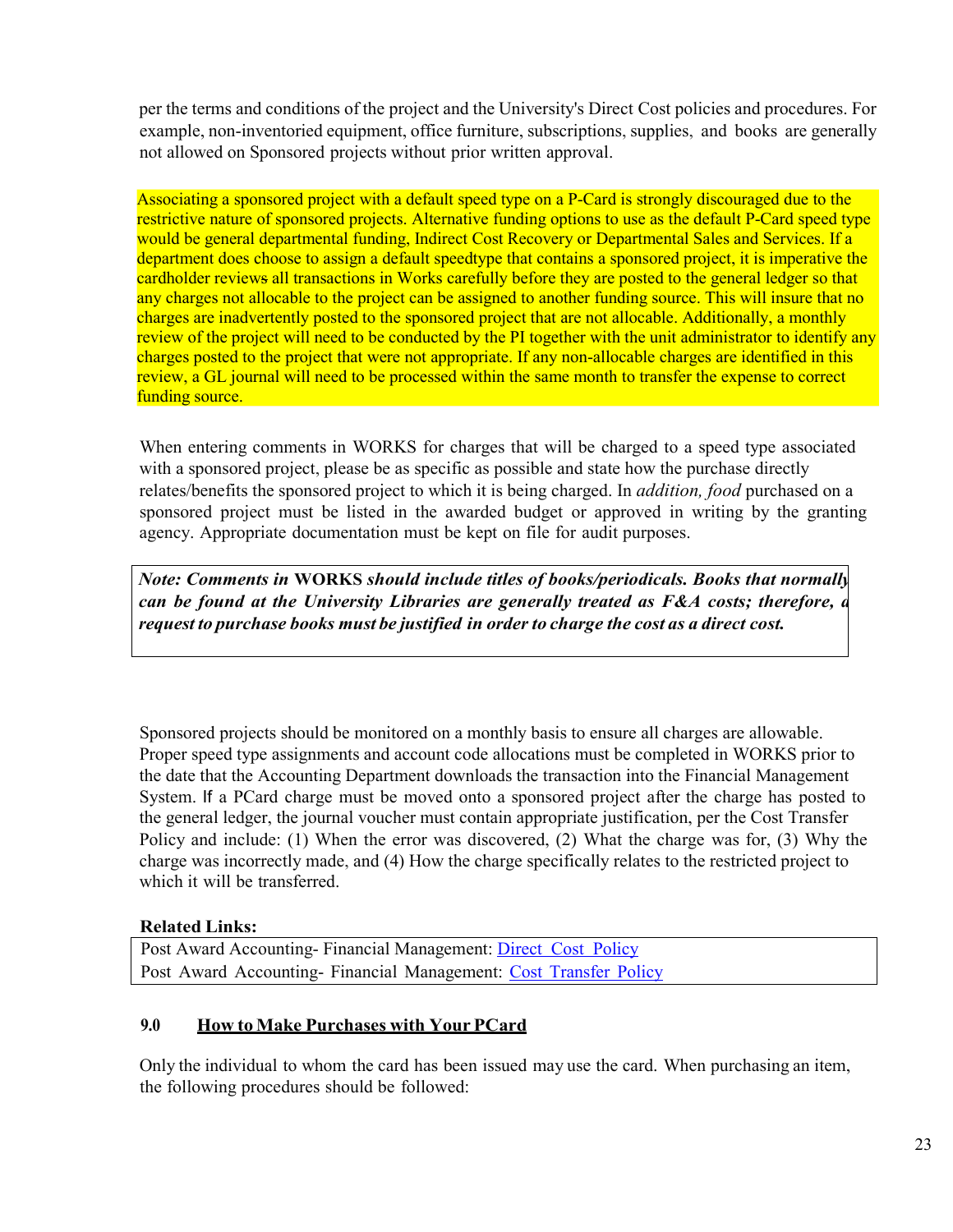**9.1 Determine if the Purchase is Allowable Consult the list of allowable and unallowable purchases to determine if the purchase is allowable under PCard policy. If unsure as to whether an item or service to be purchases does or does not fall within University PCard guidelines, please contact the Lead Financial Director for the Department or one of the PCard Coordinators before making the purchase.**

#### **9.2 Pre-Approval Procedure**

Under the statewide purchasing card policy, certain purchases require pre-approval by two approvers (Approver 1 and Approver 2). **The approvals by both the Approver 1 and the Approver 2, must be completed prior to making the PCard transaction.** The below chart is the standard pre-approval requirements set by the statewide purchasing card policy.

| Type of                                     | Dollar Value                 | <b>PCard Use Allowed</b>           | Pre-Approval                   |
|---------------------------------------------|------------------------------|------------------------------------|--------------------------------|
| Transaction                                 |                              | if: S Single Transaction<br>Limit? | Required?                      |
| Unplanned,<br>Non-Routine,<br><b>Urgent</b> | $$.01$ to<br>\$1,000.00      | Yes                                | N <sub>o</sub>                 |
| Unplanned,<br>Non-Routine,<br><b>Urgent</b> | $$1,000.01$ to<br>\$4,999.99 | Yes                                | Yes- 2 approvals<br>(minimum)  |
| Planned,<br>Routine,<br><b>Non-Urgent</b>   | $$.01$ to<br>\$4,999.99      | Yes                                | Yes - 2 approvals<br>(minimum) |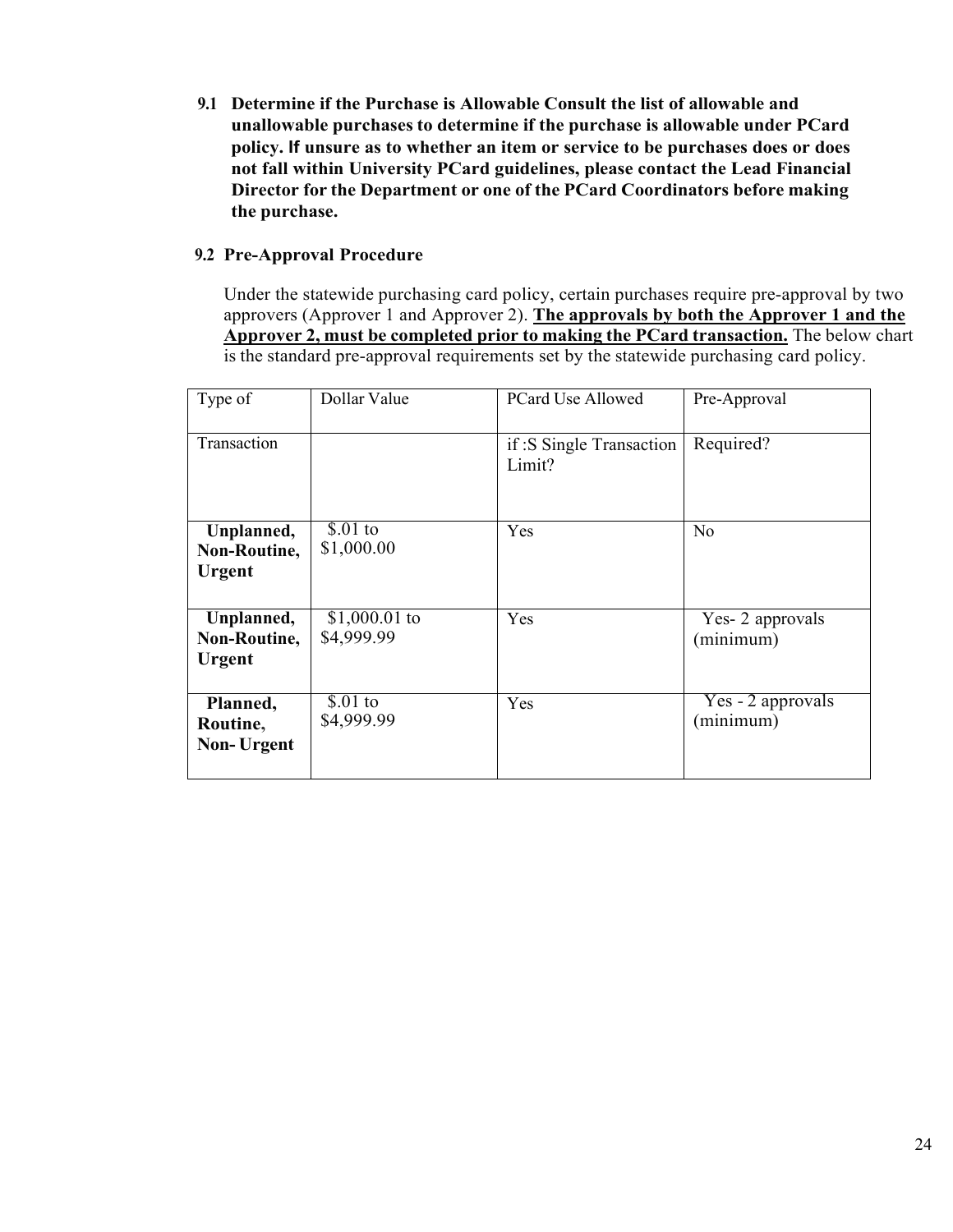The definitions of Unplanned, Non-Routine and Urgent are in Appendix C of this manual. Only one of the three criteria of unplanned, non-routine or urgent must be met for a transaction to not require pre-approval, and the dollar amount of the transaction must fall within the range specified above. The only time the above pre-approval requirements maynot be applicable is if the card has been identified as falling into an area that has been granted an exception under a Special Approval. Cardholders should check their card profile name in WORKS to ascertain if their card falls into a Special Approval area.

Furthermore, cardholders should always follow any additional internal departmental procedures in obtaining approval for the purchase. If unsure as to whether an item or serviceto be purchased does or does not fall within University PCard guidelines, please contact the Lead Financial Director for the Department or one of the PCard Coordinators before making the purchase. Cardholders must notify the PCard Coordinators and Administrators and UGA's Finance Division if they are being directed by their supervisor to execute or approve unallowable transactions. All reports will be handled without retribution. Pre-approval forms are required to be uploaded to WORKS using the "receipt imaging" functionality for each transaction or a comment should be entered for why the transaction did not require a pre- approval.

#### **9.3 Provide Vendor with Requested/Required Card Information**

Be prepared to provide the vendor with any or all of the following information: card number, name, expiration date, billing address (as listed on the monthly billing statement), Cardholder phone number, and the three digit credit card security/verification code that is located in the signature block of the card. Cardholders may also be requested to provide the corporate billing address as listed on the first page of this manual. Ensure the PCard PIN number is known in case the vendor requires it to process the transaction.

#### **9.4 Sales Tax Exempt Status**

Inform the vendor that the University is exempt from sales tax for items shipped to the state of Georgia and for services provided within the state of Georgia. If the vendor requests a sales tax exemption certificate, one may be completed and provided to the vendor at this link: [http://www.busfin.uga.edu/forms/salestax.pdf.](http://www.busfin.uga.edu/forms/salestax.pdf) The sales tax exemption policy can be found at [https://policies.uga.edu/Purchasing-and-Payment-Processing/Purchasing-and-Payment-](https://policies.uga.edu/Purchasing-and-Payment-Processing/Purchasing-and-Payment-%20Mechanisms/Purchase-Requests/Sales-Tax/)[Mechanisms/Purchase-Requests/Sales-Tax/.](https://policies.uga.edu/Purchasing-and-Payment-Processing/Purchasing-and-Payment-%20Mechanisms/Purchase-Requests/Sales-Tax/) If you have questions about providing a sales tax exemption certificate to an external party, please email  $\text{procedure}(\partial \text{uga.edu})$  for assistance.

#### **9.5 Shipping Instructions**

Give the merchant detailed shipping instructions which must include the following:

- 1. Your Name, Department Name
- 2. Building, Room Number
- 3. Street Address
- 4. City, State, Zip Code
- 5. Cardholder's Phone Number

PCard purchases should be delivered directly to the individual Cardholder's place of work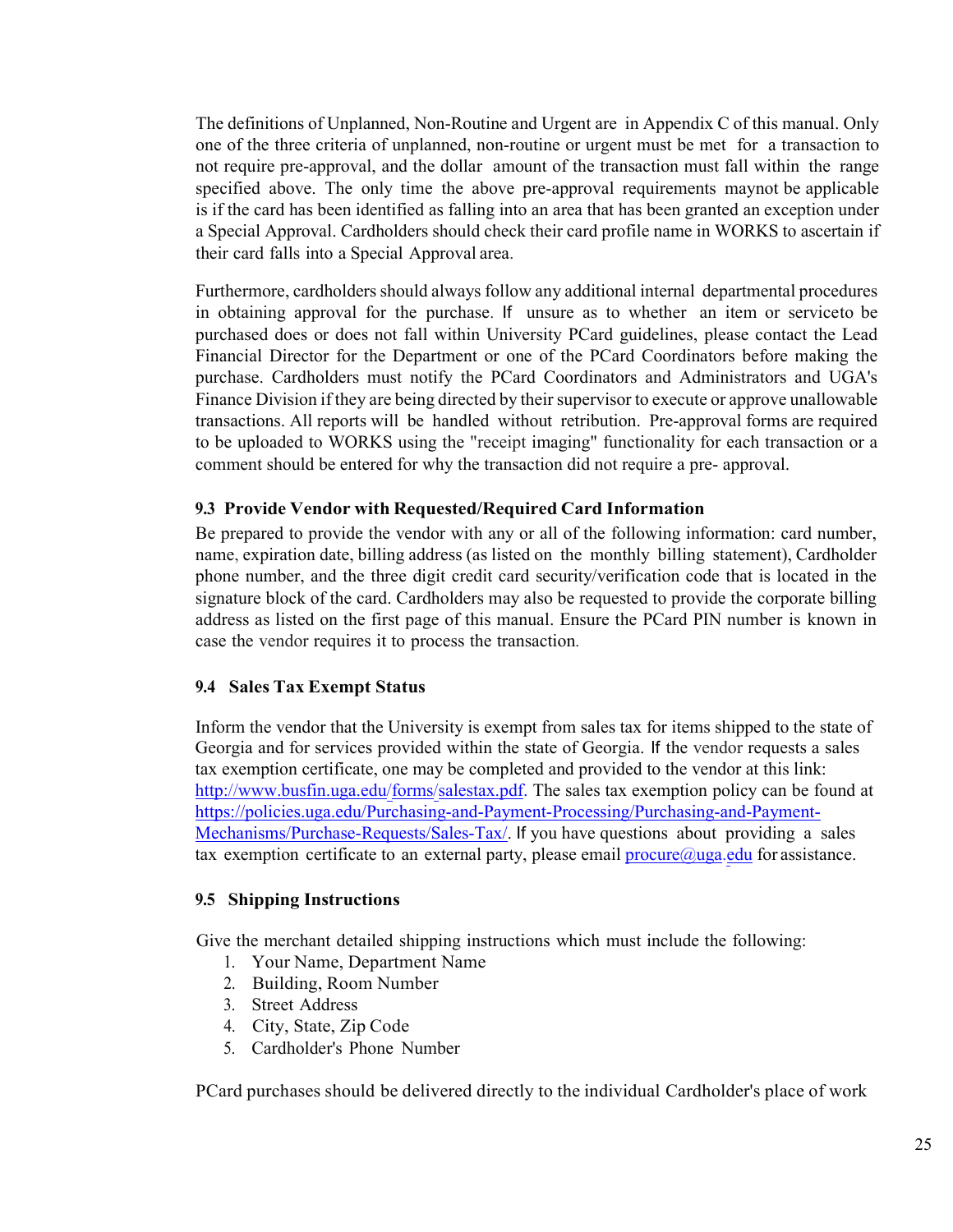or arrangements can be made to pick up the merchandise at the vendor's place of business. The department may designate a central office within its building where all PCard purchases can be delivered. If your building does not have an accessible dock to accommodate delivery of your merchandise, you may arrange for direct delivery to UGA Mail & Receiving Services. The Cardholder is responsible for notifying UGA Mail & Receiving Services of their PCard purchase. Please request the vendor include the Cardholder's name and department address on the shipping label to facilitate re-delivery by UGA Mail & Receiving Services.

#### **9.6 Maintain Transaction Log**

A transaction log must be maintained for all purchases and credits. Cardholders/Reconcilers may use: 1) the UGA PCard Transaction Log (manual or excel versions), 2) the WORKS PCard Log reports found in the report template section of WORKS, but only if comments are added in WORKS, or 3) another format provided it contains the following information:

- Vendor's name
- Detailed description of item(s)purchased
- Date of purchase
- Date item(s) received
- Amount of the purchase (including freight)
- Name of the employee for whom the purchase was made
- Redistribution speed types and account codes
- Business purpose for the purchase
- Certification statement: "/ *certify that I have made all of the listed transactions on behalf of the University and that they comply with the established procedures for using the PCard.*
- Signature/Date by the cardholder attesting to the accuracy of the log

Best practice would be to maintain the log as purchases are made. Transaction logs help to keep a running tally of monthly charges and identify outstanding transactions not yet billed on the monthly bank statement. Maintaining these logs will assist the cardholder in staying within the established purchasing limits of the card. The log may also be used to verify receipt of the correct quantity and product along with verification of billing in the correct price.

#### **9.7 Ensure Adequate Documentation is Obtained andExists**

If receipts do not provide sufficient detail to identify what the purchase is and what the business reason is for the purchase, the Cardholder should include additional details documented on the receipt, transaction log or other supporting documentation. If adequate documentation is unavailable, a Missing Receipt Affidavit form must be completed, signed, and kept on file with the monthly billing statement. A pattern of missing receipts, which is defined as more than three (3) times in one fiscal year, will result in suspension of PCard privileges for a minimum of 3 months. A copy of each missing receipt form should be forwarded to UGA's Finance Division for tracking purposes.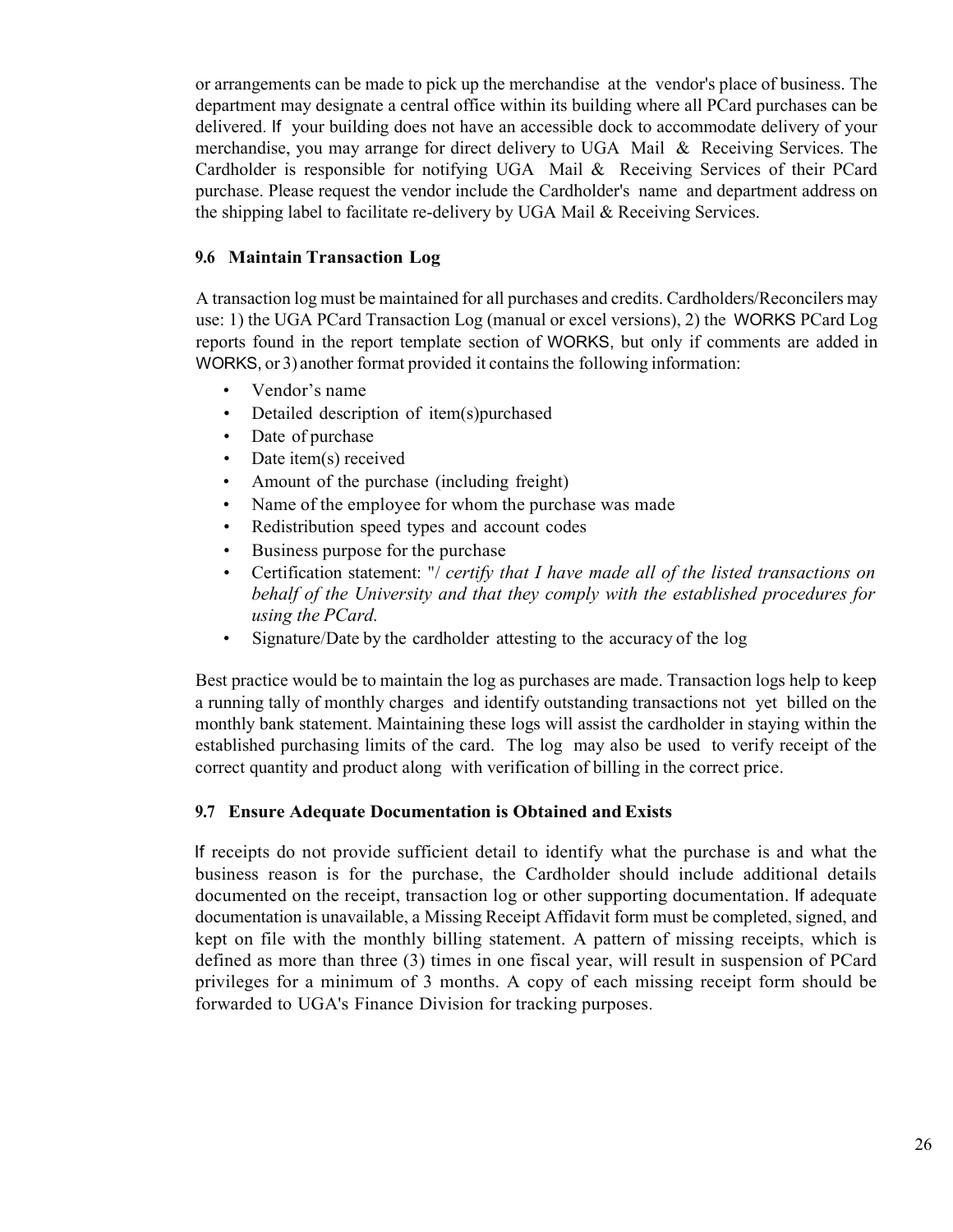#### **9.8 Security**

Cardholders are responsible for safeguarding the PCard and account number at all times. To prevent unauthorized use and limit the potential for fraud, the cardholder should use basic security measures, as outlined below:

- Keep the PCard and account number in a secure location and safeguard it as if it were your own personal credit card
- If purchasing online with a vendor that you would potentially conduct personal business with, ensure you have two separate accounts with the vendor (one business account and one personal account).
- Do not loan or share the PCard with others, including co-workers within the department
- If purchasing by phone, caution the vendor to refrain from placing the PCard number on the shipping label or anywhere on the outside of the package
- Review transactions m WORKS in a timely manner to detect unauthorized transactions
- Review the monthly bank statements immediately upon receipt, to detect unauthorized transactions
- Before placing an order with an online merchant, make sure the site is secure before entering your account information. The URL, or web site address, should begin with *https.* A graphic, such as a lock, should appear in the bottom right comer of your browser bar
- Lost, stolen, or fraudulently used PCards must be reported to Bank of America immediately by calling the Fraud Department at **1-866-500-8262** or Customer Service at **1-888- 449-2273** within 24 hours of discovering the loss, theft, or fraudulent use. The Cardholder's Approving Official and the PCard Coordinators in Procurement must also be notified *immediately* in writing. In the e-mail be sure to reference the last four digits of your current card #. Provide a brief summary of what hasoccurred, listing transaction details for fraudulent charge(s). After reporting the compromised card to Bank of America and the PCard Coordinators the card must be destroyed.

To aid in security, best practices to prevent fraud and misuse include NOT allowing an individual other than the Cardholder to:

- Have physical possession of the PCard to make payments to point of sale vendors;
- Have access to the PCard number and expiration date to make payments via telephone, internet, or in person;
- Have access to receipts or invoices that display the complete PCard number and expiration date.

# **9.9 Obtain Best Value**

All purchases comply with purchasing requirements of the Georgia Procurement Manual concerning Order of Precedence and Competitive Bidding. When purchasing goods and/or services, the following is the order of precedence which should be followed: mandatory statewide contracts, agency contracts, convenience statewide contracts, and then open market. After verifying that the item is not available on a statewide or agency contract,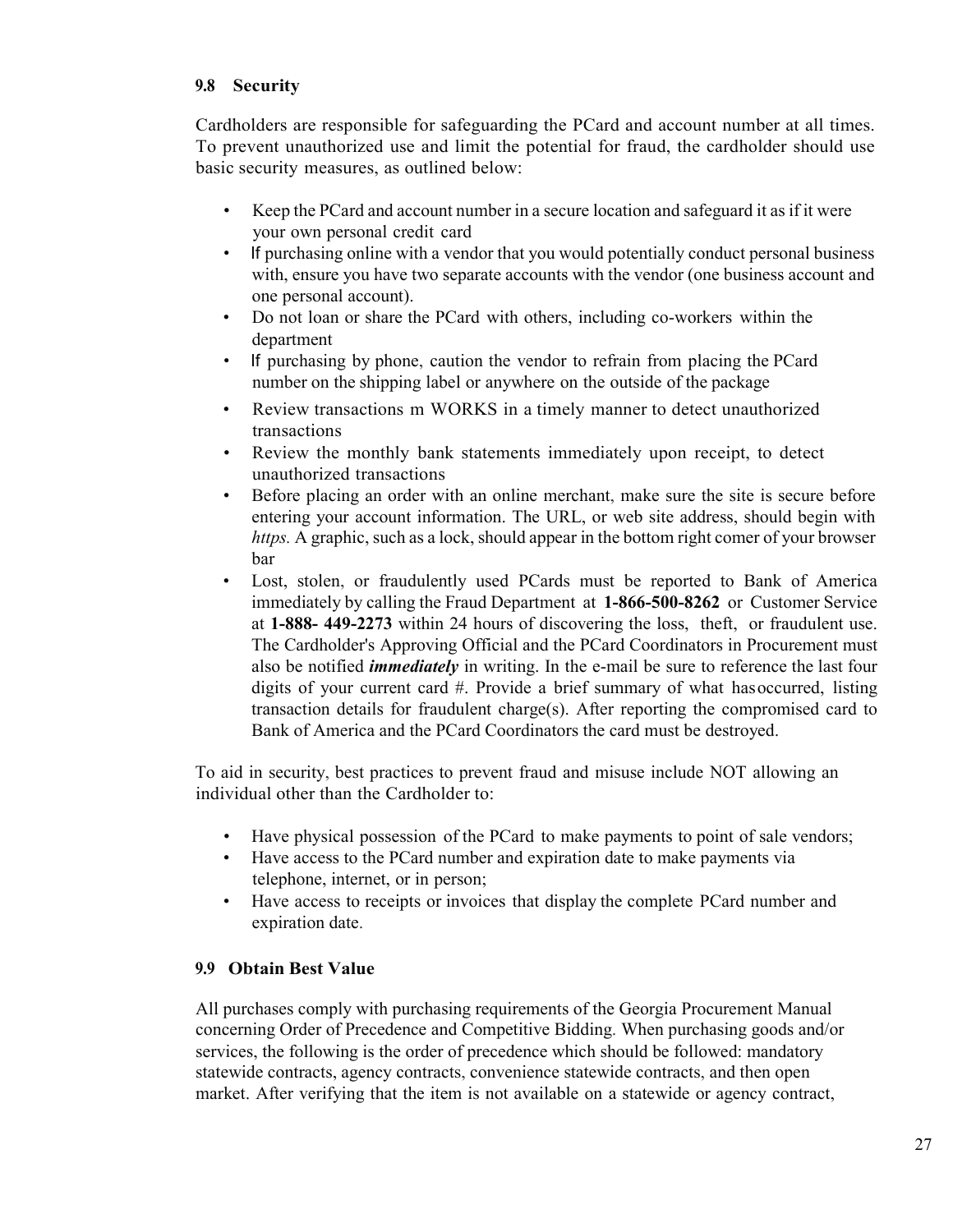the Cardholder must utilize lowest price based on requirements, quality, and availability to obtain the maximum value of each dollar expended.

# **9.10 Utilize Minority Vendors and Small Businesses**

The Governor of Georgia has issued an Executive Order directing all agencies and institutions to increase the level of minority business participation. If you know of a minority vendor who can meet your needs at a fair and reasonable price and in a timely fashion, youare strongly encouraged to place your order using the PCard with this vendor. If you cannot locate a minority vendor, every effort should be made to issue a PCard order to a small business. If you need help identifying minority or small businesses please contact the Procurement Office or view the Procurement website for additional resources.

# **10.0 Resolve Disputes**

**The Cardholder is responsible for resolving disputes with the vendor such as incorrect pricing, delivery problems, incorrect items received, damaged items, etc.** *A fraudulent charge is not handled in the same manner as a dispute. See Section 9.***7** *for the correct method of handling fraudulent charges.*

Most disputes can be resolved by calling the vendor and having them issue a credit back to the PCard account. Never accept cash, store credits, or gift cards in lieu of a credit to the PCard account. Please contact the PCard Coordinators for guidance if a vendor insists on providing a credit in a form other than a credit back to the PCard. If the vendor fails to promptly credit your account, file a dispute with Bank of America **within sixty (60) daysof the billing issue date.** Document all correspondence including dates, individuals involved, and a brief description of the problem and keep this form in your records, filed with the bank statement. If no resolution can be achieved between the Cardholder and the vendor, follow the procedures below:

- Report the dispute to Bank of America by faxing the [Dispute](http://www.busfin.uga.edu/forms/pcard_dispute.pdf) Form to Bank of America
- Send a copy of the completed dispute form to the PCard Coordinators and the individual responsible for compiling the reconciliation package
- Add a comment in  $WORKS<sub>m</sub><sup>1</sup>$  noting that the charge has been disputed and that either a credit is expected or that a dispute form has been faxed to the bank
- Contact the PCard Coordinators for additional assistance if Bank of America is unable to resolve a dispute
- Note: All sign offs must still occur within WORKS Sign off does not indicate approval of the charge provided comments are entered in WORKS been filed to indicate that a dispute has

Disputed transactions CANNOT be reported by using the "dispute" button in WORKS $n$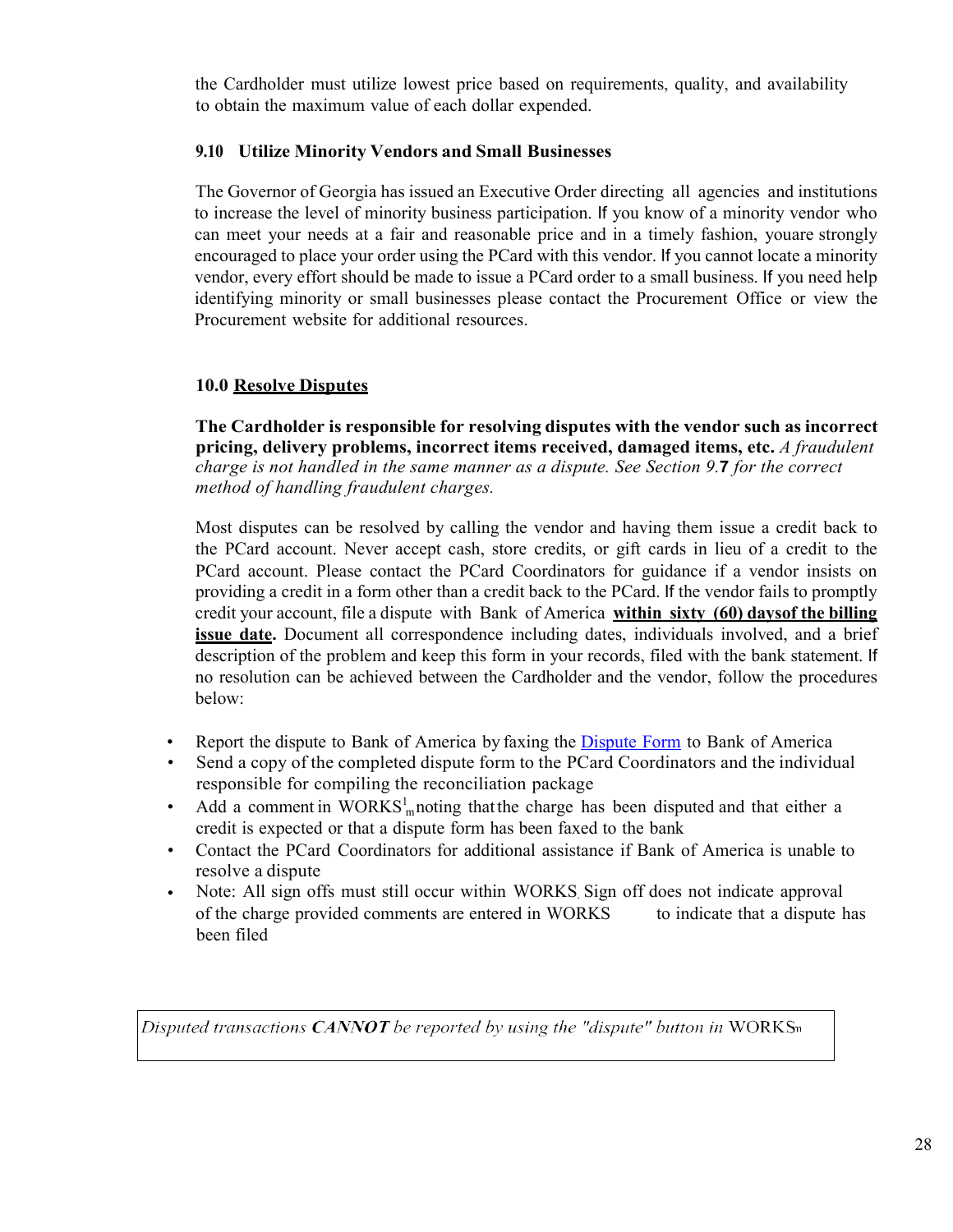#### **11.0 Reconciliation of Billing Statements**

A reconciliation of the monthly billing statement to receipts, invoices, and other supporting documentation must occur on a monthly basis. The following steps must be completed when performing the monthly reconciliation process:

- Step 1: Compile the monthly reconciliation package. This "package", which consists of all *original* documentation, including receipts, credits, transaction logs, preapproval forms, records of disputed transactions and other supporting documentation must be reconciled and attached to the signed/dated transaction log and monthly billing statement issued by the bank. Additionally, best practice is to include the PCard pre- approval form. Departments may use the suggested PCard Monthly Reconciliation Checklist to assist in completing the monthly reconciliation. The Checklist is available under PCard Information at the followingwebsite: [http://busfin.uga.edu/procurement/p\\_card/](http://busfin.uga.edu/procurement/p_card/)
- Step 2: The Cardholder must review the reconciliation package and sign and date the monthly billing statement to indicate that a review of the reconciliation package has been conducted. The reconciliation package must be submitted to an Approving Official ina timely manner so that the package can be reviewed and approved by the Approving Official.
- review either note the review in  $WORKS_{m}^{1}$  as a comment or sign the monthly Step 3: A propriety review of each Cardholder's transactions must occur to ensure that the purchase was reasonable, appropriate and necessary while also in compliance with PCard rules and regulations. This review should be completed by one of the two Approving Officials as they are responsible for ensuring that a propriety review has been conducted. It is recommended that the individual conducting the propriety reconciled billing statement to indicate that the propriety review has been performed.
- Step 4: The Approving Official must review the reconciled billing package on a monthly basis. This review must be evidenced by a signature of the Approving Official on the Bank of America statement for the assigned cardholder.
- Step 5: A designated individual must retain the reconciled billing package signed by the Cardholder and Approving Official for a period of seven (7) years or if sponsored funds are involved for the life of the contract/grant plus an additional seven (7) years. **The reconciled billing statement and supporting documentation cannot be retained by the Cardholder.**

*Per Georgia law, Cardholders are required to personally reimburse the University for any purchase not appropriately documented. Per BOR BPM, Approving Officials may also be required to reimburse the University if the Approving Official approved an undocumented purchase. [See Appendix* **C-** *Definitions for additional information regarding "Adequate Documentation''].*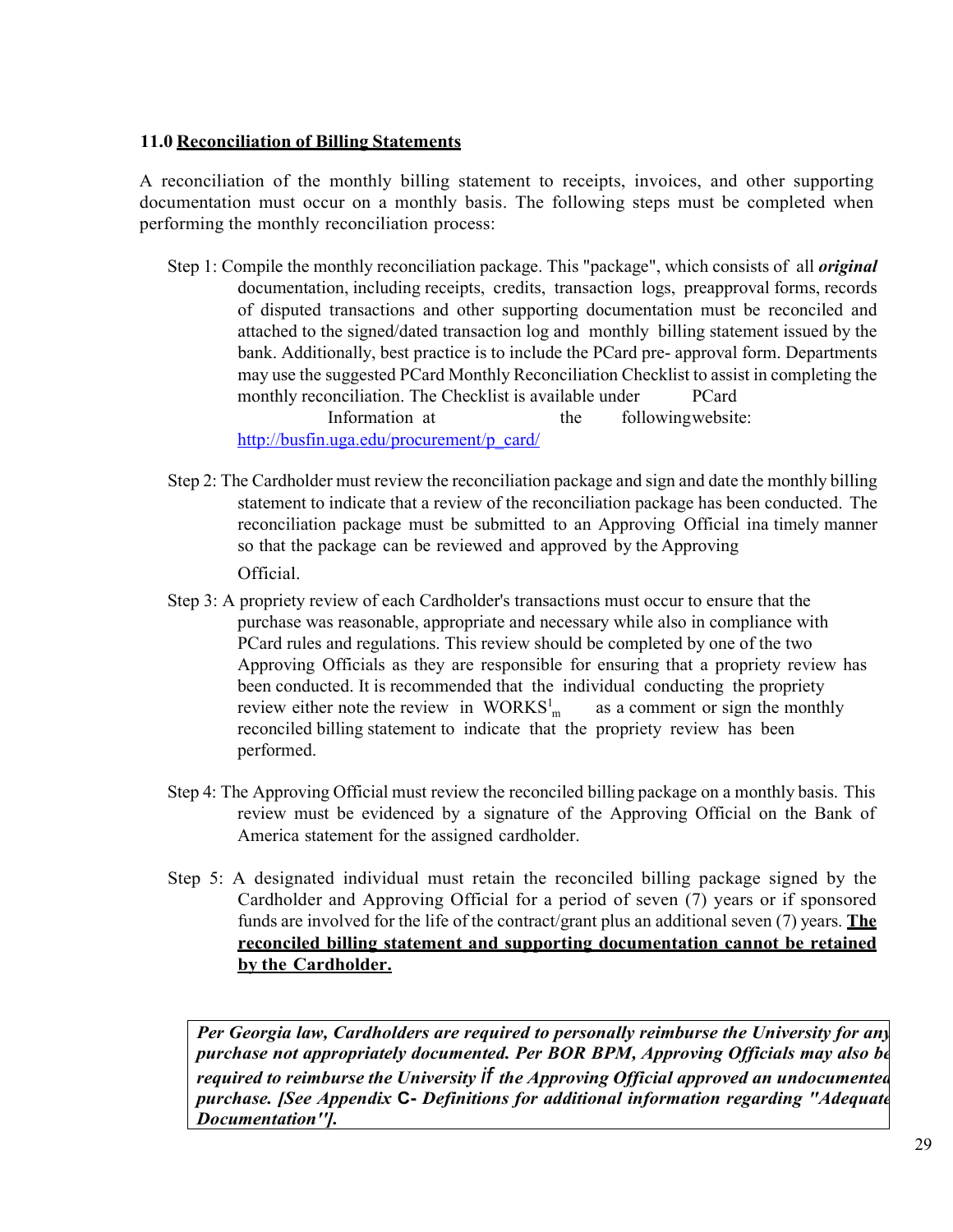# **12.0 Departmental Roles/Duties within the PCard Program**

There are two mandatory roles listed below that must be assigned for each PCard, Approver 1 and Approver 2. Each role has mandatory duties associated with that role.

Please note: The Approver 1, Approver 2, or the Reconciler cannot be a subordinate to the Cardholder.

# **Cardholder**

This role is assigned by the Approver 1. The Cardholder is the individual to whom the PCard is issued. All cardholders must be permanent, part-time or full-time, employees of the University whose job duties require the use of a PCard. Cards are issued to individual employees and never toa specific department or division. No more than one (1) card may be issued to an employee. **Note: The Cardholder must never be his/her own "approving official".**

# **Mandatory Duties of the Cardholder:**

- Attend initial training and complete an exam prior to receipt of a new PCard
- Complete refresher training annually or as often as directed by the Procurement Office
- Record each transaction on a transaction log (See Section 9.5 Maintain Transaction Log)
- Ensure that merchants do not charge tax, or provides a credit for inadvertent charges
- Provide adequate documentation (See Appendix C Definitions) for each transaction and attach the documentation to the reconciled monthly billing statement or provide to the Reconciler for inclusion with the monthly billing statement.
- Sign and date both the transaction log and the monthly reconciled billing statement (Note: Transaction logs from WORKS do not require cardholder signature; however you must ensure that comments exist for each transaction reflected on the billing statement.)
- If a personal charge has accidentally been made on the PCard, the charge must *immediately* be reported to UGA's Finance Division and funds reimbursed either through a vendor credit or in full by personal check made payable to the University of Georgia from the Cardholder. (See Section 7.2, Subsection E). The personal charge MUST be reported even when the vendor credits the charge.
- If cash or checks are received by the department as refunds, these funds must be submitted to UGA's Finance Division to deposit. Please be sure to reference the applicable PCard transaction number.

If terminating employment with the University or transferring to another department, the Cardholder must notify the Approving Officials and the PCard Coordinators in Procurement in writing and turn in the PCard **immediately** to one of these individuals, who will be responsible for destruction of the card.

#### **Approver 1**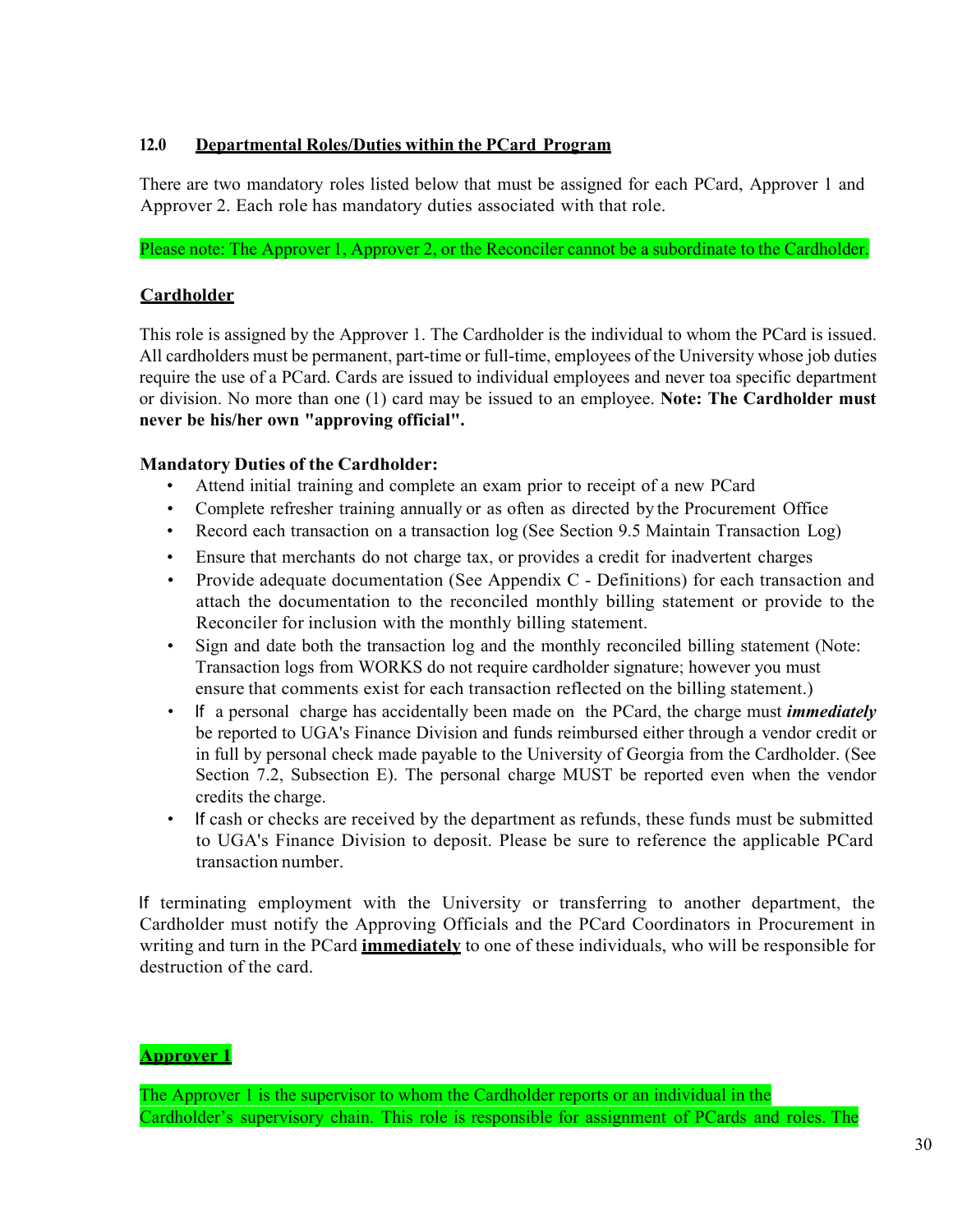Approver 1 has budgetary responsibility for the Cardholder's purchases and is responsible for following sound business practices. The Approver 1 approves the issuance of new cards which includes setting the single transaction and monthly credit limits. This individual also assigns PCard roles to employees within the department, balancing control and operating convenience in those designations. The Dean/VP/Department Head may also act as an Approving Official.

Please note: Contact one of the PCard Coordinators in Procurement if guidance is needed in determining who should serve as the Approver 1.

#### **Mandatory Duties of the Approver 1:**

- Complete refresher training annually or as often as directed by the Procurement Office
- Approve and Monitor the Issuance of PCards:
	- o Approve new PCard requests via the *New PCard [Request](https://busfin.uga.edu/forms/pcard_reqform_new.pdf) Form* to establish cardholder single transaction/monthly credit limits and default speed types. Ensure that only permanent, part-time or full-time, employees whose duties require purchasing card use are issued PCards
	- o For every PCard issued, the Approver **1** must be in the supervisory capacity to the cardholder (Please refer to Appendix C - Definitions for definition of supervisory capacity).
	- o For every PCard issued, assign an Approver 2 to the cardholder. It is recommended that the Approver 2 hold a fiscally responsible role within the cardholder's department/unit.
	- o Assign an individual to act as a Reconciler, if the cardholder will not act as their own Reconciler. There may only be one reconciler assigned per card (i.e. a reconciler can be assigned to multiple cards, but only one reconciler is permitted per card.)
	- o No less than annually, assess the continuing business need for each card issued within the department.
	- o Re-evaluate transaction and spending limits no less than annually.
	- o Approve all PCard changes as needed using the *[PCard Change Request Form](https://busfin.uga.edu/forms/pcard_change.pdf)* . This form addresses permanent changes to a PCard's single transaction limit and/or monthly credit limit, PCard cancellations, changes to default speed types, and all PCard related role assignment changes for approving officials.

. This includes changes necessitated by an employee moving to a new department or an employee leaving the University. (Please note that temporary changes to a PCard's single transaction limit and/or monthly credit limit are handled via a different form - reference the Other Mandatory Duties/Functions section of this manual).

- Ensure Monthly Review and Segregation of Duties:
	- o The Approver 1 must be in a *supervisory capacity* to the cardholder. Sufficient internal controls must be established and implemented to ensure the review of the statement, transaction logs, receipts and other supporting documentation for approval in a timely manner during regularly scheduled billing cycles.
	- o 2 ways: Supervisory approval in WORKS is required for transactions and this can occur in 1 of
		- Supervisor (Approver 1) must enter comments for transactions and the Approver 2 performs the 2nd level sign-off in WORKS.
		- Supervisor (Approver 1) performs 2nd level sign-off in WORKS and may add comments at the same time.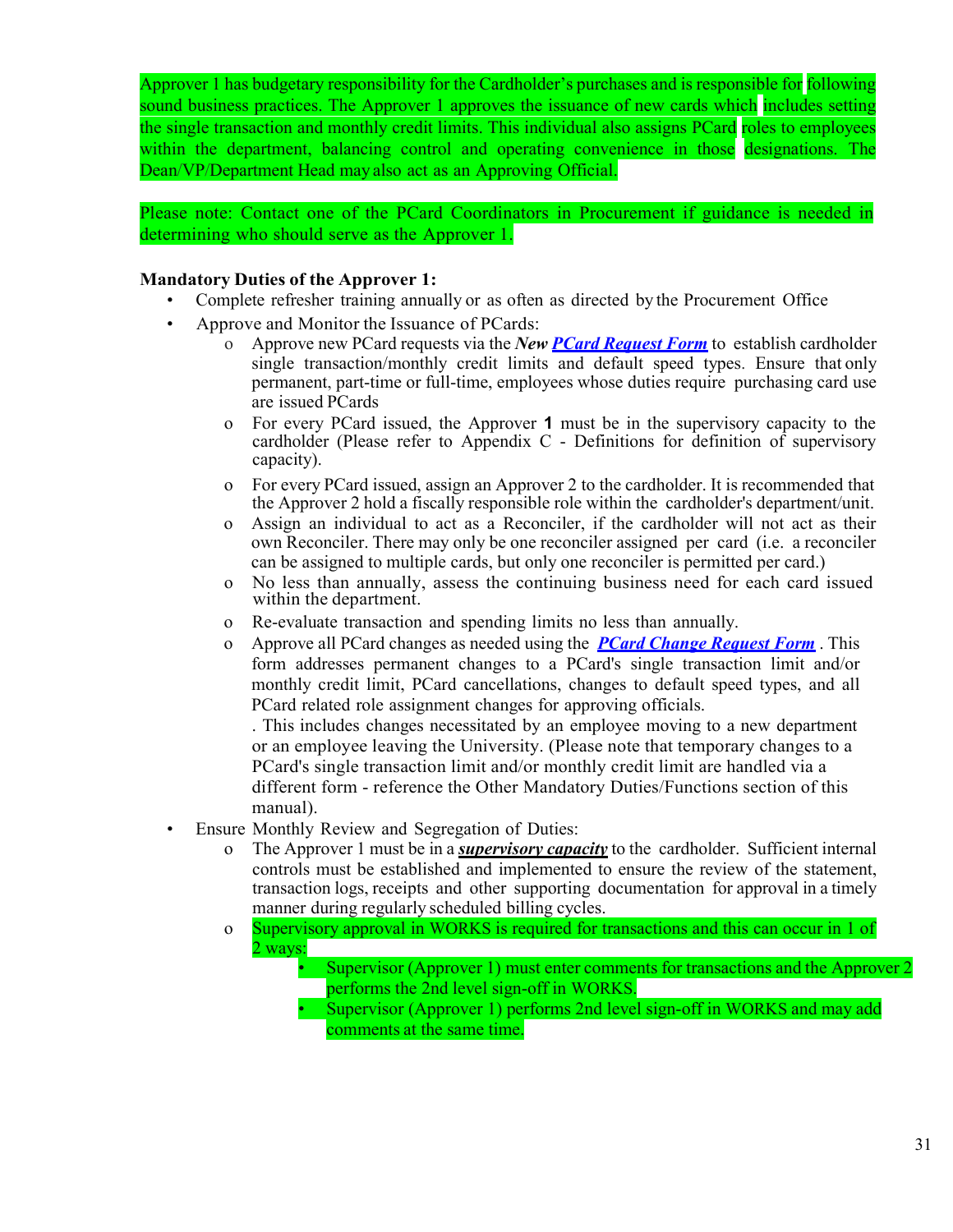- o It **is recommended that Approver ls and 2s not be responsible for reviewing more than ten (10) PCards at one time.** A request for an exception to this policy may be granted by the PCard Program Administrator, provided appropriate justification is received.
- Establish and Maintain Internal Controls\*:
	- o Administrators (and all levels of management) are responsible for the prevention and detection of instances of fiscal irregularities and related misconduct. In addition, administrators are expected to recognize risks and exposures inherent in their area of responsibility and to be aware of indications of fraud and related misconduct.  $[Administrator = Approver 1]$
	- o Administrators should ensure that they and their staff receive adequate fiscal management training for their level of responsibility. [Administrator  $=$  Approver 1]
	- o Administrators, faculty and staff who know or suspect that other employees are engaged in theft, fraud, embezzlement, fiscal misconduct or violation of University financial policies have a responsibility to report it to their supervisor and UGA's Finance Division. [Administrator= Approver 1]

Link to [UGA's](https://policies.uga.edu/Finance/Fiscal-Responsibility/Fraud-Policy/) Fraud Policy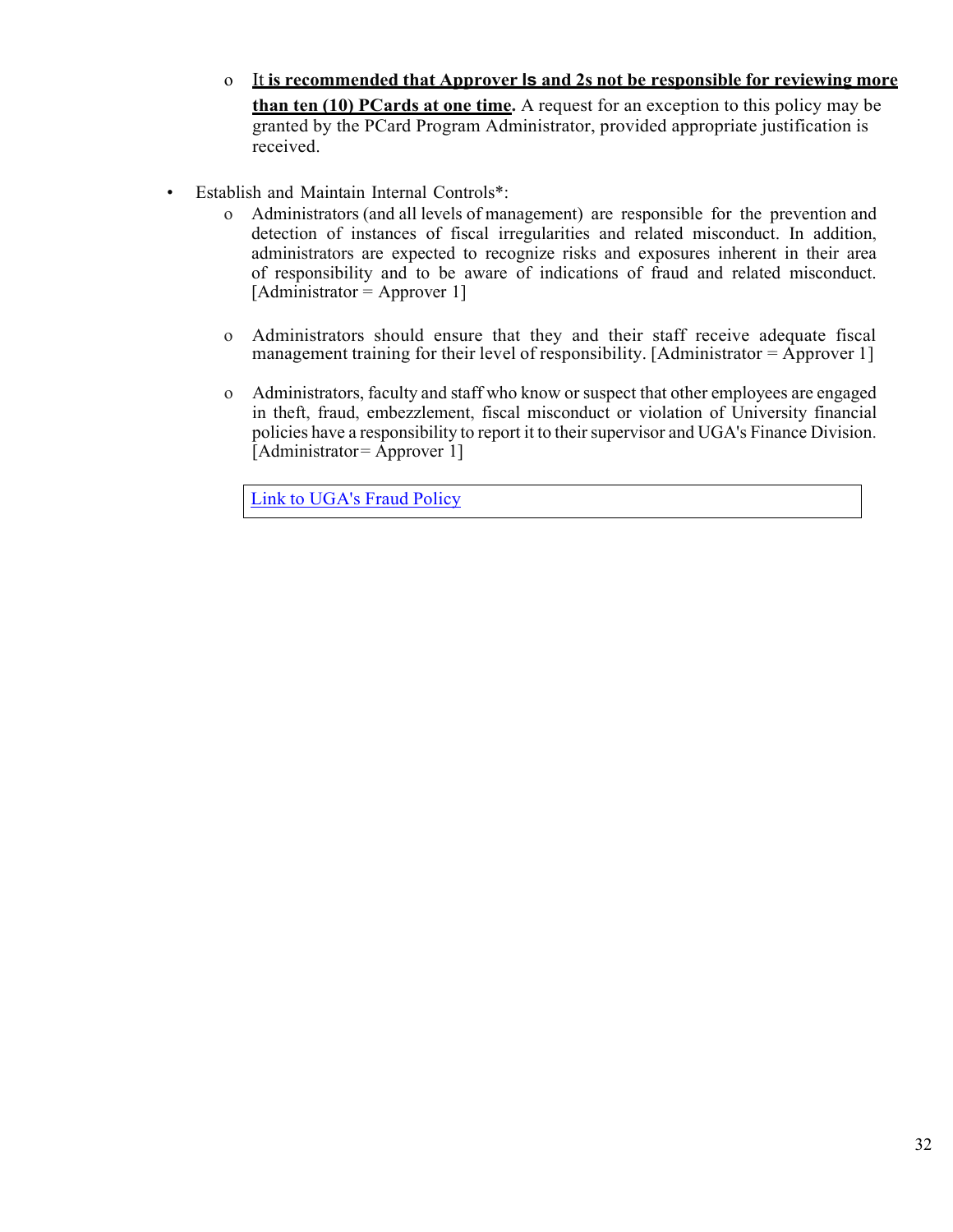#### **Approving Officials (Approver 1 and Approver 2)**

PCards are required to have an Approver 1 and an Approver 2. The Approver 1 must be acting in a supervisory capacity to the Cardholder, and it is recommended that the Approver 2 serve as a fiscal approval by someone who holds fiscal responsibility within the cardholder's unit. (Please refer to Appendix C for the definition of supervisory capacity). One of the two approving officials must have the knowledge that the PCard transaction is reasonable in expense, legitimate, necessary and appropriate. An exception to the Approver 1 serving in a supervisory capacity may be granted by UGA's PCard Program Administrator but will require confirmation that the non-supervisory approver of the Cardholder has the required knowledge of the expense being reasonable, legitimate, necessary and appropriate. *Once these roles are assigned, the duties of this position may not be delegated.*

# **Mandatory Duties of Both Approving Officials, unless noted otherwise:**

- Attend initial training and complete an exam prior to assuming the role of Approving **Official**
- Complete refresher training annually or as often as directed by the Procurement Office
- Approver 1 Review the PCard purchases of assigned Cardholders on a regular basis (recommend at least weekly) to verify that all transactions were properly authorized and that a propriety review was conducted to ensure that charges were appropriate and directly related to University business as well as sufficiently supported with documentation that describes the nature and purpose of each transaction. Evidence that a propriety review has been conducted should be documented on the monthly billing statement with a signature or with comments added in WORKS.

Sufficient documentation and description generally means that an external reviewer, with access only to the statement and supporting documentation, could identify the following:

- o Detailed list of item(s) purchased
- o Intended business use of items purchased
- o Date and amount of the purchase
- o Vendor name
- Ensure that the Cardholder has signed and dated the monthly billing statement and any non-WORKS generated transaction log. (Approver 1 or Approver 2)
- Sign the bank statement to show evidence that a reconciliation and review of transactions has been completed. Ensure that the transaction log and supporting documentation which includes receipts, invoices, and dispute forms are attached to the signed bank statement. (Approver 1 or Approver 2)
- Identify any policy violations and discuss with the Cardholder to provide additional instruction. If a violation occurs (even if unintentional or if a credit was received), an Approving Official must report the situation in writing by submitting the completed PCard Reporting Form to UGA's Finance Division for personal misuse or to a PCard Coordinator for all other violations. Please be sure to forward a copy to the Approver 1.
- If the Cardholder is no longer employed at the University or has transferred to a new department, the Approver **1** is responsible for ensuring that:
	- **1.** The PCard has been surrendered and destroyed
	- **2.** Emailing the PCard Coordinators in Procurement with the effective date of transfer or effective date of unemployment. In the case of the cardholder leaving the University notification should be provided immediately.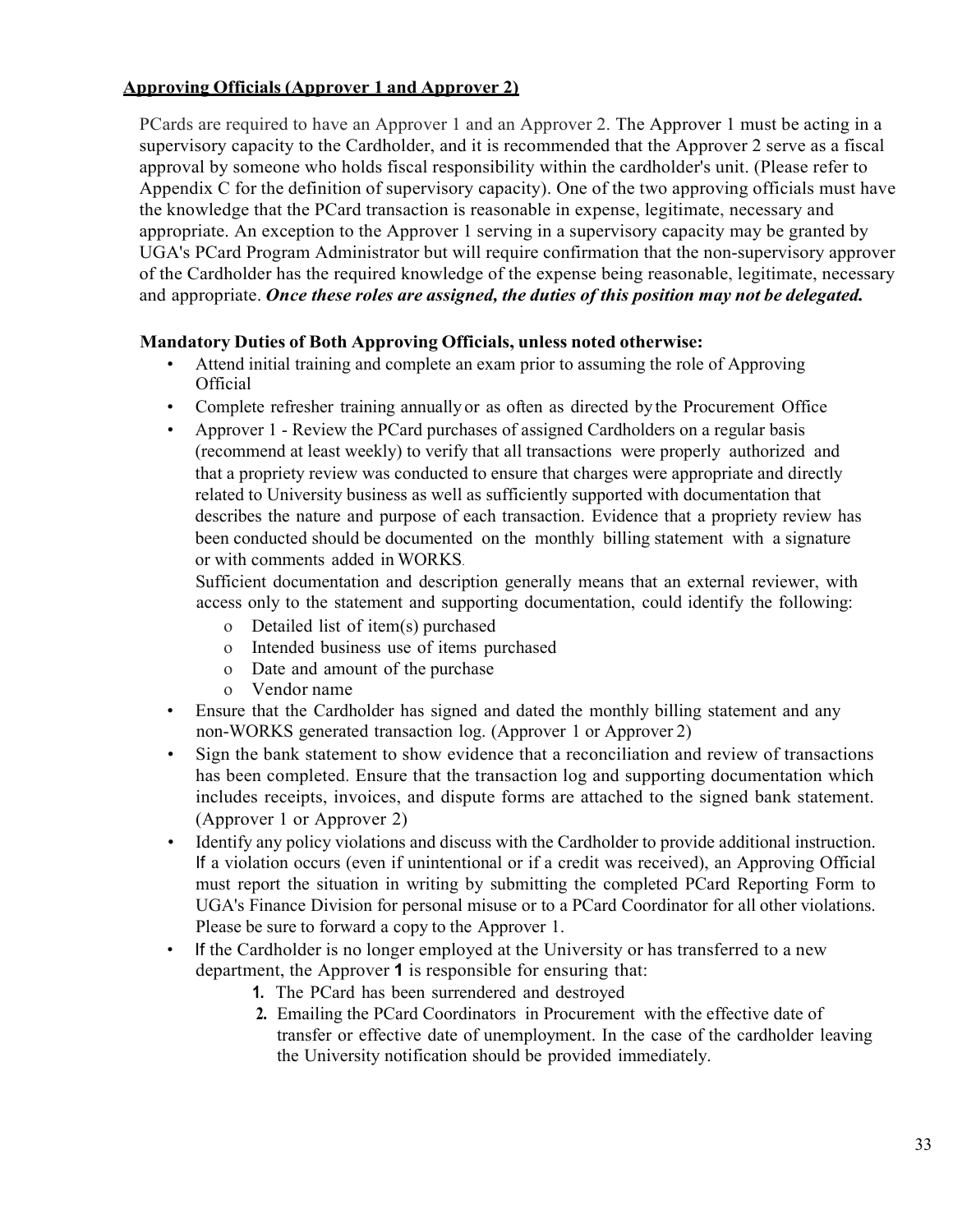- **3.** All transactions have been signed off in WORKS
- **4.** Adequate documentation exists for each transaction
- **5.** A final reconciled monthly billing statement is on file.

If desired, the Approving Official may also monitor PCard purchases on a more frequent basis in the WORK program. Please contact the PCard Coordinators for assistance in setting up "view only" access in WORKS.

*Note: Per 0. C.G.A. and BOR BPM, Responsibility for individual purchases rests with the individual cardholder making the purchase AND the Approving Official who approves the purchase.*

# **Other Mandatory Duties/Functions**

The following duties/functions listed below must be performed. They should be performed by the individual designated on the "New PCard Request Form" or UGA's approved PCard plan. Some duties may be limited to certain roles, which will be indicated after the duty. In order to ensure that transactions are recorded correctly and reviewed in a timely manner, the person completing these duties must perform the following:

# **CHANGES IN SINGLE TRANSACTION LIMITS OR MONTHLY CYCLE (CREDIT) LIMITS:**

Temporary Changes in single transaction limits and monthly credit/cycle limits must be requested via the Temporary Changes to Spending Limits Form. The form must be signed by the Approver 1 or Approver 2.

Permanent Changes in single transaction limits and/or monthly credit/cycle limits must be requested via the PCard Change Request Form. This form must be signed by the Approver 1. (See Mandatory Duties of Approver 1 section of this manual).

#### **WORKS DUTIES:**

- Complete refresher training annually or as often as directed by the Procurement Office
- Enter detailed comments in WORKS that describe the item/service purchased including the reason for the purchase. The website for logging in to WORKS is [https://payment2.works.com/works/ \(](https://payment2.works.com/works/)Cardholder or Reconciler must enter initial comments, and Approver 1 and/or 2 may enter additional comments)
- Change default speed type in WORKS (if necessary)
- Allocate the account code in WORKS. The speed type and account code must be allocated by The 2<sup>nd</sup> Monday following each transaction's posting date.
	- o Account codes are listed in the GL Assistant area of WORKS and are available on the Procurement Website under PCard Information at [http://busfin.uga.edu/procurment/p\\_card/.](http://busfin.uga.edu/procurment/p_card/)
	- o If you need guidance regarding particular account codes to use, please contact the staff in the Accounting Department or Travel and Encumbrances.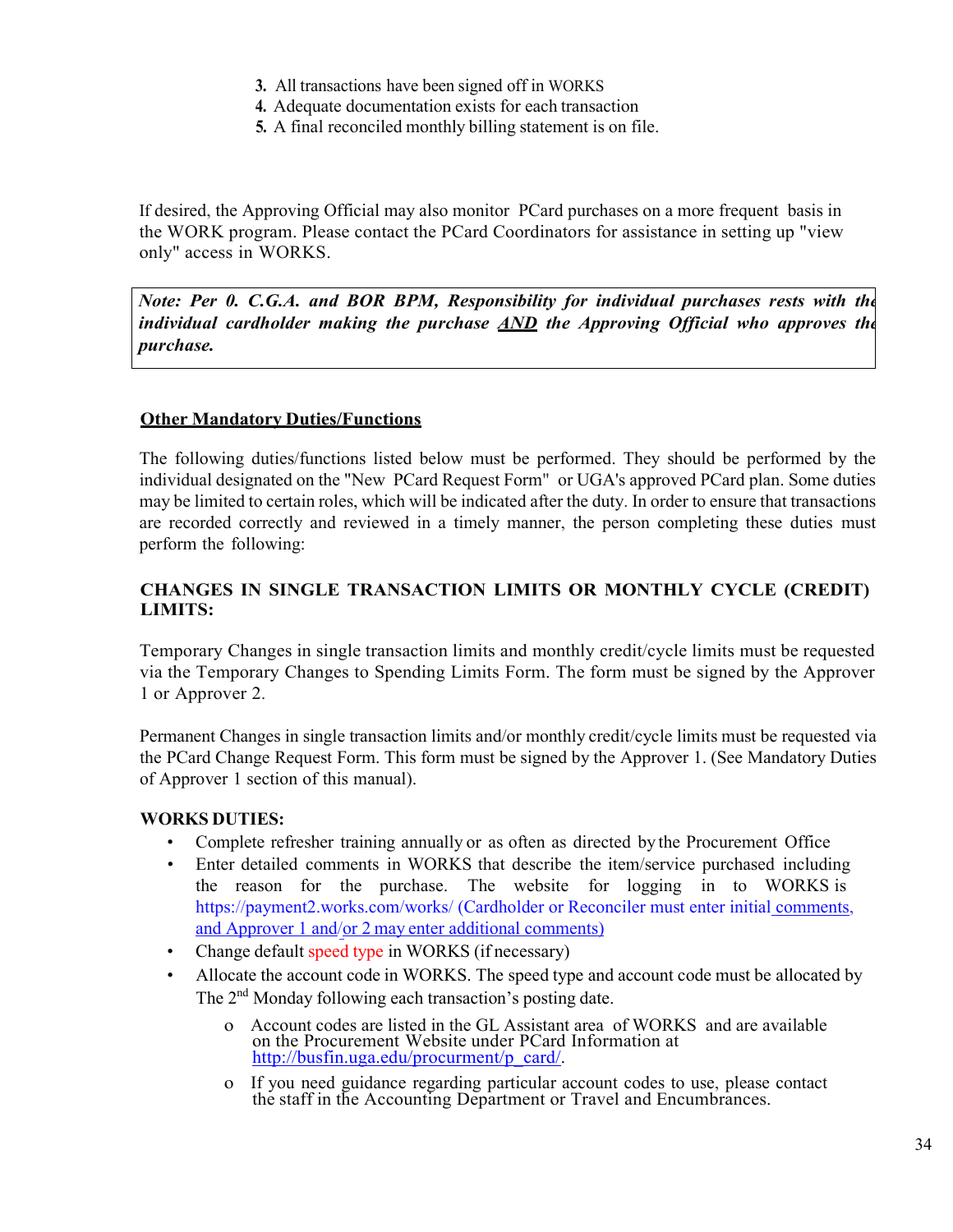- Perform first level of sign off in WORKS and upload preapproval forms for transactions that required preapproval using the "receipt imaging" functionality in WORKS (limited to Cardholder or Reconciler)
	- o Approve transactions in WORKS in a timely manner so that the individual performing the second level of sign off has sufficient time to approve each transaction before the Accounting Department downloads transactions into the Financial Accounting System.
- Perform second level of sign off in WORKS (limited to Approver 1 or Approver 2) o Review transactions in WORKS in a timely manner to ensure that all charges are for legitimate University business purposes.
	- o Add additional comments to a Cardholder transaction if necessary. If additional details are needed to determine what was purchased or understand the business purpose of the purchase, the individual may "flag" a transaction and send it back to the first level sign off for updates or corrections. The individual performing the second level of sign off is responsible for verifying that all Cardholders are uploading preapproval forms when applicable, adding detailed comments in
		- WORKS to indicate what was purchased and why that item was needed.
		- o Second level review must be completed by someone other than the cardholder or Reconciler.
		- o 2 ways: Supervisory approval in WORKS is required for transactions and this can occur in 1 of
			- Supervisor (Approver 1) must enter comments for transactions and the Approver 2 performs the 2nd level sign-off in WORKS
			- Supervisor (Approver 1) performs 2nd level sign-off in WORKS and may add comments at the same time.
		- o Reminder: Funds are refreshed at beginning of next billing cycle only *IF* second sign off occurs. UGA's billing cycle starts the 28th day of each month, unless the 27th is on a weekend, and then the cycle will end the Friday before the weekend and the new cycle will start on Saturday.

# **PAPER DUTIES:**

- Reconcile the monthly bank statement to the signed transaction log, receipts, invoices and other supporting documentation. (See Section 11.0 Reconciliation of Billing Statements)
- Ensure that a propriety review has occurred and is documented. A propriety review indicates that the purchase was reasonable, appropriate and necessary while also m compliance with PCard rules and regulations.
- Retain the reconciliation package (complete reconciled monthly billing statement with signatures and attached documentation) for a period of seven (7) years or if sponsored funds are involved for the life of the contract/grant plus an additional seven (7) years. **The reconciled monthly billing statement cannot be retained by the Cardholder.**

Reallocation of speed types, account code allocation, and sign offs must be completed no later than the **second Monday following the transaction date.** Once a transaction has been swept and downloaded into the Financial Accounting System, any reallocation to another speed type or account code in WORKS will not change how that transaction is reported on the General Ledger.

# **13.0 Compliance** - **Administration, Reviews and Violations**

# **13.1 Program Administration**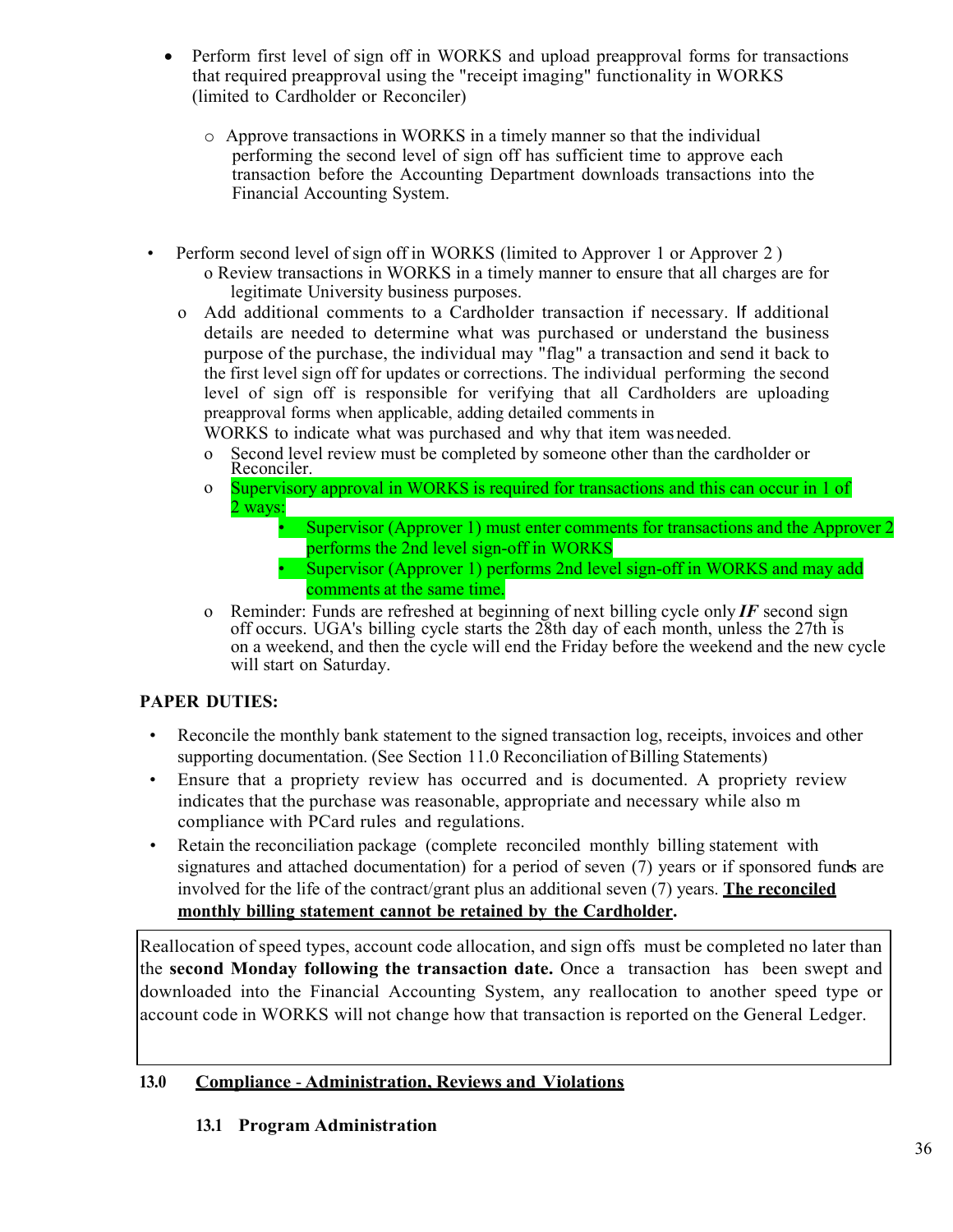The Procurement Office is responsible for the overall administration of the PCard program. Administrative roles within the PCard program include: UGA's PCard Program Administrator, Assistant PCard Program Administrator, and two PCard Coordinators within theProcurement Department, plus an Accounting Analyst in the Accounting Department. UGA is required to perform a review of spending limits at least annually in order to determine if each cardholder's spending limits are both adequate and appropriate. Please refer to the tablein Appendix A for a list of the responsibilities and duties assigned for each PCard Administrative role.

#### **13.2 Finance Division Review**

The Finance Division will conduct random post-audit reviews and compliance inspections of PCard transactions to ensure compliance with all PCard policies and procedures and identify improper use of the PCard such as unallowable purchases, purchases in excess of single transaction limits, split-orders, payment of sales tax, purchases from "high risk" vendors, excessive purchasing activity, etc. Inactive accounts (those with little or no activity over the past 12 months) will also be reviewed and may be deactivated or canceled to meet State of Georgia and Board of Regents guidelines. The PCard Administrators and/or Coordinators will discuss the status of inactive accounts with Approving Officials prior to deactivation or cancellation. Statistics regarding PCard compliance will be provided to the Controller and the Internal Audit Division on a routine basis.

The individual assigned the responsibility for retaining PCard documentation must submit receipts and any other supporting documentation upon request. Providing detailed comments in WORKS and submitting documentation as quickly as possible will help to facilitate this review process.

Failure to provide documentation i.e. invoice, receipt or other supporting documentation detailing specific transactions may result in the cancellation or restriction of a department's PCard privileges. Per Georgia law: Cardholders will be required to reimburse the University for purchases that have not been appropriately documented. In addition, per BOR BPM: Approving officials may also be required to reimburse the university if the approving official approved the purchase.

#### **13.3 Internal Audit Review**

Internal Audit will on a periodic basis perform testing of individual transactions for PCard compliance.

#### **14.0 Violations, Fraud, Waste and Abuse (See Appendix C-Definitions)**

#### **14.1 Violations and Written Notices**

Violations of rules governing the use of PCards can be the result of non-compliance with policy or procedure or can be as severe as misuse which could result in disciplinary actions up to and including employment termination and civil and criminal charges. Chart **1** in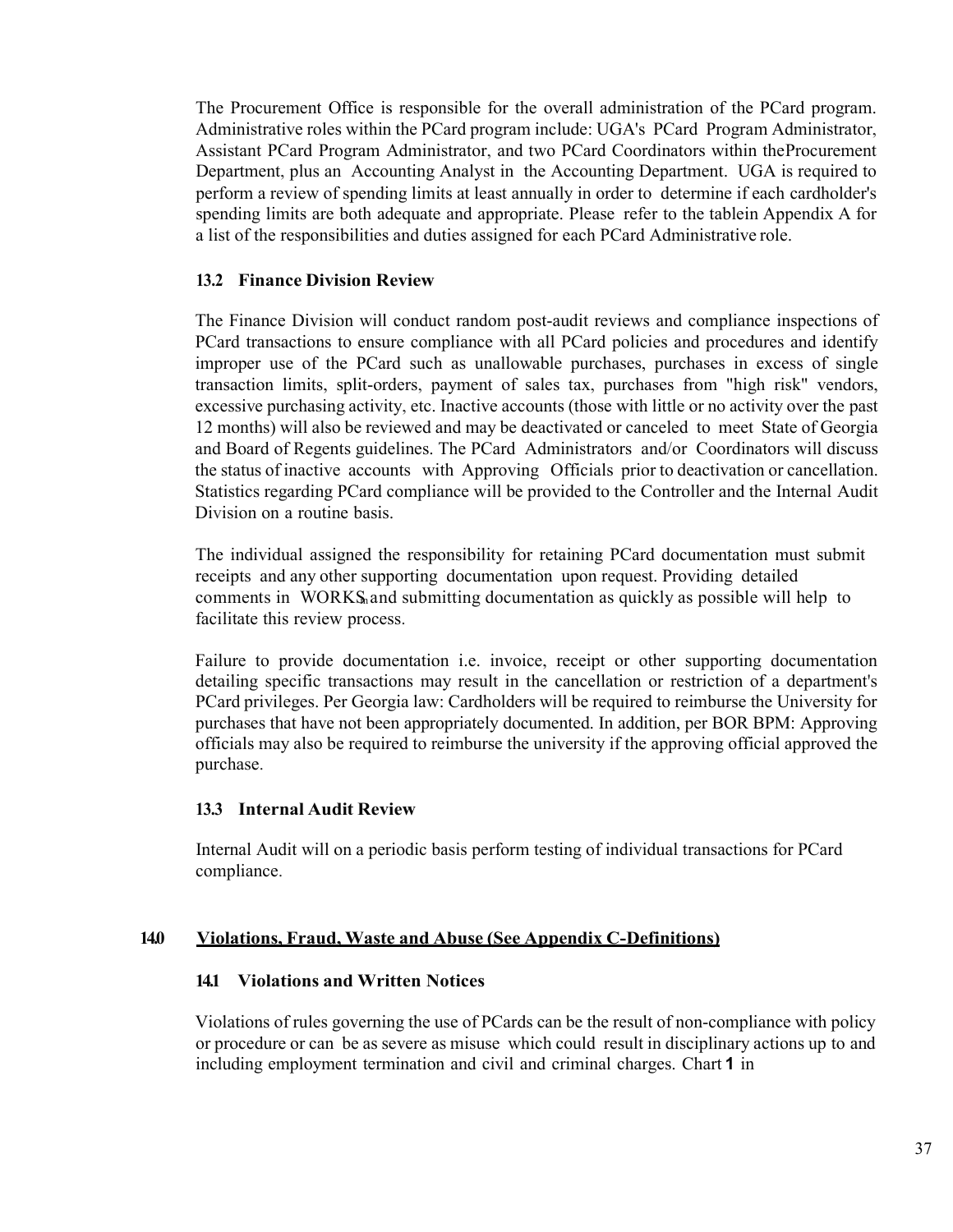Appendix B outlines descriptions of misuse and non-compliance, the specific violation of law or policy, and the resulting consequences. See Chart 2 in Appendix B for examples of non-compliance.

In the case of intentional fraud by the cardholder, please be aware that Bank of America will provide corporate liability protection under Visa®' s Liability Protection Coverage; however, certain conditions apply. The principal condition is that the employee has been terminated and Bank of America is notified of the termination within TWO (2) DAYS of its occurrence. **The Approving Official must contact UGA's Finance Division and the Procurement PCard Program Administrators and Coordinators immediately when an employee has been terminated as a result of PCard misuse including, but not limited to, fraudulent PCard activities.**

All Cardholders, Approving Officials, and employees involved in the administration of the University's PCard program should be familiar with O.C.G.A. 50-5-80 and 50-5-83 which outlines specific requirements of PCard programs and civil and criminal penalties for misuse.

Chart **1** in Appendix B indicates the incidences that will be reported to the Board of Regents who will then forward the information to the State Attorney General's office. The decision whether to prosecute a case rests with the State Attorney General's Office.

#### **14.2 Detection and Prevention of Fraud**

The University is responsible for ensuring that the institution's assets are safeguarded from fraud, waste, and abuse. The State of Georgia and the University will seek restitution for any inappropriate charges made to the PCard. Fraudulent or intentional misuse of the card will result in revocation of the card and/or possible criminal charges, including termination.

O.C.G.A 50-5-80 states: "It shall be unlawful for any person to obtain for his or her own personal benefit, or for the benefit of any other person, any goods, services or other things of value, through any resource or method established pursuant to this article, including, but notlimited to, purchase orders, government contracts, credit cards, charge cards, or debit cards.It furthermore states:

- a) That any person who knowingly uses state funds for personal purchases under \$500 is guilty of a misdemeanor. In addition to the foregoing criminal penalties, any such person shall also be subject to immediate termination of state employment and shall owe restitution to the state equal to the amount of such unlawful purchases, plus interest tobe assessed at a rate of 12 percent per annum to be calculated from the date each unlawful purchase was made.
- b) A person who knowingly uses states funds for personal purchases of \$500 or more is guilty of a felony punishable by one to 20 years in prison and a fine not to exceed \$50,000.00 or triple the amount of such unlawful purchases, whichever is greater. In addition to the foregoing criminal penalties, any such person shall also be subject to immediate termination of state employment and shall owe restitution equal to the amount of such unlawful purchases, plus interest to be assessed at a rate of 12 percent per annum to be calculated from the date each such unlawful purchase was made.
- c) Supervisors or other approving officials who knowingly, or through willful neglect, approve personal or fraudulent purchases are subject to the same penalties and disciplinary actions as those making the purchases.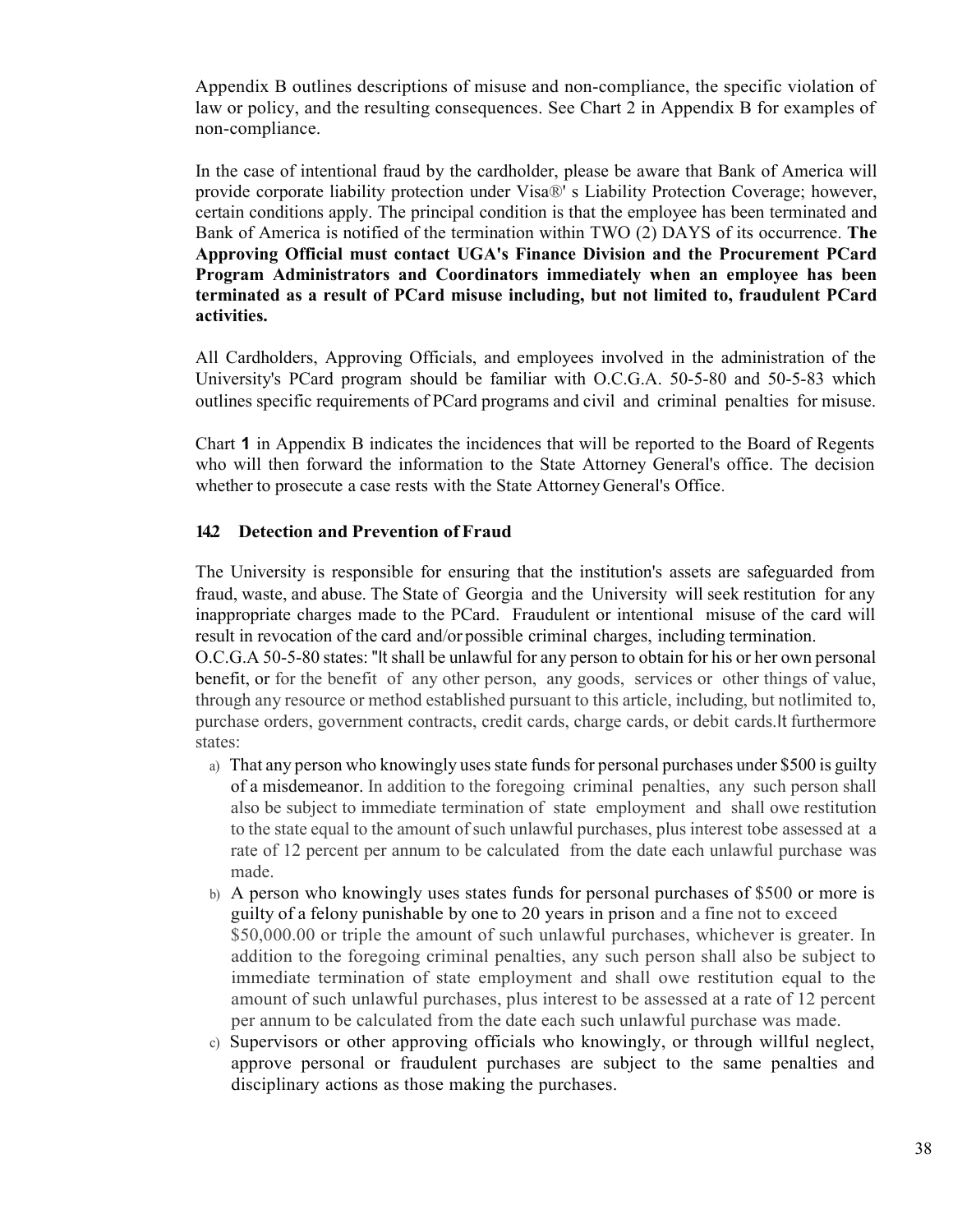For example purposes, the above includes, but is not limited to:

- 1. Using a purchasing card for personal gain;
- 2 Purchasing items on such purchasing card that are not authorized for purchase by such employee;
- 3. Purchasing items in violation of this Code section; or
- 4. Retaining for such employee's personal use a rebate or refund from a vendor, bank, or other financial institution for a purchase or the use of a purchasing card

Several avenues exist for the reporting of possible PCard fraud, abuse or misuse. These avenues are:

A. The University Hotline

In cooperation with the Board of Regents, the University has established a hotline as one way through which faculty and staff may report apparent incidents of wrongdoingon campus that need to be addressed. If you wish to make a report through the University hotline, you can call 1-877-516-3467. The University hotline 1s anonymous, independently operated and is available 24 hours a day, 7 days a week.

You may wish to report incidents online through the following website: https://uga.alertline.com/gcs/welcome

B. Reporting through the University

In lieu of using the above hotline, The University of Georgia's existing procedures will remain in place for anyone wishing to pursue reports or complaints through established channels. You can continue to report improper activities through your supervisor, or to the office charged with the responsibility for ensuring compliance with a specific policy.

If you wish to make a report through the University, you should contact one of the following offices in regards to PCard abuse, fraud or misuse:

Finance Division: 706-542-6860 Internal Auditing Division: 706-542-1494 Office of Legal Affairs: 706-542-0006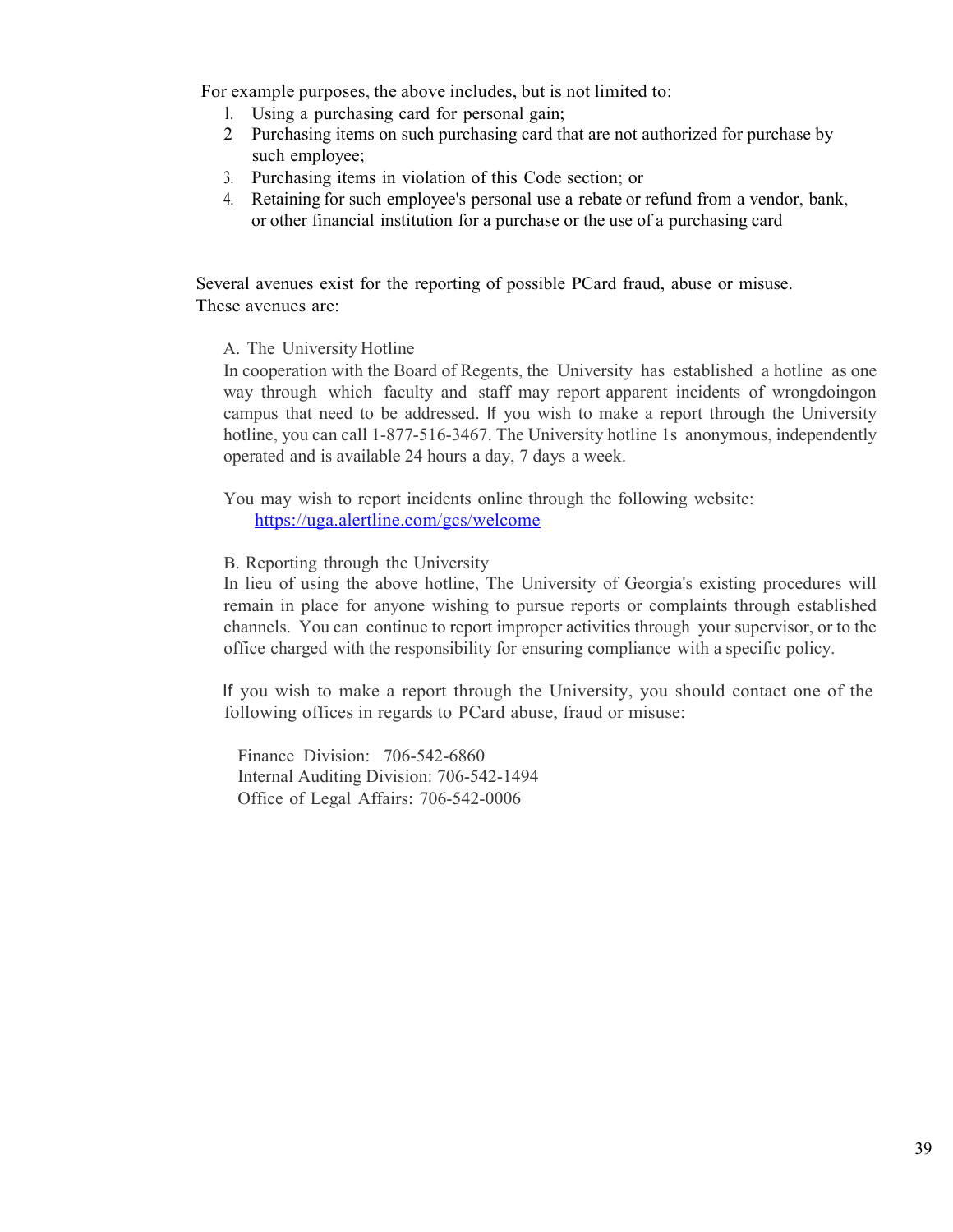# **APPENDIX A PCARD ADMINISTRATIVE ROLES AND RESPONSIBILITIES**

| <b>PCard Administrative Tasks</b>                                                                                                                        | <b>PCard Responsibility</b>                           |
|----------------------------------------------------------------------------------------------------------------------------------------------------------|-------------------------------------------------------|
|                                                                                                                                                          |                                                       |
| <b>Cardholder Data</b>                                                                                                                                   |                                                       |
| Order PCards and Cancel PCards from Bank of America                                                                                                      | PCard Coordinators/Administrators                     |
| Track hierarchy of cards/approvals                                                                                                                       | PCard Coordinators/Administrators                     |
| Assist departments in reviewing Cardholder spending levels                                                                                               | PCard Coordinators/Administrators                     |
| Help Desk                                                                                                                                                | PCard Coordinators/Administrators                     |
| Liaison with Bank of America                                                                                                                             | PCard Coordinators/Administrators                     |
| Cancel/Revoke PCards (if necessary)                                                                                                                      | PCard Coordinators/Administrators                     |
| <b>Training /Communication</b>                                                                                                                           |                                                       |
| <b>Training Classes</b>                                                                                                                                  | PCard Coordinators/Administrators                     |
| Test Administration                                                                                                                                      | PCard Coordinators/Administrators                     |
| Campus Forums                                                                                                                                            | PCard Coordinators/Administrators                     |
| Maintain Policies and Procedures Manual                                                                                                                  | PCard Coordinators/Administrators                     |
| Notices to Campus (via listserv and WORKS)                                                                                                               | PCard Coordinators/Administrators                     |
| <b>Accounting Issues</b>                                                                                                                                 |                                                       |
| Edit Accounting download for expired or over-drafted speed types/accounts                                                                                | Accountant                                            |
| Post transactions to the general ledger                                                                                                                  | Accountant                                            |
| Questions concerning speed types in the WORKS Payment Manager                                                                                            | Accountant                                            |
|                                                                                                                                                          |                                                       |
| Receive checks for personal purchases                                                                                                                    | <b>Finance Division</b>                               |
| Receive and deposit checks for vendor rebates                                                                                                            | Accountant                                            |
| <b>Violations</b>                                                                                                                                        |                                                       |
| Analyze transactional data in WORKS and identify potential violations                                                                                    | Accountant                                            |
| Report cases of terminating employees as a result of the cardholder<br>committing fraud within TWO DAYS to Bank of America                               | PCard Coordinators/Administrators                     |
| Request documentation for transactions identified in WORKS review                                                                                        | Accountant                                            |
| Analyze chart strings containing sponsored class codes (federal and federal<br>flow-thru only)                                                           | Post Award Accounting                                 |
| Issue Notices of Non-Compliance                                                                                                                          | PCard Coordinators and<br>Administrators/Accountant   |
| Track and Report Misuse and Non-Compliance:<br>Personal misuse is self-reported to Accountant<br>Other violations are reported to the PCard Coordinators | PCard Coordinators and<br>Administrators /Accountant  |
| <b>Compliance</b>                                                                                                                                        |                                                       |
| Annual Review of Policies and Procedures for Compliance                                                                                                  | PCard Coordinators and<br>Administrators /Accountant  |
| Conduct random audits and analyses of transactions                                                                                                       | PCard Coordinators and<br>Administrators / Accountant |
| Documentation of Intemal Controls                                                                                                                        | PCard Coordinators and<br>Administrators /Accountant  |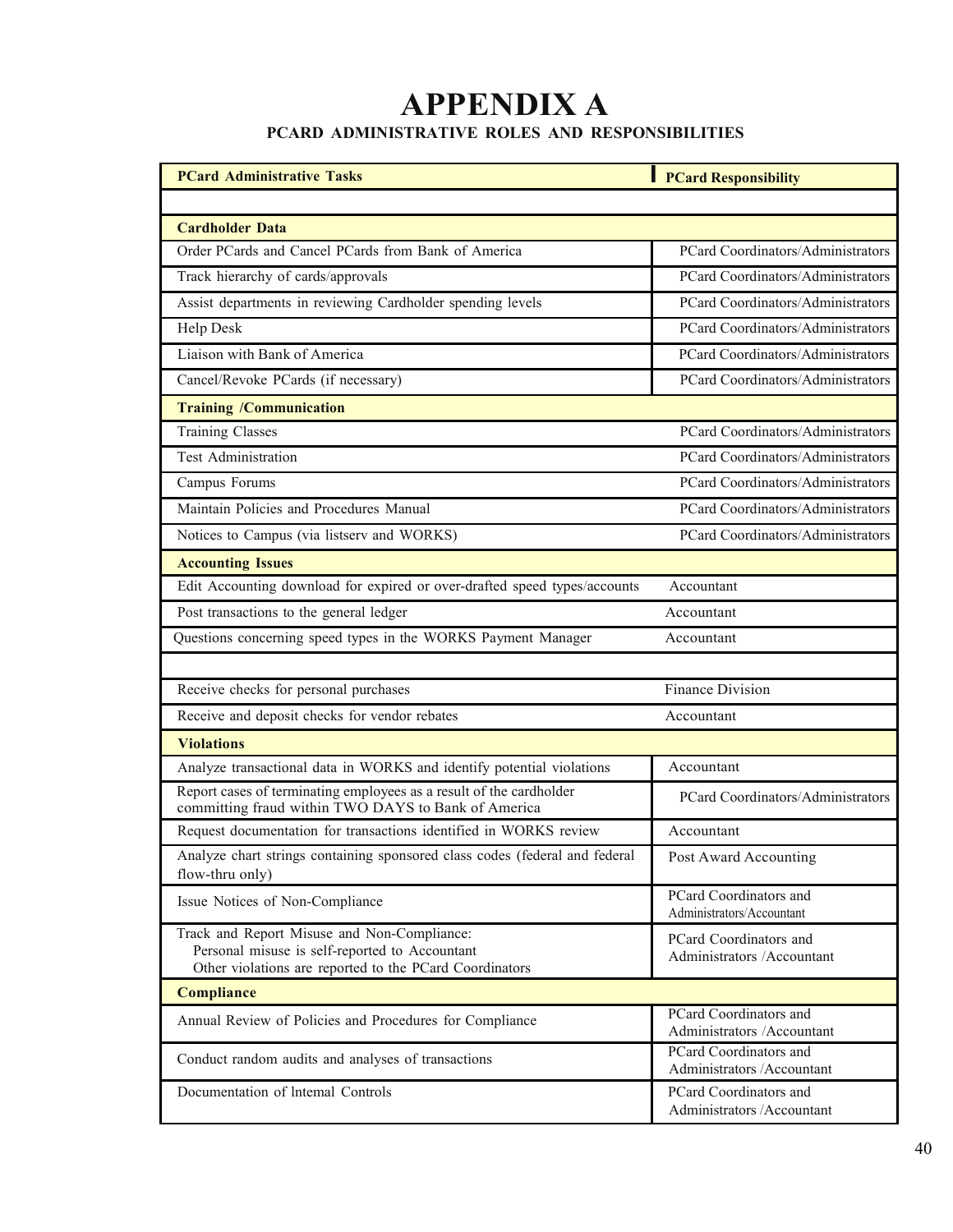# **APPENDIXB CHART 1 - CONSEQUENCES OF NON-COMPLIANCE**

| <b>PCard Misuse or Policy</b><br>Non-Compliance                                                                                                                | <b>Law/Policy Reference</b>                  | Consequences                                                                                                                                                                                                                                                                        |
|----------------------------------------------------------------------------------------------------------------------------------------------------------------|----------------------------------------------|-------------------------------------------------------------------------------------------------------------------------------------------------------------------------------------------------------------------------------------------------------------------------------------|
| Intentional use of PCard for<br>personal gain                                                                                                                  | Misuse under O.C. G.A<br>50-5-80 and 50-5-83 | UGA Reports to BOR.<br>1.<br>Decision to prosecute rests with AG.<br>2.<br>Employee is subject to immediate<br>3.<br>termination of employment and<br>civil/criminal penalties.<br>UGA issues notice of non-compliance.*<br>4.                                                      |
| Unintentional use of PCard for<br>personal gain                                                                                                                | Misuse under O.C.G.A.<br>50-5-80 and 50-5-83 | UGA Reports to BOR. (UGA will<br>1.<br>provide facts of unintentional actions)<br>Decision to prosecute rests with AG.<br>2.<br>3.<br>Employee is subject to immediate<br>termination of employment and<br>civil/criminal penalties.<br>UGA issues notice of non-compliance.*<br>4. |
| Purchases items with PCard that<br>are not authorized for purchase<br>by the cardholder (Example:<br>purchasing items not authorized<br>by approving official) | Misuse under O.C.G.A.<br>$50 - 5 - 83$       | UGA Reports to BOR.<br>1.<br>Decision to prosecute rests with AG.<br>2.<br>Employee is subject to immediate<br>3.<br>termination of employment and<br>civil/criminal penalties.<br>UGA issues notice of non-compliance.*<br>4.                                                      |
| Retains a rebate or refund from<br>vendor, bank or other financial<br>institution for personal use                                                             | Misuse under<br>O.C.G.A. 50-5-83             | UGA Reports to BOR.<br>1.<br>2.<br>Decision to prosecute rests with AG.<br>Employee is subject to immediate<br>3.<br>termination of employment and<br>civil/criminal penalties.<br>UGA issues notice of non-compliance.*<br>4.                                                      |
| Use the PCard for purchases<br>over \$5,000                                                                                                                    | Misuse under<br>O.C.G.A. 50-5-83             | <b>UGA Reports to BOR.</b><br>1.<br>2.<br>Decision to prosecute rests with AG.<br>Employee is subject to immediate<br>3.<br>termination of employment and<br>civil/criminal penalties.<br>UGA issues notice of non-compliance.*<br>4.                                               |
| Purchases gift cards, alcoholic<br>beverages, tobacco products or<br>personal items that are not job<br>related                                                | Misuse under<br>O.C.G.A. 50-5-83             | UGA Reports to BOR.<br>1.<br>Decision to prosecute rests with AG.<br>2.<br>Employee is subject to immediate<br>3.<br>termination of employment and<br>civil/criminal penalties.<br>4. UGA issues notice of non-compliance.*                                                         |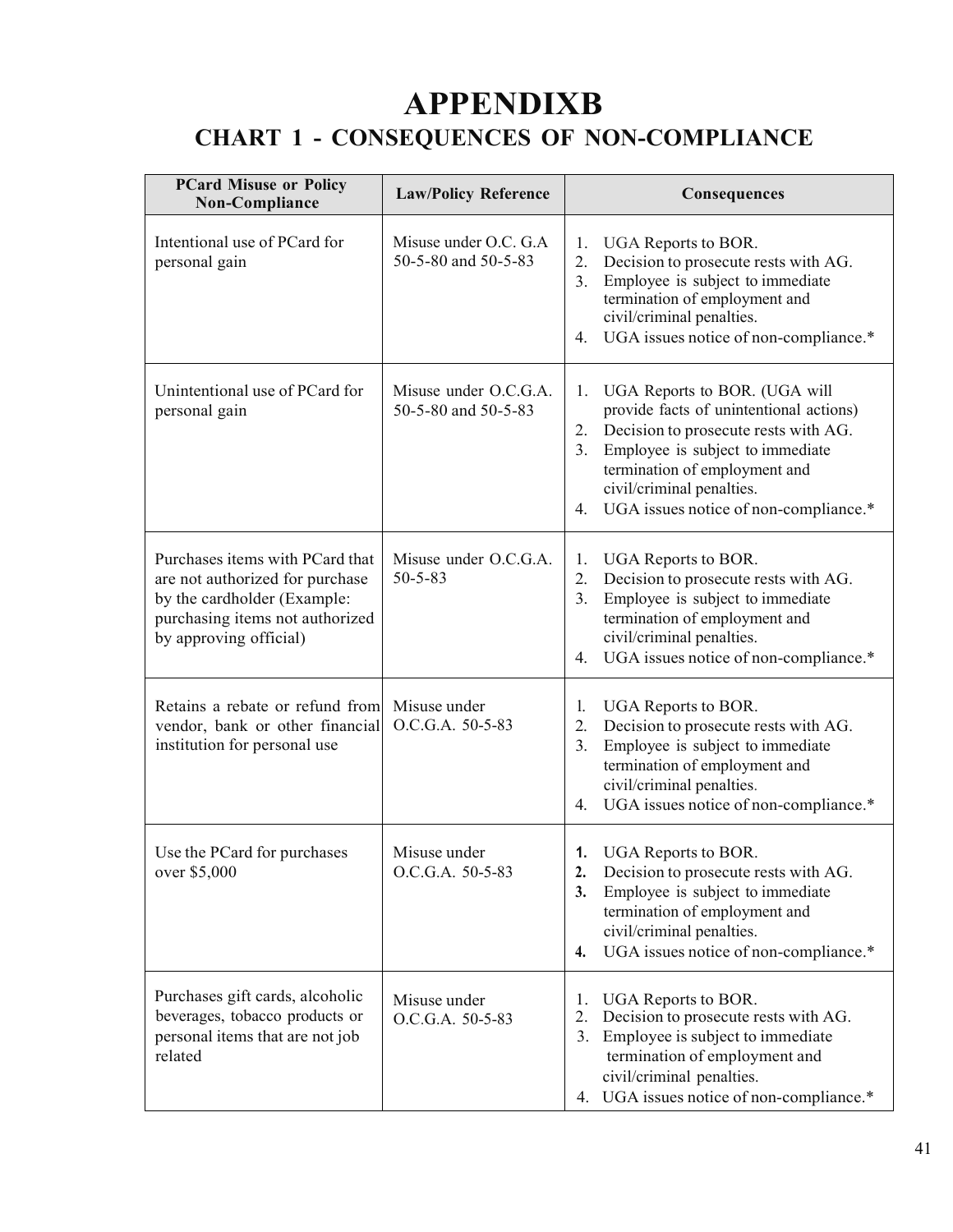| <b>PCard Misuse or Policy</b><br>Non-Compliance                                                                                                                                                      | <b>Law/Policy Reference</b>                                                                                                             | Consequences                                                                                                                                                                                                                                                                                  |
|------------------------------------------------------------------------------------------------------------------------------------------------------------------------------------------------------|-----------------------------------------------------------------------------------------------------------------------------------------|-----------------------------------------------------------------------------------------------------------------------------------------------------------------------------------------------------------------------------------------------------------------------------------------------|
| Any person, including a<br>supervisor/Approving Official,<br>who knowingly, intentionally,<br>willfully, wantonly, or<br>recklessly allows or conspires<br>with cardholder on actions<br>noted above | Misuse under O.C.G.A.<br>50-5-80 and 50-5-83                                                                                            | 1. UGA Reports to BOR<br>2. Decision to prosecute rest with AG.<br>3. Employee is subject to<br>immediate termination of<br>employment and civil/criminal<br>penalties.<br>4. UGA issues notice of non-compliance.*                                                                           |
| Purchases items from friends or<br>relatives where the cardholder<br>has a financial interest                                                                                                        | State Conflict of<br><b>Interest Statutes</b><br>O.C.G.A45-10-20<br>through 45-10-70 and<br>BOR Policies 8.2.15.1<br>through $8.2.15.3$ | 1. Instance is reported to UGA Office<br>of Legal Affairs for resolution.<br>2. UGA issues notice of non-compliance.*                                                                                                                                                                         |
| Cardholder fails to maintain<br>receipts and adequate<br>documentation of purchase                                                                                                                   | Requirement per<br>O.C.G.A 50-5-83, BOR<br>Procedures, and Section<br>9.6 of UGA PCard<br>Manual                                        | 1. Employee must personally repay the<br>amount of the purchase. Per BOR<br>Policy, if the Approving Official<br>authorized the undocumented<br>purchase, the Approving Official could<br>also be required to repay the<br>undocumented purchase.<br>2. UGA issues notice of non-compliance.* |
| <b>PCard Sharing</b>                                                                                                                                                                                 | Non-Compliance with<br><b>BOR</b> Procedures and<br><b>UGA PCard Manual</b><br>Section 7.2                                              | 1. Automatic<br>card<br>cancellation<br>and<br>revocation of PCard privileges for one<br>(1) year. Reinstatement is possible, see<br>section 7.2.C<br>2. UGA issues notice of revocation to<br>cardholder and Approving Officials.                                                            |
| Failure to complete refresher<br>training within the designated<br>time frame                                                                                                                        | Non-Compliance with<br><b>UGA PCard Manual</b><br>Section 4.2                                                                           | Temporary loss of PCard privileges until<br>training completed and possible disciplinary<br>action.                                                                                                                                                                                           |
| Habitual use of the Missing<br>Receipts Affidavit as opposed<br>to maintenance of receipts<br>Note: Habitual use is defined<br>as more than three $(3)$ times in<br>one fiscal year                  | Non-Compliance with<br><b>BOR</b> Procedures and<br><b>UGA PCard Manual</b><br>Section 9.6                                              | 1. Automatic suspension of PCard<br>privileges.<br>2. UGA issues notice of revocation to<br>card holder and Approving Officials.<br>3. May also require personal<br>reimbursement by the cardholder<br>and/or approver.                                                                       |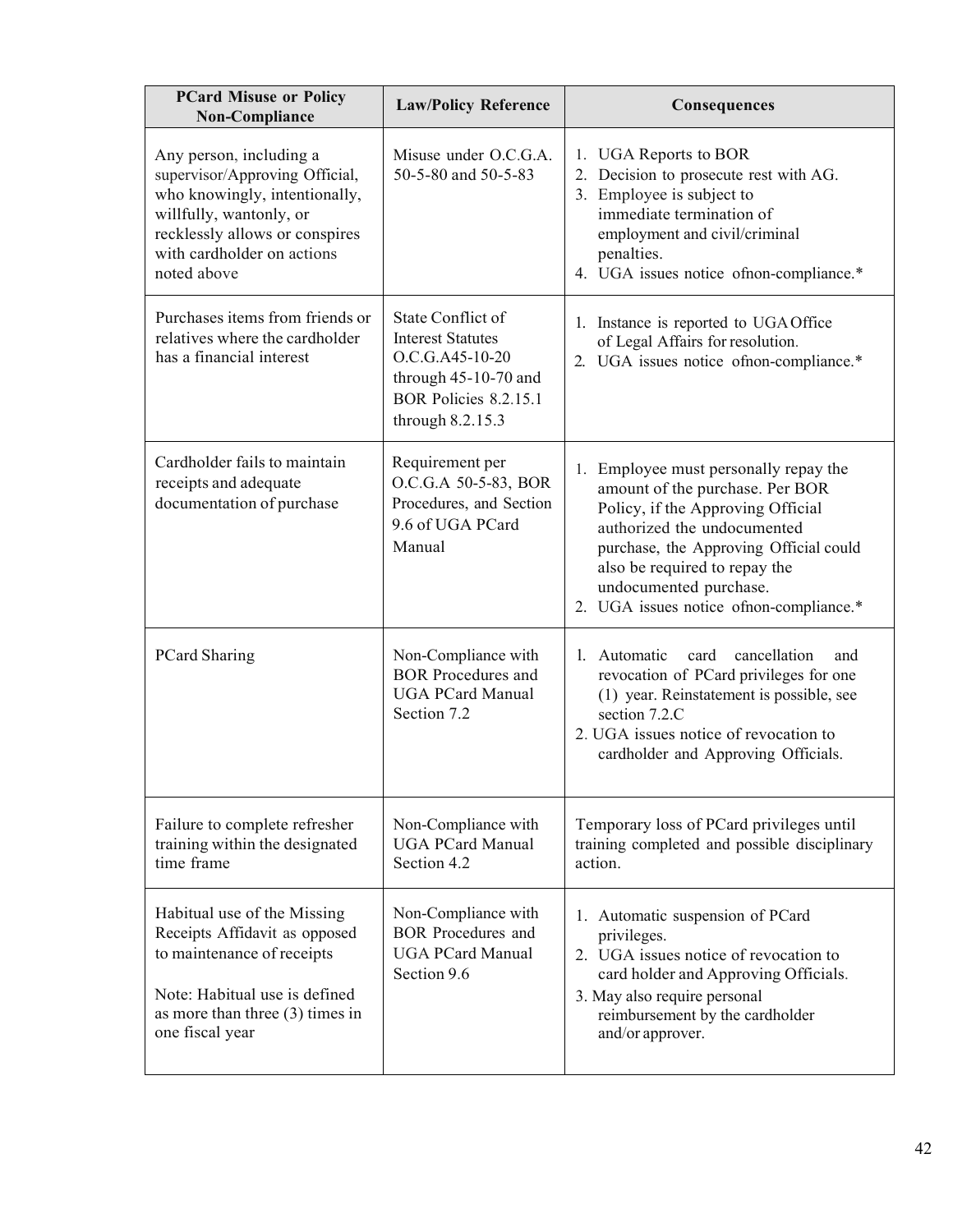| <b>PCard Misuse or Policy</b><br>Non-Compliance                                                                | <b>Law/Policy Reference</b>                                                                               | Consequences                          |
|----------------------------------------------------------------------------------------------------------------|-----------------------------------------------------------------------------------------------------------|---------------------------------------|
| Cardholder fails to maintain<br>transaction log                                                                | Requirement per<br>O.C.G.A 50-5-83, BOR<br>Procedures, and Section<br>9.5 of UGA PCard<br>Manual          | UGA issues notice of non-compliance.* |
| Supervisory personnel fail to<br>review and approve PCard<br>transactions                                      | Requirement under<br>O.C.G.A. 50-5-83,<br>BOR procedures, and<br>Section 11.0 of the<br>UGA PCard Manual. | UGA issues notice of non-compliance.* |
| Cardholder fails to review the<br>reconciliation package and sign<br>and date the monthly billing<br>statement | Section 11.0 of the<br><b>UGA PCard Manual</b>                                                            | UGA issues notice of non-compliance.* |
| Purchases Food that is not<br>allowed under the PCard<br>Manual                                                | Non-Compliance with<br><b>BOR</b> Procedures and<br><b>UGA PCard Manual</b><br>Section 6.1                | UGA issues notice of non-compliance.* |
| <b>Entertainment Expenses</b>                                                                                  | Non-Compliance with<br><b>BOR</b> Procedures and<br><b>UGA PCard Manual</b><br>Section 7.1                | UGA issues notice of non-compliance.* |
| Cash advances, cash refunds, or<br>store "credits" held on account<br>with the vendor                          | Non-Compliance with<br><b>BOR</b> Procedures and<br><b>UGA PCard Manual</b><br>Section 7.1                | UGA issues notice of non-compliance.* |
| Purchases made using Agency<br>Funds                                                                           | Non-Compliance with<br><b>BOR</b> Procedures and<br><b>UGA PCard Manual</b><br>Section 7.1                | UGA issues notice of non-compliance.* |
| Intra-University Charges                                                                                       | Non-Compliance with<br><b>BOR</b> Procedures and<br><b>UGA PCard Manual</b><br>Section 7.1                | UGA issues notice of non-compliance.* |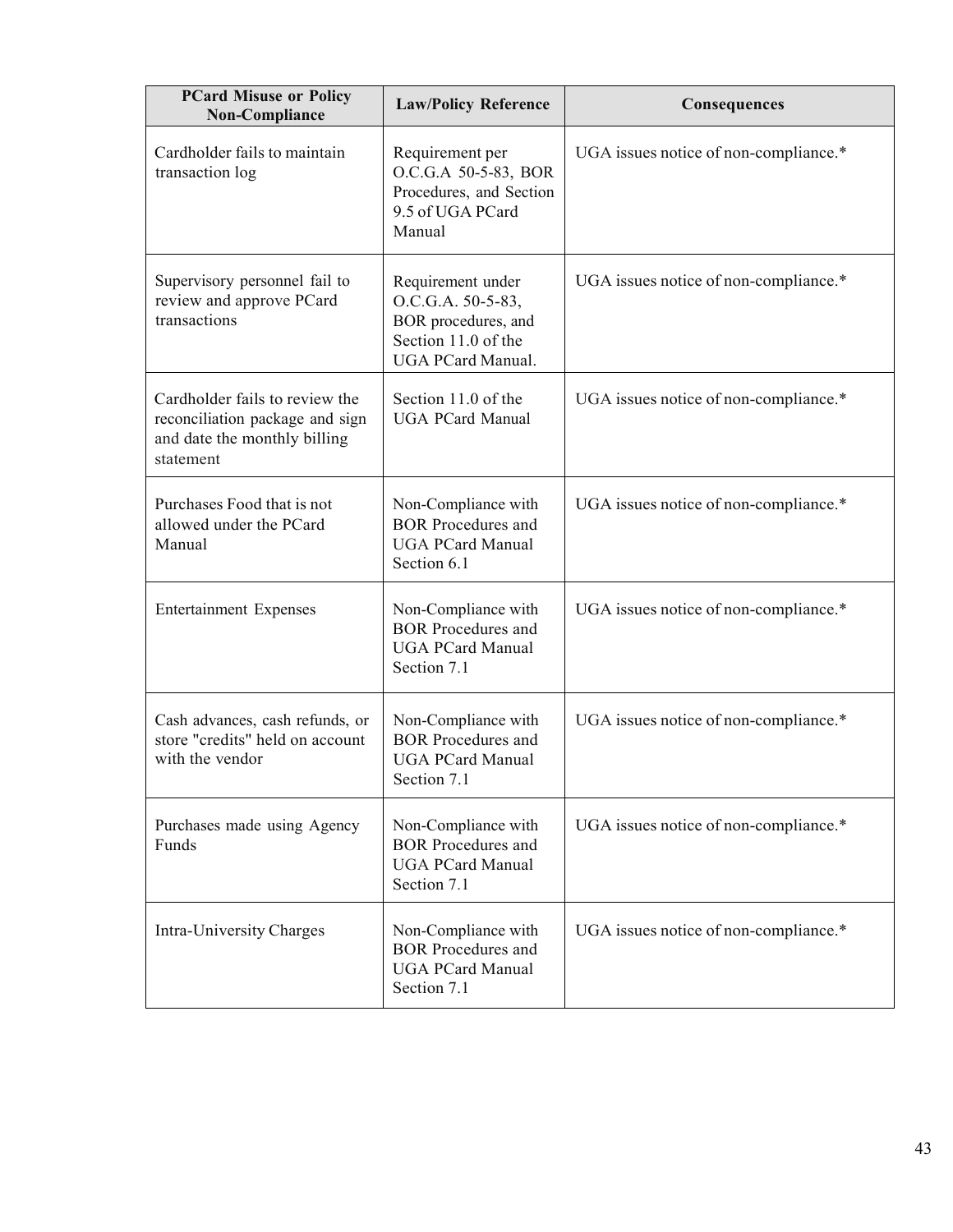| <b>PCard Misuse or Policy</b><br>Non-Compliance                                                                                                                                                        | <b>Law/Policy Reference</b>                                                                         | Consequences                           |
|--------------------------------------------------------------------------------------------------------------------------------------------------------------------------------------------------------|-----------------------------------------------------------------------------------------------------|----------------------------------------|
| Split Purchases to circumvent<br>single transaction limits and<br>competitive bidding thresholds<br>(including splits against<br>Statewide and Agency<br>Contracts with the exception of<br>bulk fuel) | Non-Compliance with<br><b>BOR</b> Procedures and<br><b>UGA PCard Manual</b><br>Sections 7.1 and 7.2 | UGA issues notice of non-compliance.*  |
| PCard transactions for<br>Professional Services                                                                                                                                                        | Non-Compliance with<br><b>BOR</b> Procedures and<br><b>UGA PCard Manual</b><br>Section 7.1          | UGA issues notice of non-compliance.*  |
| Purchases inventoried<br>equipment on the PCard                                                                                                                                                        | Non-Compliance with<br><b>UGA PCard Manual</b><br>Section 7.1                                       | UGA issues notice of non-compliance.*  |
| Purchases allowable on<br>institutional funds but<br>unallowable on the PCard per<br>the PCard Manual                                                                                                  | Non-Compliance with<br><b>UGA PCard Manual</b><br>Sections 2.0 and 5.2                              | UGA issues notice of non-compliance.*  |
| Uses a non-contract vendor for<br>items available under a<br>Statewide or Agency contract                                                                                                              | Non-Compliance with<br><b>UGA PCard Manual</b><br>Section 7.1                                       | UGA issues notice of non-compliance.*  |
| Exceeds the single transaction<br>limit                                                                                                                                                                | Non-Compliance with<br><b>UGA PCard Manual</b><br>Section 7.2                                       | UGA issues notice of non-compliance. * |
| Uses the PCard for purchases<br>without obtaining required pre-<br>approval                                                                                                                            | Non-Compliance with<br><b>UGA PCard Manual</b><br>Section 9.2                                       | UGA issues notice of non-compliance.*  |

\* All UGA notices of non-compliance will be addressed to the cardholder and copied to the Approver 1, Approver 2, and any Reconciler assigned to the cardholder. Receipt of five (5) UGA notices of noncompliance may result in additional required training, on- site reviews, loss of PCard and possible disciplinary action, up to and including termination of employment.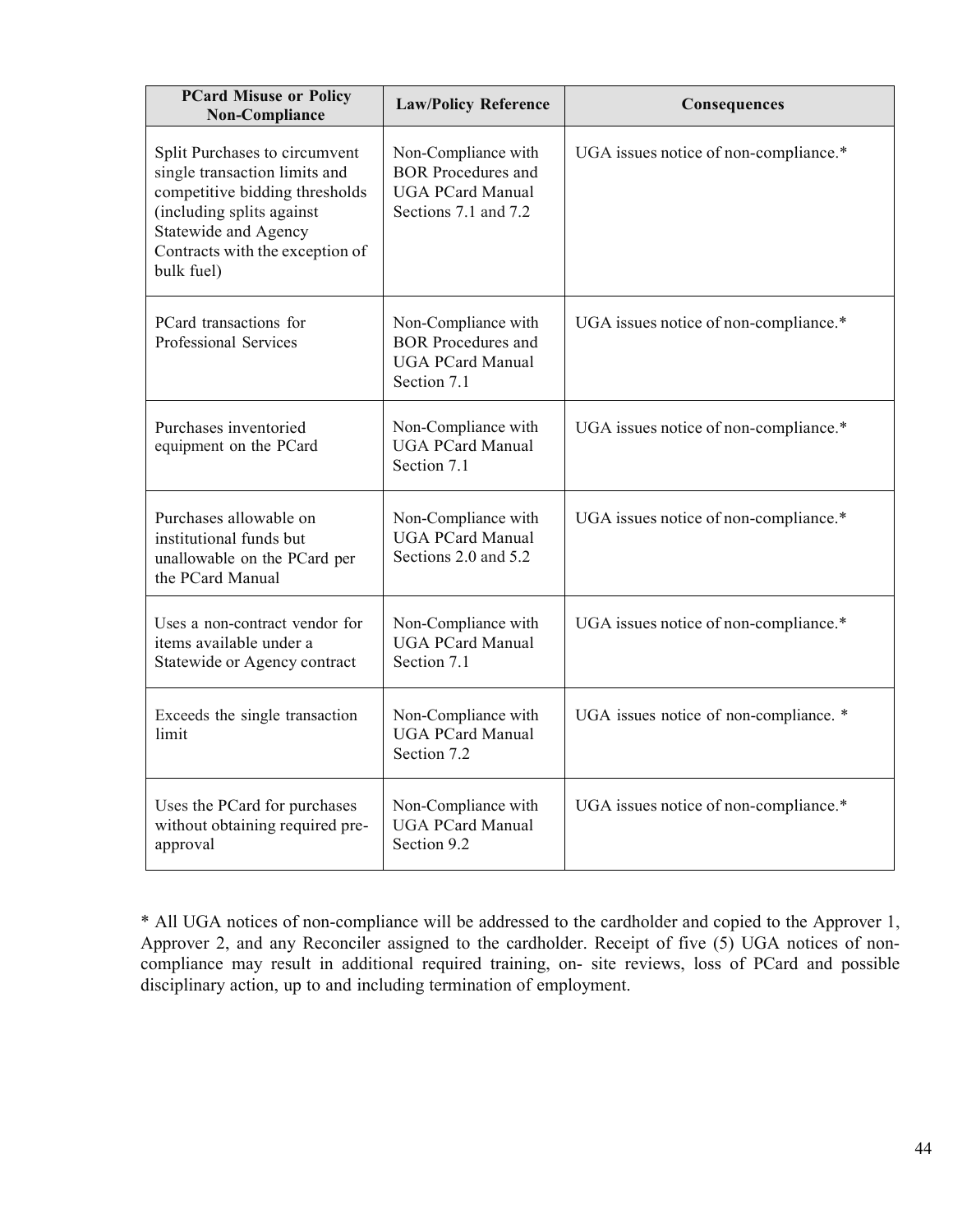# **APPENDIXB CHART 2** - **EXAMPLES OF NON-COMPLIANCE**

| <b>NON-COMPLIANCE TO PCARD</b><br><b>MANUAL</b>                                              | <b>EXAMPLE</b>                                                                                                                                                                                                                                                                                                                   |
|----------------------------------------------------------------------------------------------|----------------------------------------------------------------------------------------------------------------------------------------------------------------------------------------------------------------------------------------------------------------------------------------------------------------------------------|
| Purchased inventoried equipment on<br>the PCard                                              | Use of a card to purchase equipment, including items<br>such as a camera, TV, computer, printer, projector at<br>\$3,000 per unit or greater                                                                                                                                                                                     |
| Exceeded the single transaction limit                                                        | Use of a card with a single transaction limit of \$500 to<br>purchase an item that costs \$600                                                                                                                                                                                                                                   |
| Unintentional Use of the PCard for<br>personal purchases                                     | Use of a card to purchase a non-business item by<br>mistake (Cardholder inadvertently selected the PCard<br>from their wallet instead of their personal card).<br>Purchases of this nature must be reported<br>immediately to your Approving Official, UGA's<br><b>Finance Division, and to the Procurement</b><br>Coordinators. |
| Purchased items that are allowable on<br>institutional funds but unallowable on<br>the PCard | Card is used to purchase items such as laboratory<br>chemicals, construction services, landscaping,<br>memberships, etc. that are not allowed on the PCard                                                                                                                                                                       |
| Split purchases in order to circumvent<br>transaction limits                                 | A card with a single transaction limit of \$2,499 is<br>charged twice for \$2,000 to purchase an item that costs<br>\$4,000                                                                                                                                                                                                      |
| Initiated intra-university charges on the<br>PCard                                           | A card is used to purchase supplies from Central<br>Research Stores.                                                                                                                                                                                                                                                             |

# **Receipt of five (5) UGA notices of non-compliance may result in:**

!)Additional training 2) On-site reviews 3)Loss of PCard privileges for up to one (1) year 4) Disciplinary action, up to and including termination of employment

*Note: A written request to reinstate PCard privileges may be made by the Approver 1 after one (1) year. The request, including a justification for reinstatement, will be evaluated and considered based on the facts and circumstances.*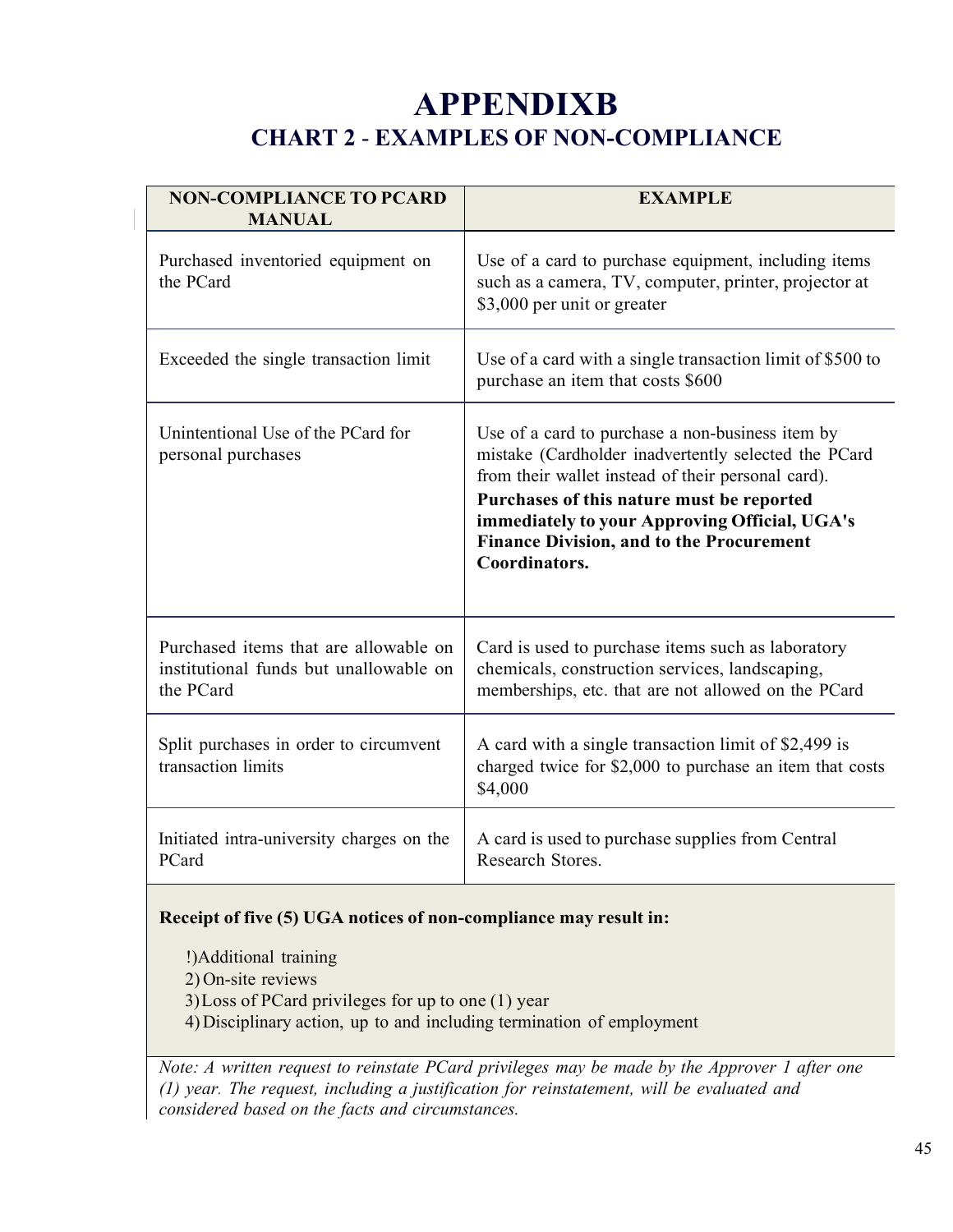# **APPENDIXC DEFINITIONS**

**Non-Routine** - is defined as commonplace tasks, chores or duties done irregularly or at sporadic intervals. Not a monthly or standard recurrence.

**Unplanned-** is defined as not anticipated or known in advance.

Unplanned, non-routine purchases are expenses that are not expected in advance or are irregular in the standard course of the University's normal operation. These instances could include, but are not limited to, a part needed due to a plumbing emergency, services needed for a repair, fans needed during an HVAC outage, a tool needed for an immediate repair, and repair/replacement of a lock.

**Urgent** - is defined as compelling or requiring immediate action or attention; imperative; pressing. (Note: Lack of planning does not constitute an urgency).

# **Approver**

Each cardholder will have two approvers assigned to them. The Approver **1** is the supervisor to whom the Cardholder reports or an individual in the Cardholder's supervisory chain. The Approver **1** will authorize the purchase of supplies and services. Two approvers are required before a purchase is made. It is recommended that the Approver 2 hold a fiscally responsible role within the cardholder's department/unit. Approvers also participate in the reconciliation of Cardholder accounts, ensuring proper procedures are followed when purchasing supplies or services and verifying the information is properly reconciled after the Reconciler has completed the reconciliation of the transactions. **Policy prohibits a subordinate from acting as an Approver in any phase of the transaction.**

**Chief Financial Officer (CFO)** - within the University of Georgia, the Vice President for Finance and Administration is considered as the CFO.

# **Adequate Documentation**

As defined by the BOR BPM (Section 3.3.7, subsection 8): Cardholders must retain receipts for all purchases made on the PCard. The receipt should include vendor name, transaction amount, date, and an itemized list of items purchased. Copies or facsimiles of the original receipt may be acceptable if the original is not available. A screen-print or order confirmation email is requiredwhen making internet purchases, or a copy of an order-form that was mailed to a vendor to request an item. The screen print/order confirmation must include the shipping date and be signed as received. Receipts and supporting documentation shall be made available as needed for audit or review.

Certain allowable food purchases require the following additional adequate documentation: If foodis purchased for a group event, documentation should include a flyer, email, agenda, or other documentation substantiating that the event was an official event. Food purchased at a restaurant or on a per person basis should include a list of participants.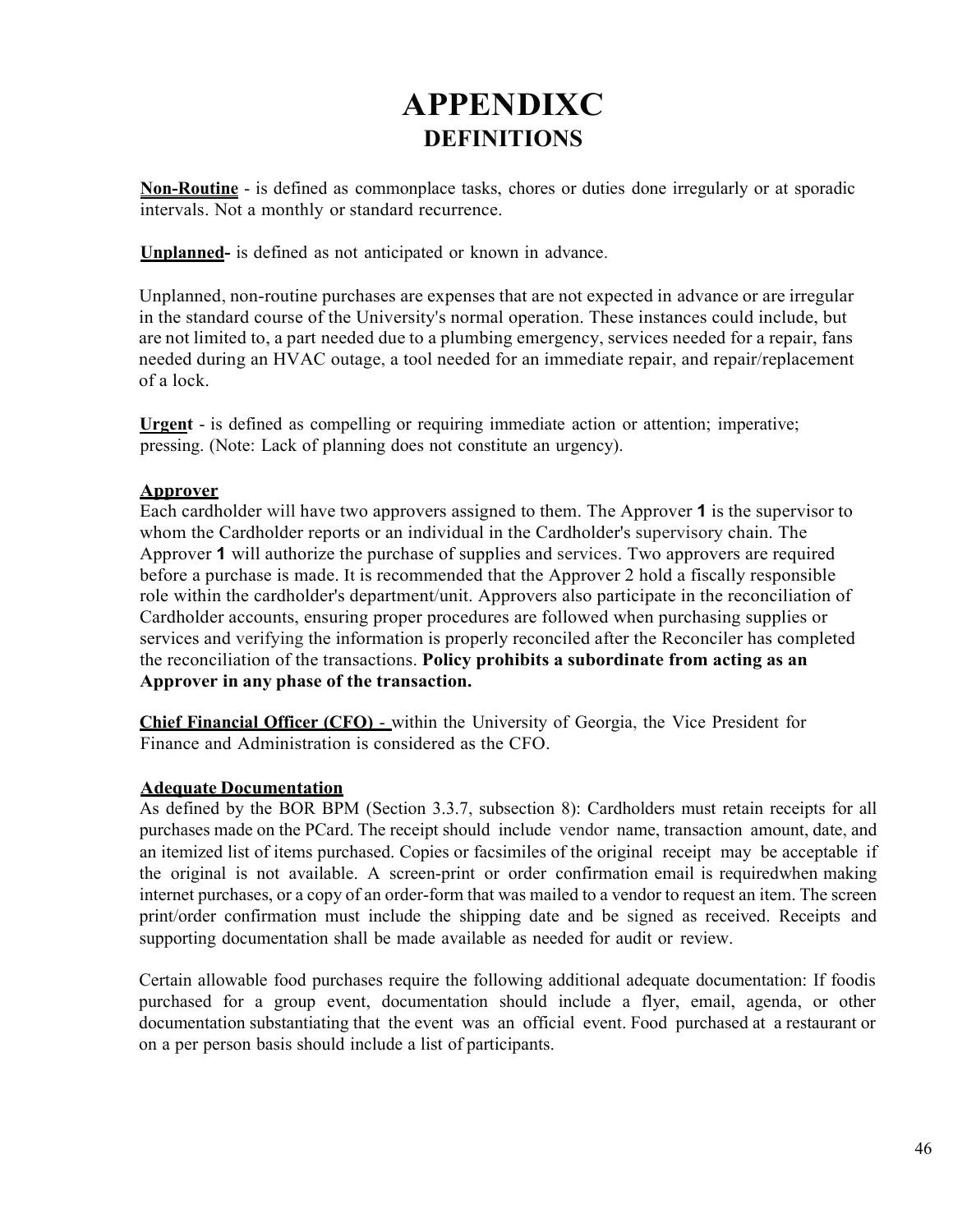# **Entertainment**

The University of Georgia is consistent with federal policy and defines entertainment as "those costs of entertainment, including amusement, diversion, and social activities and any costs directly associated with such costs (such as tickets to shows or sports events, meals, lodging, rentals, transportation, and gratuities).

For purposes of this PCard Manual, entertainment is considered personal entertainment. If entertainment is offered to a group as part of an official University sanctioned event which is integral to the programmatic mission of the unit conducting the activity, the expenses are an allowable PCard purchase. Examples include: summer camp activities, student organizations, instructional and educational activities including UGA and other students or non-students as appropriate per the activity.

#### **Violations, Fraud, Waste, Abuse, and Misuse**

Violations are defined as and include non-compliance with policy or procedure or actions as severe as misuse.

As defined in the Statewide Purchasing Card Policy, fraud is wrongful or criminal deception intended to result in financial or personal gain. As defined by BOR BPM Section 16.4.1, fraud can be defined as a false representation of a matter of fact that is intended to deceive another. A fraudulent act may be illegal, unethical, improper, or dishonest and may include, but is not necessarily limited to:

- Alteration or falsification of documents Bribery or kickbacks
- Conflict of interest Embezzlement
- 
- False claims Misappropriation<br>
Intentional misrepresentations of facts The ft of any asset • Intentional misrepresentations of facts
- Inappropriate use of computer systems, including hacking and software piracy
- 
- 
- 
-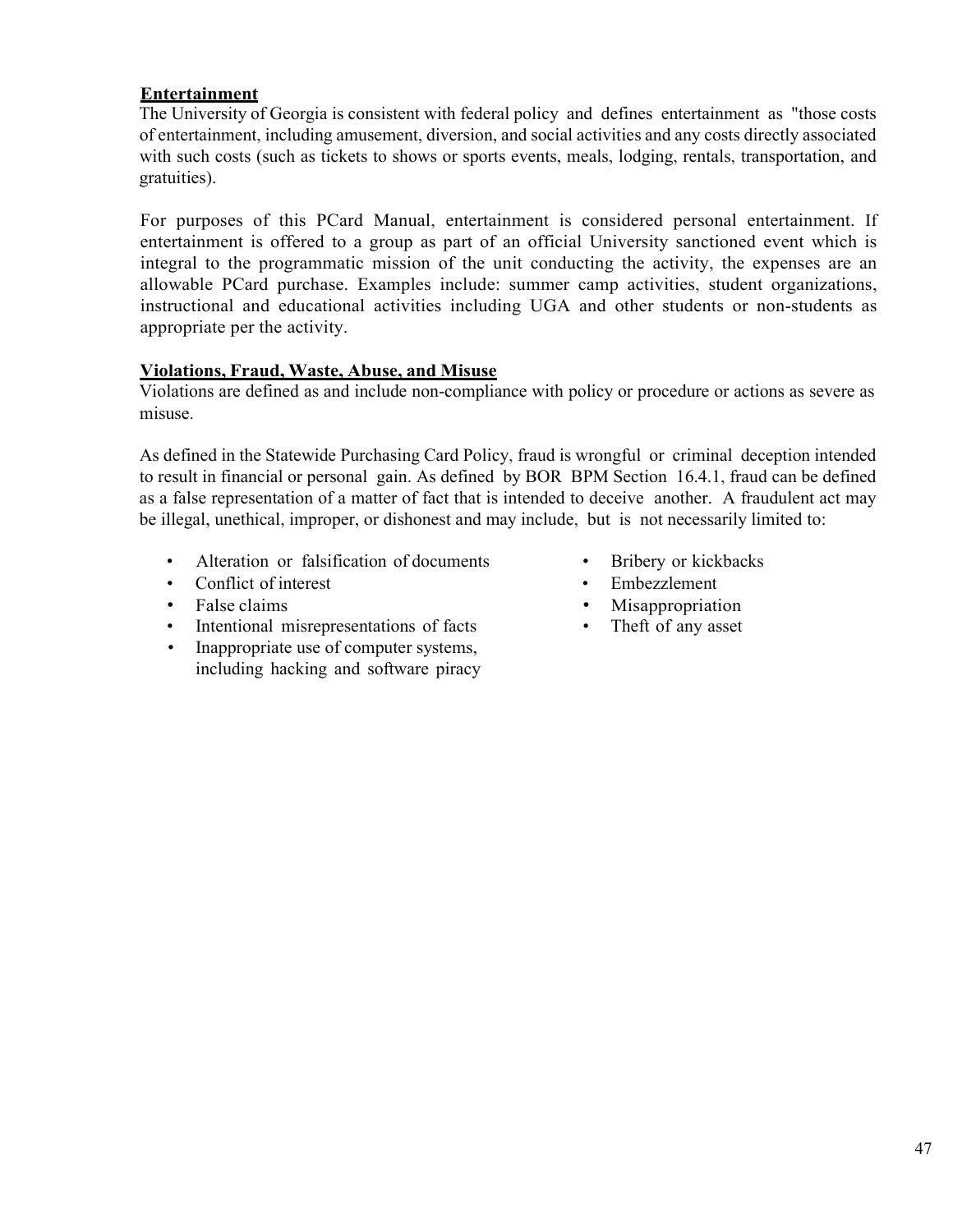A fraudulent act may have criminal and/or civil law consequences. The Internal Audit department is not required to use a determination by a criminal justice authority to criminally prosecute as the basis for determining whether an act is fraudulent. It is the internal determination of the above criteria that defines an act as fraudulent under this policy.

Waste is the expenditure or allocation of resources in excess of need that is often extravagant or careless.

As defined in the Statewide Purchasing Card Policy, card abuse is use of the card for non-State business use purchases (personal purchases). Additionally, card misuse is defined as the use of the cardfor legitimate purchases but for good or services that are prohibited by State or internal policy (e.g., purchase of fuel for a State vehicle).

# **Inventoried Equipment**

Inventoried equipment is defined as a non-consumable, nonexpendable item with a life expectancy of three (3) or more years and an item acquisition cost of **\$3,000** or more. The original acquisition cost of the item will further determine if it will be added to the University's equipment inventory database. Inventoried equipment may also include any item(s) which the University feels should be included in its personal property inventory even though it fails to meet the criteria outlined above.

Firearms, WORKS of art, antiques, any vehicles licensed for road use, and books procured through Library Accounts and catalogued by the Libraries are inventory controlled *regardless of the cost* and **CANNOT** be purchased with a PCard. (Exception - The Library may use a PCard designated specifically for book purchases with the applicable account code being set as a default)

# **Propriety Review**

A propriety review indicates that the purchase was reasonable, appropriate and necessary while also in compliance with PCard rules and regulations.

# **Personal Purchases**

Personal purchases are defined as non-work related goods or services purchased solely for the benefit of the card holder, the card holder's family or other individual(s). This does not include goods or services purchased for communal use at work site available to all employees.

# **Reconciler**

A Reconciler is the person to whom the Cardholder has delegated all the functions associated with postpurchase processing, including verifying that the amount of the purchase matches the monthly statement, providing a business purpose for the transaction in associated systems, verifying supporting documentation including approvals is provided, and uploading said approval documentation in WORKS as required under policy. The Reconciler role can be held by the actual cardholder or given/assigned to a proxy to reconcile on the cardholder's behalf. Each card musthave only one reconciler.

#### **Split Purchase (Split Orders/Transactions)**

**Splitting orders/transactions is prohibited.** Transaction splitting is the practice whereby one or more cardholders or suppliers split a purchase into two or more transactions and/or purchase orders to circumvent either Single Transaction Limits, Credit limits or bid requirements. The practice of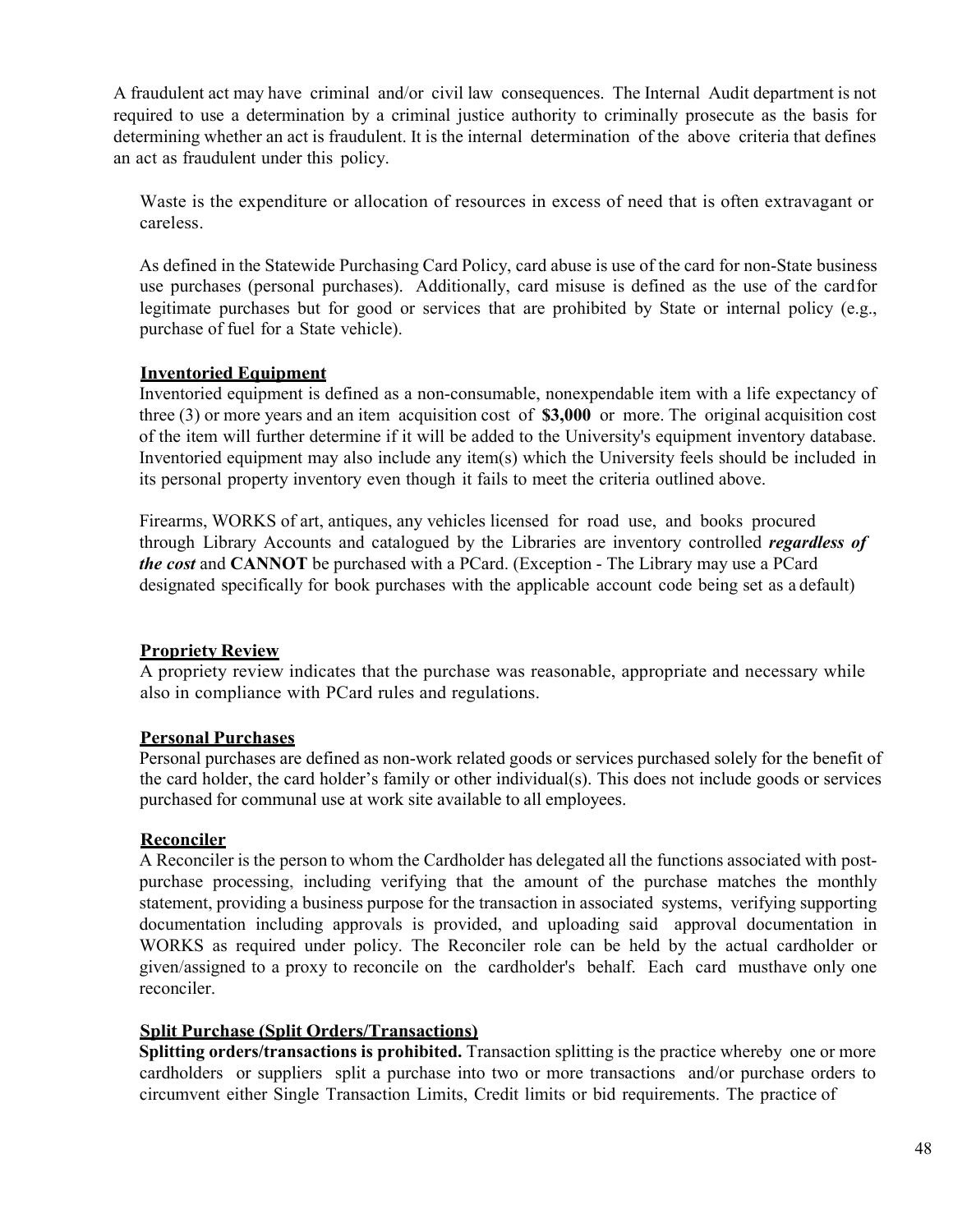splitting a large order into two or more orders, as well as purchasing the same items from two or more vendors may be considered an attempt to evade the limitations of the PCard and could lead to the loss of an individual's PCard privileges.

# **Note: Limits might be exceeded if the vendor does not follow proper sales authorization procedures or if the magnetic strip on the card is not swiped.**

Examples of Unallowable purchases:

- **1.** Purchasing \$20,000 of office furniture available on Statewide contract and allowing the vendor to charge your PCard multiple times to accomplish the purchase
- **2.** Your PCard STL is \$1,000 and you need to purchase \$1,500 of miscellaneous items available on Statewide or Agency contract. Allowing the vendor to charge your card twice to accomplish this purchase is not allowable.

#### **Supervisory Capacity**

The individual assigned as the Approver **1** must serve in a "supervisory capacity" to the cardholder. Supervisory Capacity means that the Approving Official must have hiring, firing, and salary/raise decision making responsibilities for the cardholders assigned to him/her. Auditors will be looking to see if the Approving Official is in the supervisory chain of authority within the organization chart for each cardholder. Note: An exception to the Approver **1** serving in a supervisory capacity may be granted by UGA's PCard Program Administrator but will require confirmation that the non- supervisory approver or the Approver 2 has the required knowledge of the expense being reasonable, legitimate, necessary and appropriate

# **WORKS**

Under the Statewide Purchasing Card Program, Bank of America provides the State and all agencies with the WORKS Payment Manager application. This application is an online card management and reconciliation system. Card Program Administrators/Coordinators use this tool to order and cancel cards, set spending limits, and assign allowable Merchant Category Codes. UGA also uses the system to reconcile transactions as it allows cardholders and other designated individuals the online ability to review PCard transactions, allocate funds to the appropriate University speed type and account code, and conduct supervisory approval of the transaction. Reports regarding PCard use may be obtained through the system.

#### **Timely Manner**

DOAS recommends a weekly review, but transactions must be reviewed at least monthly. This timely review is required to identify fraud or misuse and is necessary to qualify for the liability protection included with the program.